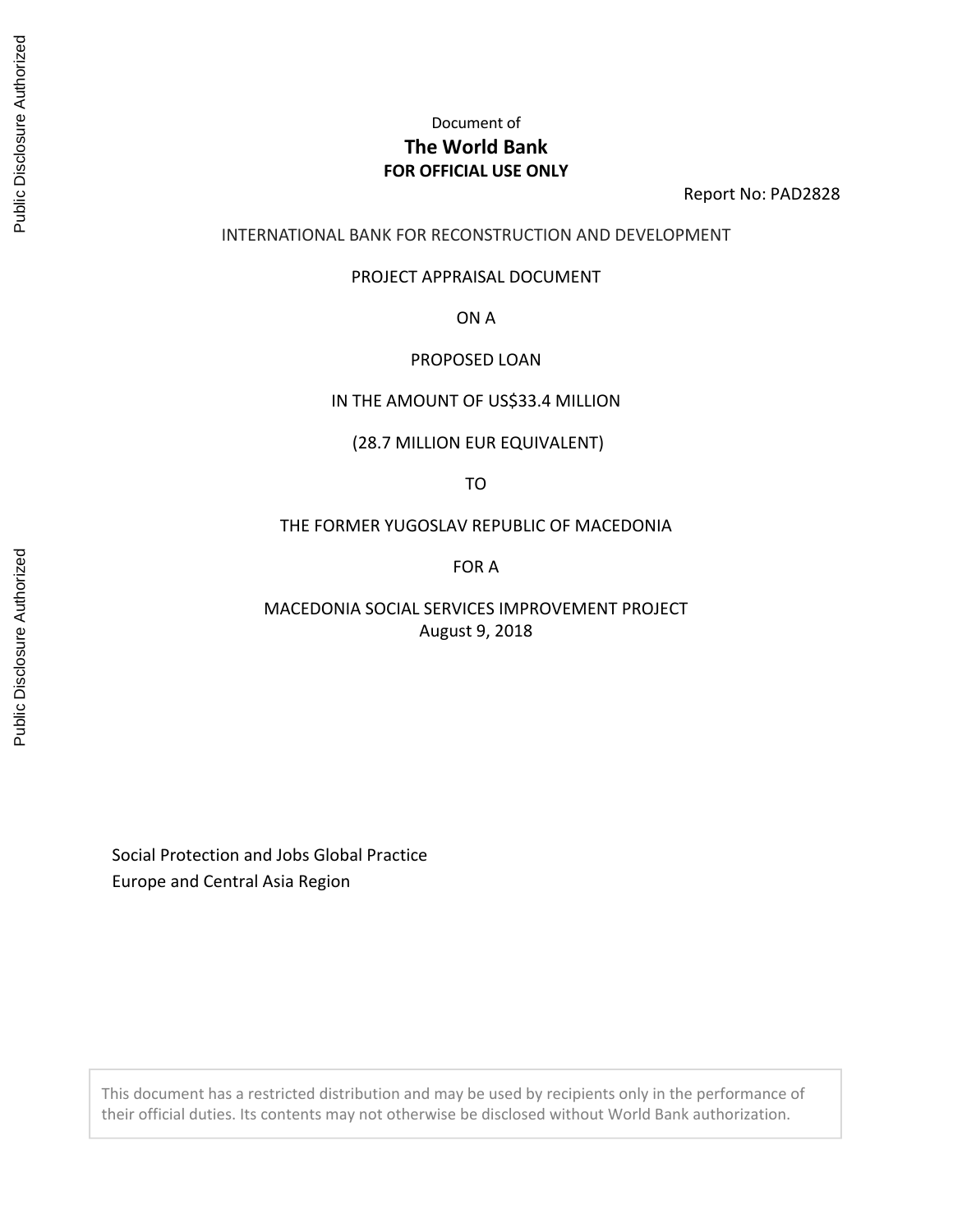#### **CURRENCY EQUIVALENTS**

(Exchange Rate Effective March 31, 2018)

Currency Unit = Macedonian Dinar (MKD) US\$1 = MKD 50.0614

#### FISCAL YEAR

January 1 - December 31

#### **ABBREVIATIONS AND ACRONYMS**

BDE Bureau for Development of Education CBMIS Cash Benefit Management Information System CCTP Conditional Cash Transfer Project CG Consultative Group CPS Country Partnership Strategy ECEC Early Childhood Education and Care ECD Early Childhood Development EMI Eligible Municipality Index ESMF Environmental and Social Management Framework EU European Union EUD European Union Delegation GAC Grant Approval Committee GDP Gross Domestic Product GIZ *Deutsche Gesellschaft für Internationale Zusammenarbeit GmbH*  (German Agency for International Cooperation) GOM Grant Operations Manual GRM Grievance Redress Mechanism GRS Grievance Redress Service ICT **Information and Communication Technology** IFR Interim Financial Report INDC Intended Nationally Determined Contribution ISA Institute for Social Activities ISSA International Step by Step Association IT Information Technology M&E Monitoring and Evaluation MLSP Ministry of Labor and Social Protection MOES Ministry of Education and Science NBRM National Bank of the Republic of Macedonia NPV Net Present Value OECD Organisation for Economic Co-operation and Development PDO Project Development Objective PFR Public Finance Review PMU Project Management Unit PISA Programme for International Student Assessment POM Project Operational Manual PPSD Project Procurement Strategy for Development RPF Resettlement Policy Framework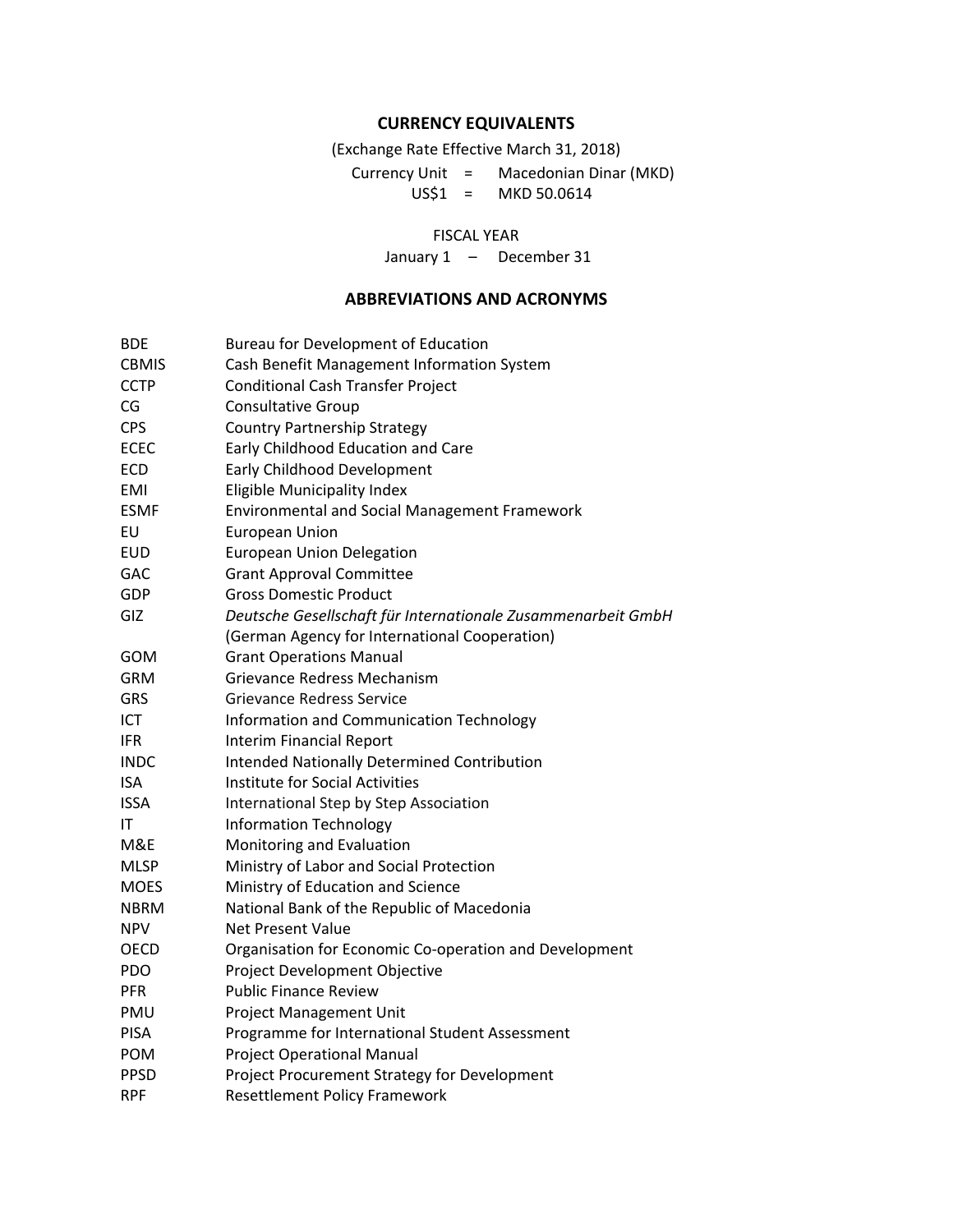| SAO           | <b>State Audit Office</b>                       |
|---------------|-------------------------------------------------|
| <b>SCD</b>    | <b>Systematic Country Diagnostic</b>            |
| <b>SFA</b>    | Social Financial Assistance                     |
| <b>STEP</b>   | Systematic Tracking of Exchanges in Procurement |
| <b>SWC</b>    | Social Welfare Center                           |
| <b>TOR</b>    | Terms of Reference                              |
| <b>TSA</b>    | <b>Treasury Single Account</b>                  |
| <b>UNDP</b>   | United Nations Development Programme            |
| <b>UNICEF</b> | United Nations Children's Fund                  |
| WG            | <b>Working Group</b>                            |
|               |                                                 |

Regional Vice President: Cyril E Muller

Country Director: Linda Van Gelder

Senior Global Practice Director: Michal J. Rutkowski

Practice Manager: Cem Mete

Task Team Leader(s): Marina Petrovic, Bojana Naceva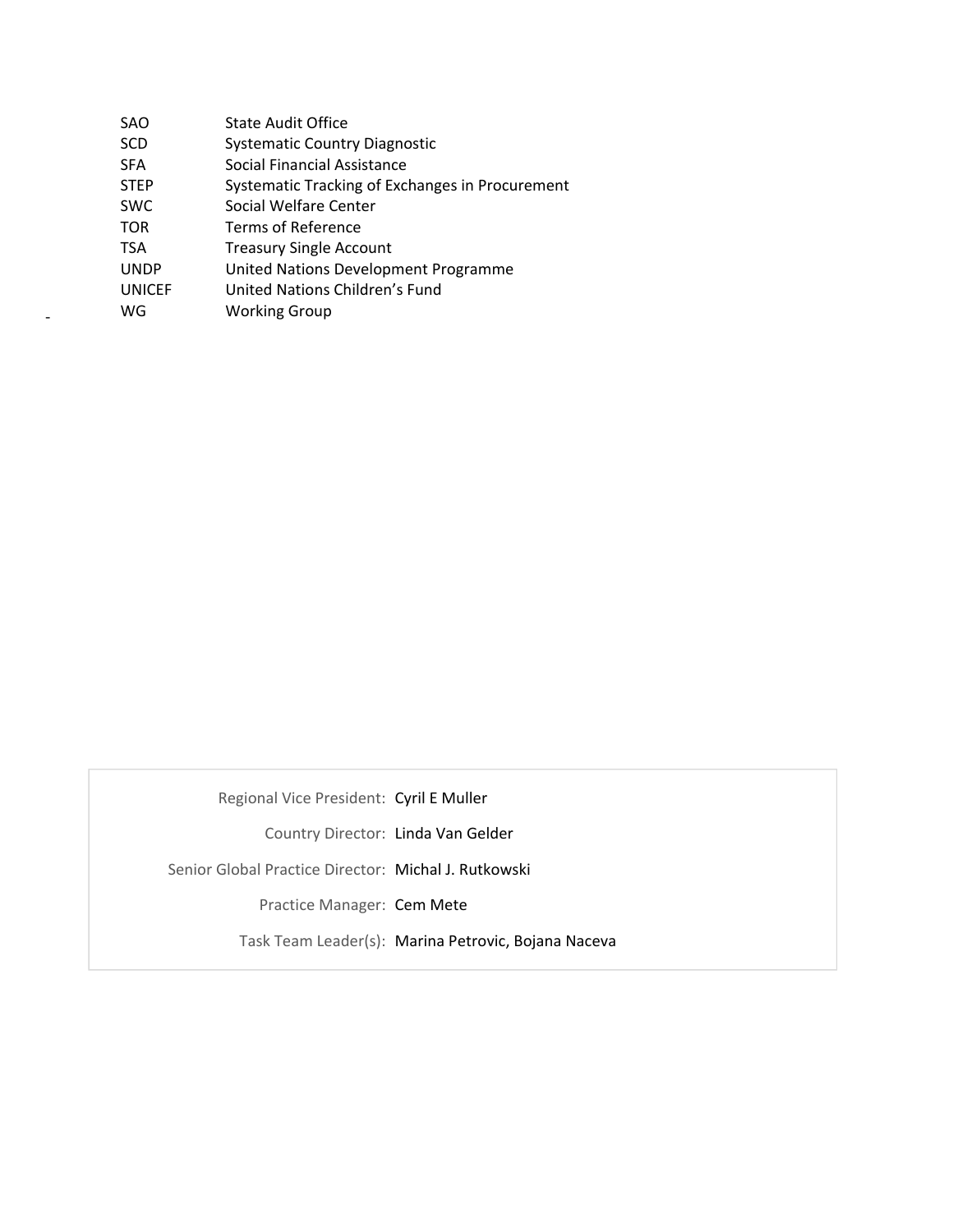

i.

#### **BASIC INFORMATION**

| Country(ies)                              | Project Name                                  |                                          |  |
|-------------------------------------------|-----------------------------------------------|------------------------------------------|--|
| Macedonia, former<br>Yugoslav Republic of | Macedonia Social Services Improvement Project |                                          |  |
| Project ID                                | <b>Financing Instrument</b>                   | <b>Environmental Assessment Category</b> |  |
| P162246                                   | <b>Investment Project</b><br>Financing        | <b>B-Partial Assessment</b>              |  |

#### **Financing & Implementation Modalities**

| [ ] Multiphase Programmatic Approach (MPA) | [ ] Contingent Emergency Response Component (CERC) |
|--------------------------------------------|----------------------------------------------------|
| [ ] Series of Projects (SOP)               | [ ] Fragile State(s)                               |
| [] Disbursement-linked Indicators (DLIs)   | [ ] Small State(s)                                 |
| [ ] Financial Intermediaries (FI)          | [ ] Fragile within a non-fragile Country           |
| [ ] Project-Based Guarantee                | [ ] Conflict                                       |
| [ ] Deferred Drawdown                      | [ ] Responding to Natural or Man-made Disaster     |

[ ] Alternate Procurement Arrangements (APA)

Expected Approval Date Expected Closing Date

27‐Sep‐2018 30‐Jun‐2024

Bank/IFC Collaboration

#### No

## **Proposed Development Objective(s)**

To expand access to and improve the quality of social services, including preschool services, for vulnerable groups.

#### **Components**

| <b>Component Name</b>                                                                 | Cost (US\$, millions) |
|---------------------------------------------------------------------------------------|-----------------------|
| Promoting social inclusion through improved access to social benefits and<br>services | 12.70                 |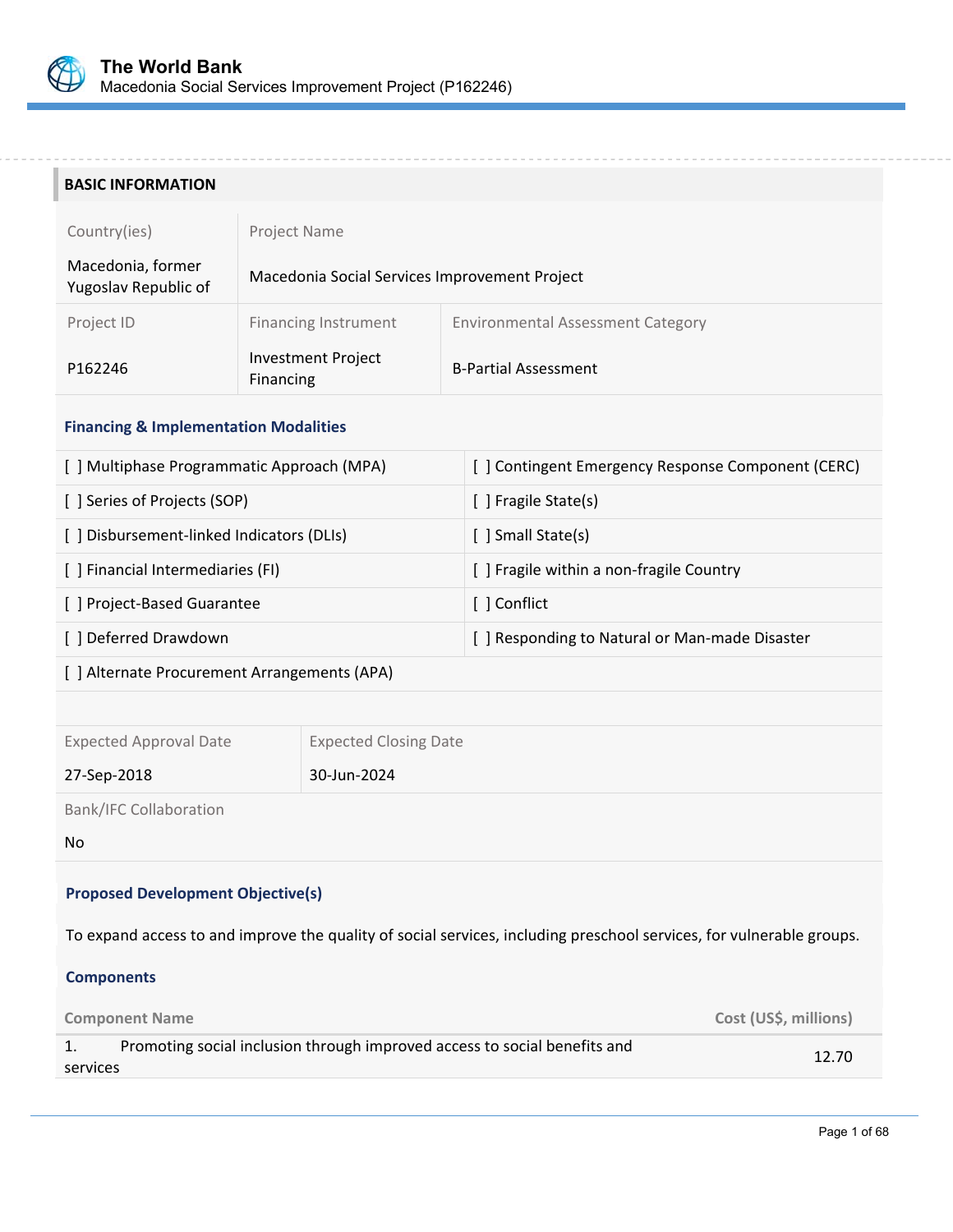

| 2.                |                                                   | Expanding the access to and improving of the quality of preschool services |                                    |      |       |       |       | 18.60 |
|-------------------|---------------------------------------------------|----------------------------------------------------------------------------|------------------------------------|------|-------|-------|-------|-------|
| 3.                |                                                   | Project Management, Monitoring and Evaluation                              |                                    |      |       |       |       | 2.10  |
|                   | <b>Organizations</b>                              |                                                                            |                                    |      |       |       |       |       |
| Borrower:         |                                                   | Ministry of Finance                                                        |                                    |      |       |       |       |       |
|                   | Implementing Agency:                              | Ministry of Labor and Social Policy                                        |                                    |      |       |       |       |       |
|                   |                                                   |                                                                            |                                    |      |       |       |       |       |
|                   | PROJECT FINANCING DATA (US\$, Millions)           |                                                                            |                                    |      |       |       |       |       |
| <b>SUMMARY</b>    |                                                   |                                                                            |                                    |      |       |       |       |       |
|                   | <b>Total Project Cost</b>                         |                                                                            |                                    |      |       |       |       | 33.40 |
|                   | <b>Total Financing</b>                            |                                                                            |                                    |      |       |       |       | 33.40 |
|                   | of which IBRD/IDA                                 |                                                                            |                                    |      |       |       |       | 33.40 |
|                   | <b>Financing Gap</b>                              |                                                                            |                                    |      |       |       |       | 0.00  |
| <b>DETAILS</b>    |                                                   |                                                                            |                                    |      |       |       |       |       |
|                   | <b>World Bank Group Financing</b>                 |                                                                            |                                    |      |       |       |       |       |
|                   |                                                   | International Bank for Reconstruction and Development (IBRD)               |                                    |      |       |       |       | 33.40 |
|                   |                                                   |                                                                            |                                    |      |       |       |       |       |
|                   | <b>Expected Disbursements (in US\$, Millions)</b> |                                                                            |                                    |      |       |       |       |       |
|                   | <b>WB Fiscal Year</b>                             |                                                                            | 2019                               | 2020 | 2021  | 2022  | 2023  | 2024  |
| Annual            |                                                   |                                                                            | 1.53                               | 5.47 | 8.24  | 8.01  | 5.81  | 4.35  |
| <b>Cumulative</b> |                                                   |                                                                            | 1.53                               | 6.99 | 15.23 | 23.23 | 29.05 | 33.40 |
|                   |                                                   |                                                                            |                                    |      |       |       |       |       |
|                   | <b>INSTITUTIONAL DATA</b>                         |                                                                            |                                    |      |       |       |       |       |
|                   | <b>Practice Area (Lead)</b>                       |                                                                            | <b>Contributing Practice Areas</b> |      |       |       |       |       |
|                   | Social Protection & Labor                         |                                                                            | Education                          |      |       |       |       |       |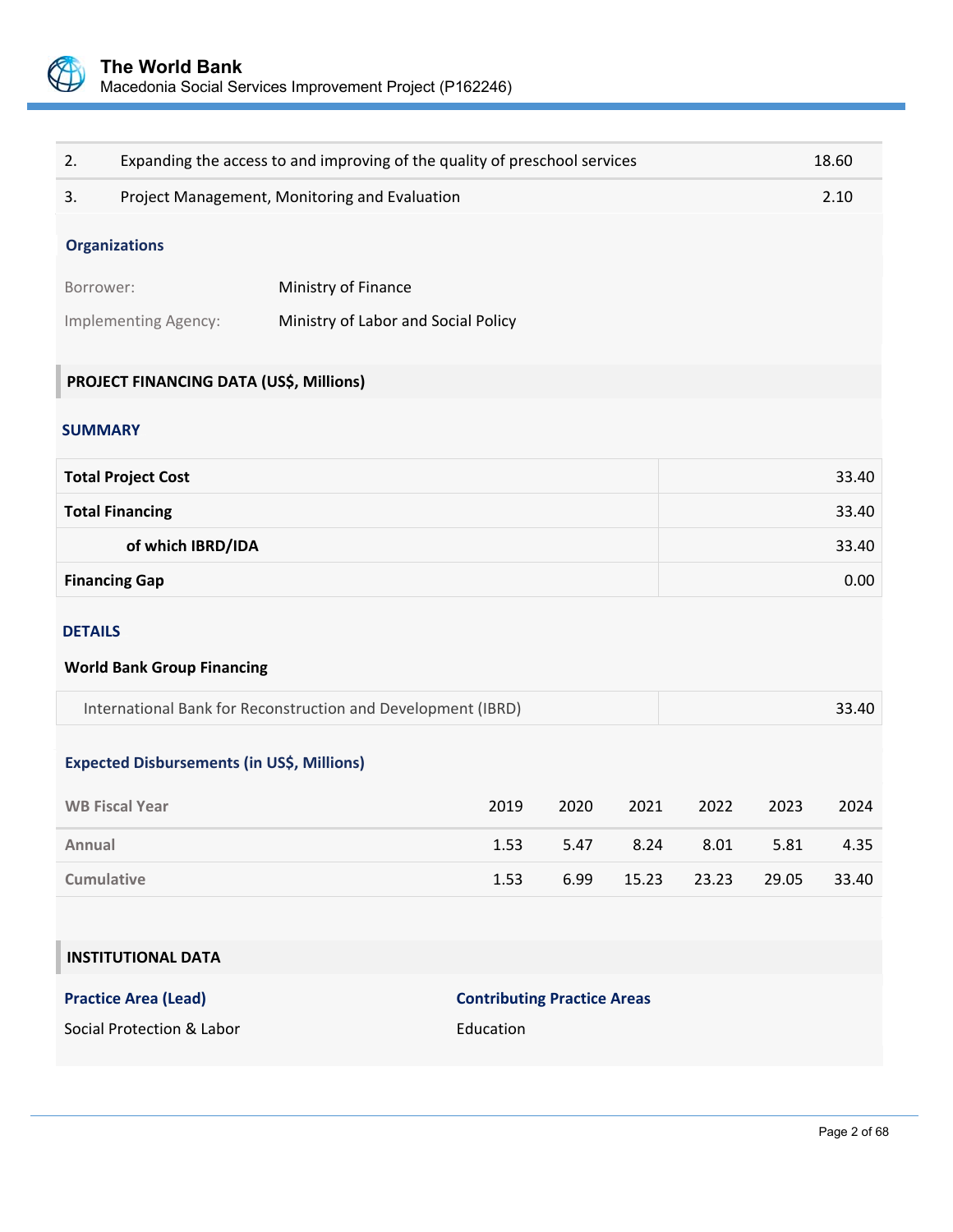

# **Climate Change and Disaster Screening**

This operation has been screened for short and long‐term climate change and disaster risks

#### **Gender Tag**

| Does the project plan to undertake any of the following?                                                                                       |            |
|------------------------------------------------------------------------------------------------------------------------------------------------|------------|
| a. Analysis to identify Project-relevant gaps between males and females, especially in light of<br>country gaps identified through SCD and CPF | Yes        |
| b. Specific action(s) to address the gender gaps identified in (a) and/or to improve women or<br>men's empowerment                             | Yes        |
| c. Include Indicators in results framework to monitor outcomes from actions identified in (b)                                                  | <b>Yes</b> |

# **SYSTEMATIC OPERATIONS RISK‐RATING TOOL (SORT)**

| <b>Risk Category</b>                                            | Rating        |
|-----------------------------------------------------------------|---------------|
| 1. Political and Governance                                     | • Moderate    |
| 2. Macroeconomic                                                | • Moderate    |
| 3. Sector Strategies and Policies                               | • Substantial |
| 4. Technical Design of Project or Program                       | • Substantial |
| 5. Institutional Capacity for Implementation and Sustainability | • Substantial |
| 6. Fiduciary                                                    | • Moderate    |
| 7. Environment and Social                                       | • Moderate    |
| 8. Stakeholders                                                 | • Moderate    |
| 9. Other                                                        |               |
| 10. Overall                                                     | • Substantial |
|                                                                 |               |

L

# **COMPLIANCE**

#### **Policy**

Does the project depart from the CPF in content or in other significant respects?

[ ] Yes [✓] No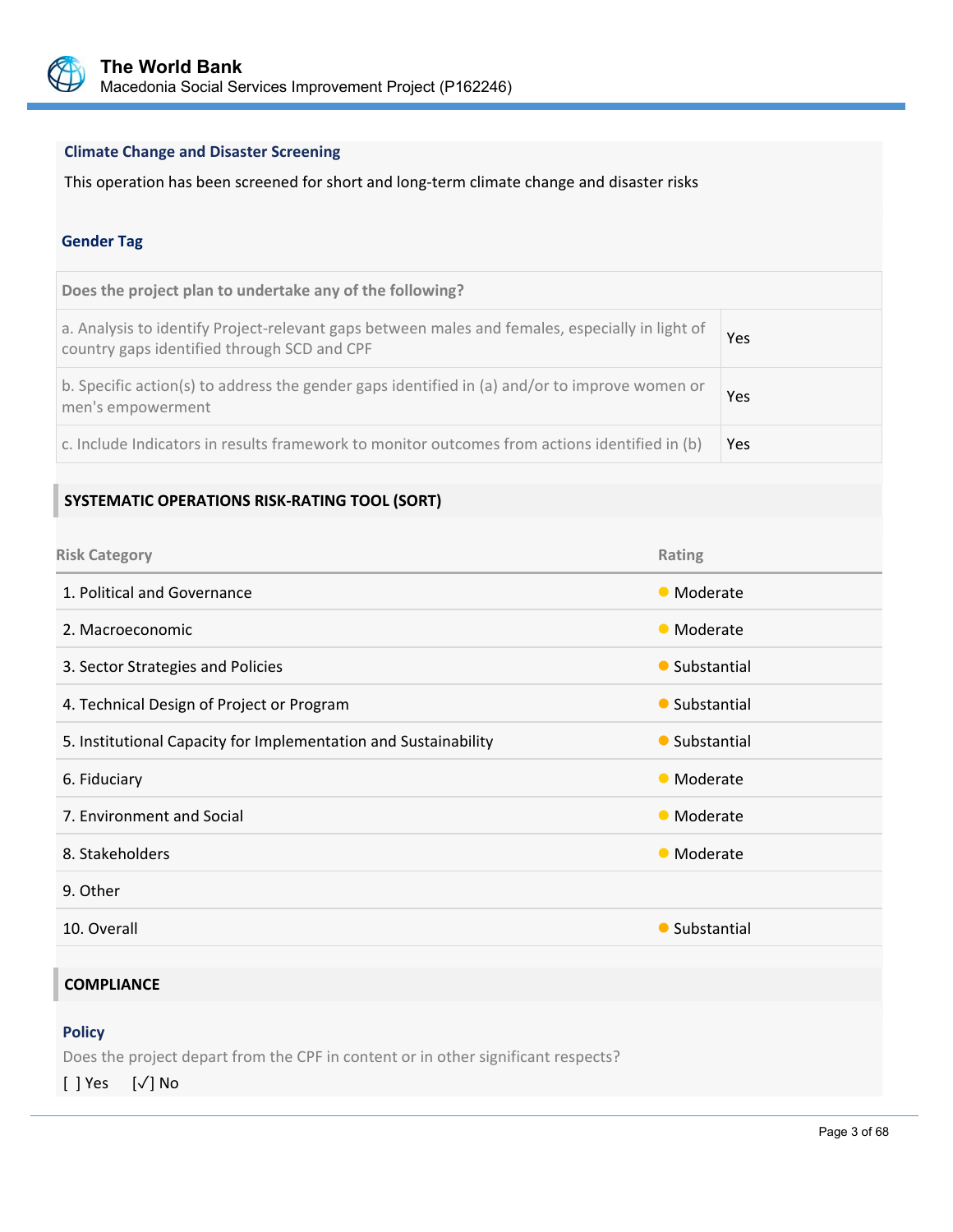

Does the project require any waivers of Bank policies?

[ ] Yes [✓] No

| <b>Safeguard Policies Triggered by the Project</b>             | <b>Yes</b> | <b>No</b>    |
|----------------------------------------------------------------|------------|--------------|
| Environmental Assessment OP/BP 4.01                            | ✓          |              |
| Performance Standards for Private Sector Activities OP/BP 4.03 |            |              |
| Natural Habitats OP/BP 4.04                                    |            | √            |
| Forests OP/BP 4.36                                             |            | $\checkmark$ |
| Pest Management OP 4.09                                        |            |              |
| Physical Cultural Resources OP/BP 4.11                         |            |              |
| Indigenous Peoples OP/BP 4.10                                  |            |              |
| Involuntary Resettlement OP/BP 4.12                            |            |              |
| Safety of Dams OP/BP 4.37                                      |            | $\checkmark$ |
| Projects on International Waterways OP/BP 7.50                 |            |              |
| Projects in Disputed Areas OP/BP 7.60                          |            |              |

# **Legal Covenants**

## **Conditions**

| Type                        | Description                                                                                                                                                                                   |
|-----------------------------|-----------------------------------------------------------------------------------------------------------------------------------------------------------------------------------------------|
| <b>Effectiveness</b>        | Project Operational Manual adopted by the Borrower in a manner acceptable to the Bank                                                                                                         |
| Type                        | Description                                                                                                                                                                                   |
| <b>Effectiveness</b>        | Project Management Unit established in a manner acceptable to the Bank                                                                                                                        |
| Type<br><b>Disbursement</b> | Description<br>No withdrawal shall be made under Category (Grants) unless the Grants Operational Manual<br>has been adopted by the Borrower, through MLSP, in a manner acceptable to the Bank |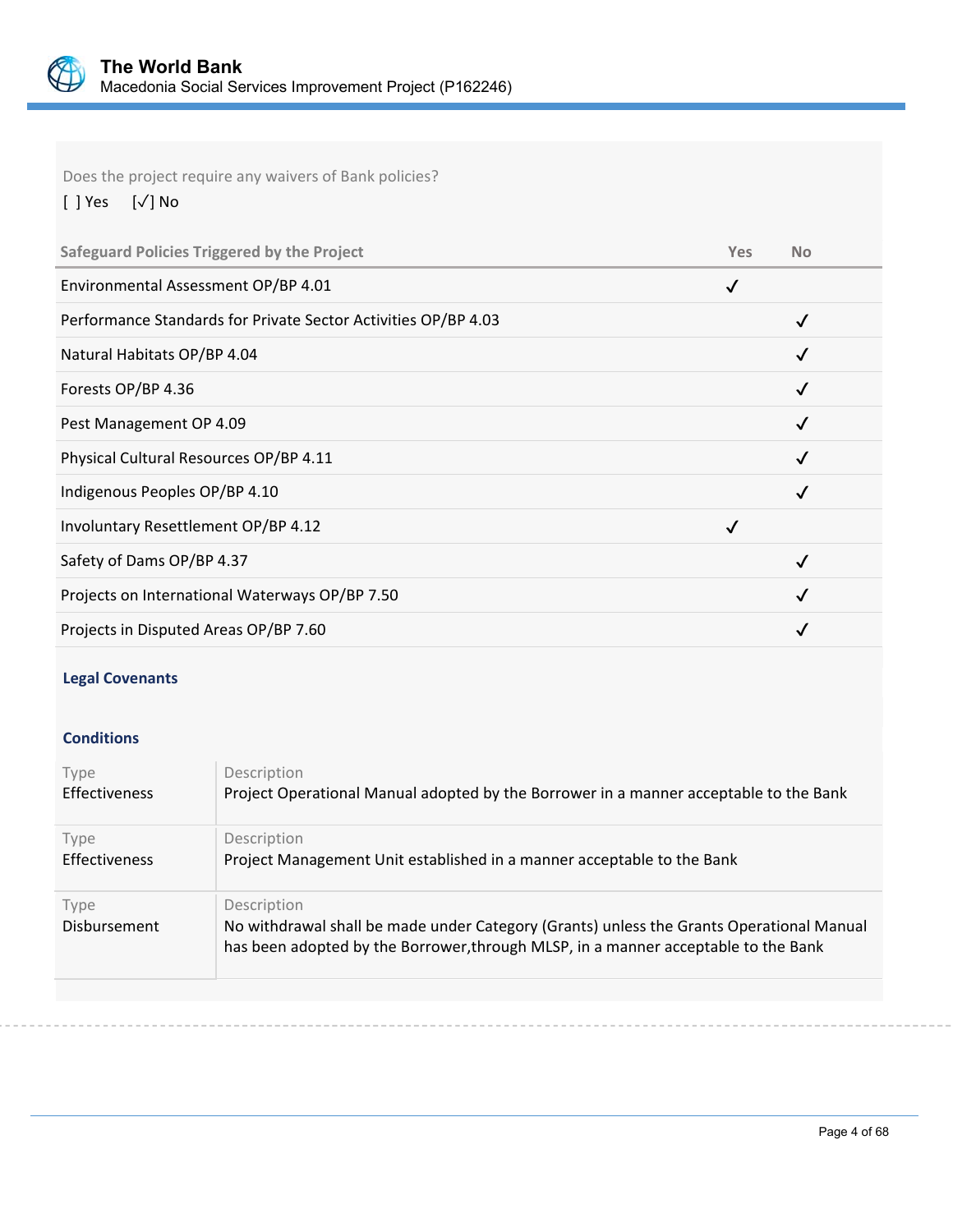

# FYR MACEDONIA

## MACEDONIA SOCIAL SERVICES IMPROVEMENT PROJECT

## **TABLE OF CONTENTS**

| Ι.   |  |
|------|--|
|      |  |
|      |  |
|      |  |
| П.   |  |
|      |  |
|      |  |
|      |  |
| III. |  |
|      |  |
|      |  |
|      |  |
|      |  |
|      |  |
|      |  |
|      |  |
|      |  |
| V.   |  |
|      |  |
|      |  |
|      |  |
|      |  |
|      |  |
|      |  |
|      |  |
|      |  |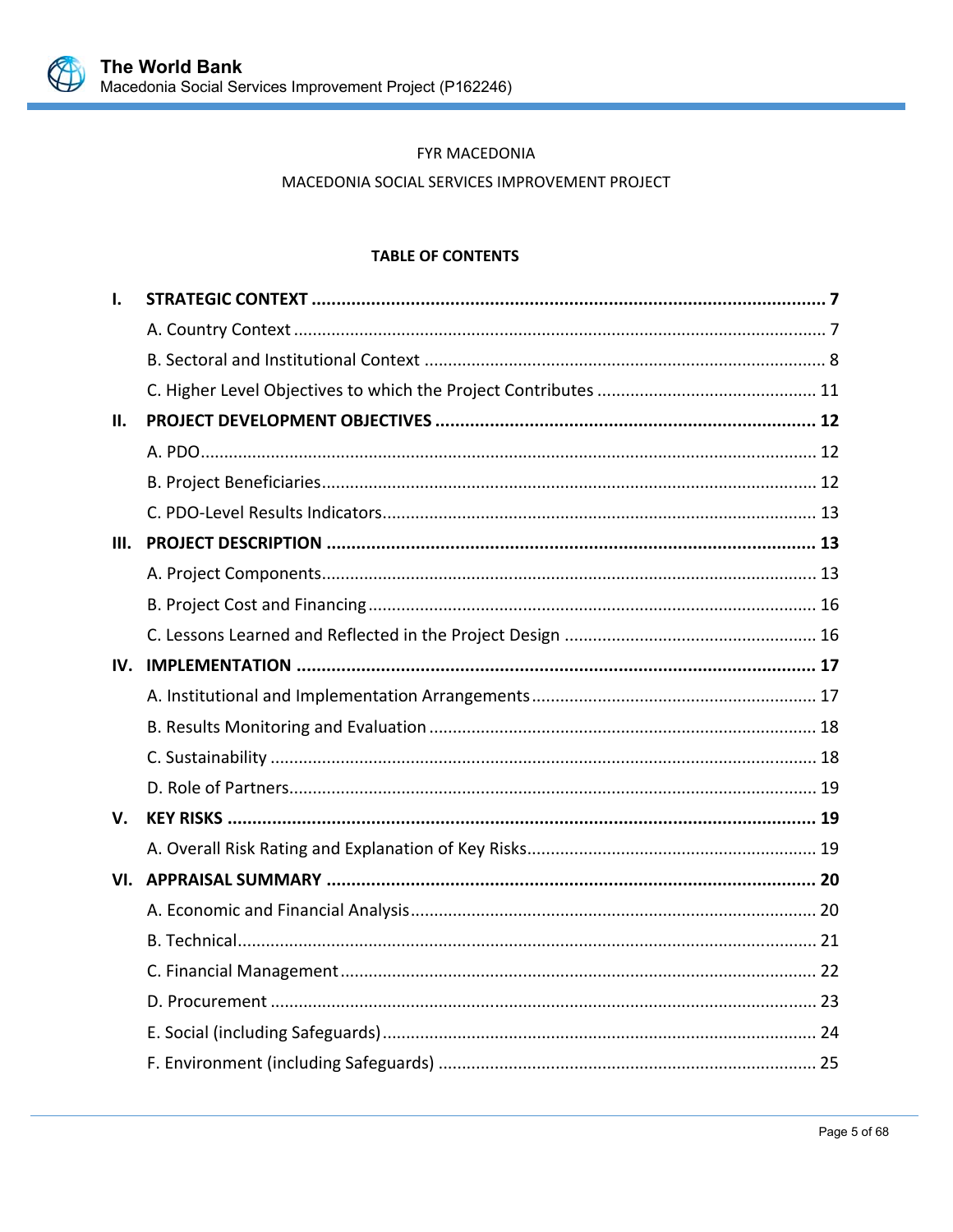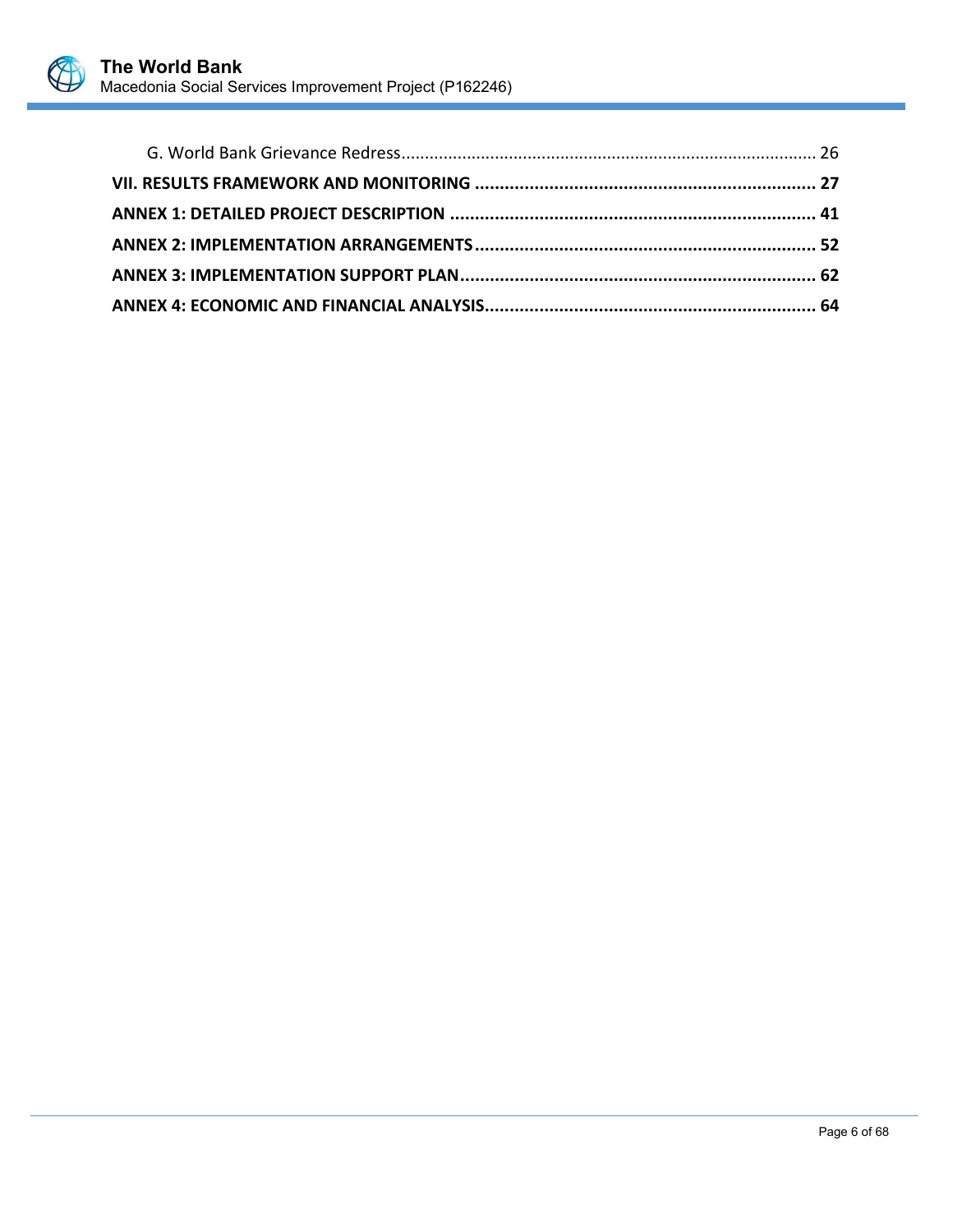

# **I. STRATEGIC CONTEXT**

## **A. Country Context**

1. **The former Yugoslav Republic of Macedonia (FYR Macedonia) has experienced robust economic**  growth since 2001,<sup>1</sup> with two minor contractions in 2009 and 2012, and a significant decrease in **absolute poverty since 2009 (to 24.8 percent in 2014 and further to 21 percent in 2017).2** Poverty reduction in the post-crisis period was matched by an overall positive record in shared prosperity. Income growth of the bottom 40 percent was three times faster than the income growth for the total population between 2009 and 2014 (6.2 percent versus 1.9 percent). Employment growth and increases in salaries, especially in the labor-intensive sectors, are expected to have driven most of the poverty reduction in 2017. Certain population groups, however, such as the elderly, disabled, and other vulnerable groups are not necessarily equally benefiting from the economic growth and development. To ensure that the benefits of growth are shared among the population, FYR Macedonia will have to strengthen and tailor services, particularly in the social sectors that target the excluded groups.

2. **Despite a decline in poverty in the post‐crisis (2008) period and improvements in living conditions of the less well‐off, poverty and inequality are still high when compared with other countries in the region and most of the European Union (EU) countries.** According to the official statistics, the relative poverty rate was 21.9 percent in 2016 (Survey on Income and Living Conditions).<sup>3</sup> This indicates that more than a fifth of the Macedonian population does not have sufficient resources to support the lifestyle and living conditions which are perceived as 'normal' and which results in people's exclusion from the society. While social exclusion can be measured across different dimensions, the literature often cites that too many women, social welfare recipients, and minorities (such as the Roma population) in FYR Macedonia are still economically marginalized or excluded from the labor market. At the same time, the coverage of the poor and vulnerable population by the main social assistance programs has been shrinking since 2010, which resulted in the exclusion of certain vulnerable groups over time (2018 Public Finance Review [PFR], forthcoming).4

3. **Shared prosperity in FYR Macedonia will continue to depend on ensuring access to basic benefits and services provided by the state and on enhancing access to economic opportunities, especially for the most excluded groups.** FYR Macedonia's labor market is relatively flexible by global standards, yet the employment rate stood at 44.1 percent in 2017 (lower than in any of the 28 EU countries where on average, two‐thirds of the working‐age population are employed) and the unemployment rate was 22.4 percent. Labor force participation is low, especially among women, youth, older workers, the poor, and ethnic minorities. These are the groups that face multiple barriers to

L

 $\overline{a}$ 

<sup>1</sup> Economic growth in FYR Macedonia has been moderate, with an average annual gross domestic product (GDP) growth of 2.9 percent from 2000 to 2016, which is above the average for the Europe and Central Asia Region of 1.9 percent. In 2016, FYR Macedonia's GDP per capita was close to US\$13,000, about one‐third of the average for EU member states.

<sup>2 2017</sup> projections based on GDP per capita growth (World Bank. 2018. *Macro‐poverty Outlook for the Spring Meetings*). Poverty is measured as absolute poverty using the poverty line for upper-middle-income countries. This is estimated at US\$5.5 per day in 2011 purchasing power parity terms (*Source:* Draft Systematic Country Diagnostic Concept Note, Report Number 121840‐MK, World Bank, December 4, 2017).

<sup>&</sup>lt;sup>3</sup> This is the at-risk-of-poverty rate, which shows the share of the population living below 60 percent of the median household equivalized income.

<sup>4</sup> Draft Public Finance Review, World Bank, April 2018.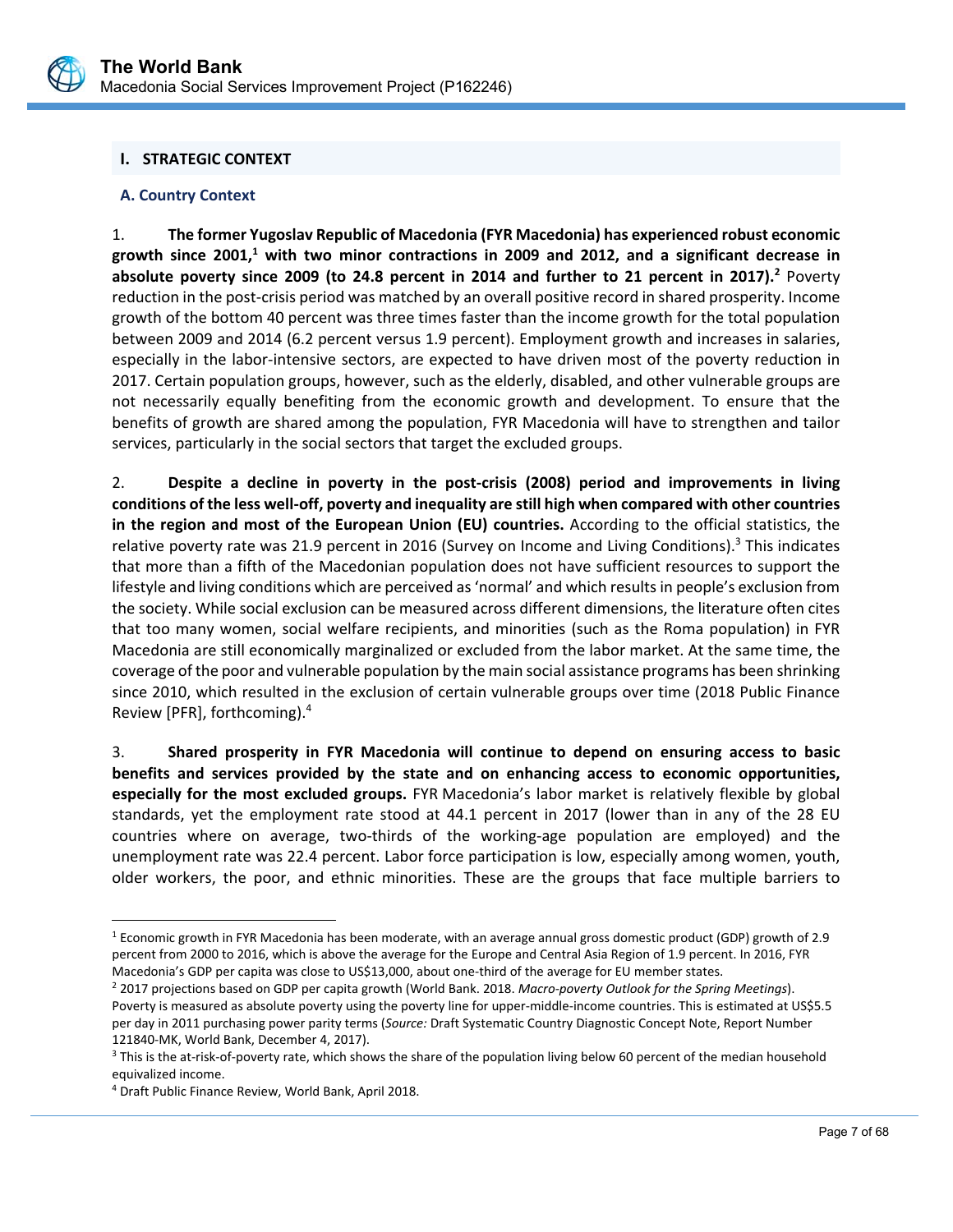employment<sup>5</sup> and experience other forms of exclusion, generating additional social costs. Also, strong social norms, especially regarding women's role in the household and in relation to care responsibilities, pose a significant challenge for women to be able to take on employment.<sup>6</sup> Low and uneven human capital is an obstacle to access better income opportunities for many population groups. Moreover, there is mounting evidence that FYR Macedonia is suffering from a rapid deterioration of its human capital stock, which is worrisome beyond the productivity implications, because it reflects an overall deterioration in well-being among Macedonians.<sup>7</sup> In response, FYR Macedonia's workforce development policies would need to focus more on closing gaps in human capital accumulation along the income distribution, among ethnic groups, and spatially.<sup>8</sup> Within this context, early stimulation programs may have long-lasting effects on human capital development, while improved access to child and elderly care services would remove significant barriers to labor force participation for women.

4. **Different forms of exclusion coupled with the aging and shrinking population in FYR Macedonia pose a serious challenge to building an equitable society.** FYR Macedonia's population is about 2 million but the population is aging and shrinking.<sup>9</sup> By 2040, more than 20 percent will be over the age of 65. The fertility rate has declined to only 1.5, lower than the regional average. Investments in tailored services and early childhood education will contribute to the objectives of increasing social inclusion of the poor and vulnerable and building human capital to increase labor productivity and reduce education enrollment gaps for low-income and disadvantaged children. As stated in the Government Program (2017–2020), social and child protection remains at the forefront of meeting the strategic goal of poverty reduction and ensuring decent life for the citizens.

# **B. Sectoral and Institutional Context**

 $\overline{a}$ 

5. **While FYR Macedonia has a developed and well‐functioning system of social and child protection to tackle the challenges of poverty, second‐generation reforms are needed to improve the coverage, effectiveness, efficiency, and overall delivery of social benefits and services in a more inclusive manner.** The World Bank, through the Conditional Cash Transfers Project (CCTP, P103974), contributed to the strengthening of the country's social safety net and improving the administration of the cash transfers system. The Government of FYR Macedonia has recently continued the work on a comprehensive social safety net reform involving both cash transfers and social services.<sup>10</sup> Stakeholders are discussing possible reform proposals that involve setting up a new guaranteed minimum assistance scheme and consolidation of other social assistance cash transfers. The reform proposals will also address a wide range of low‐income and vulnerable families' needs, including the need for an enhanced social service provision.

# 6. **Analytical work has identified some challenges affecting the coverage of social and early childhood education and care (ECEC) programs that are considered crucial in the protection of poor and**

<sup>5</sup> Lack of affordable care options for children or the elderly, lack of adequate transport facilities, and limited flexible work arrangements.

<sup>6</sup> Mojsoska‐Blazevski, N., M. Petreski, and A. Öztas. 2017. *National Research on Low Female Labour Market Participation (Quantitative‐based evidence from a new survey)*. Skopje: UN Women.

<sup>7</sup> *Source:* Draft Systematic Country Diagnostic, World Bank, April 2018.

<sup>8</sup> *Source:* Draft Systematic Country Diagnostic, World Bank, April 2018.

<sup>9</sup> *Source:* Draft Systematic Country Diagnostic, World Bank, April 2018.

<sup>&</sup>lt;sup>10</sup> Supported under the World Bank-financed CCTP and policy-based guarantee projects.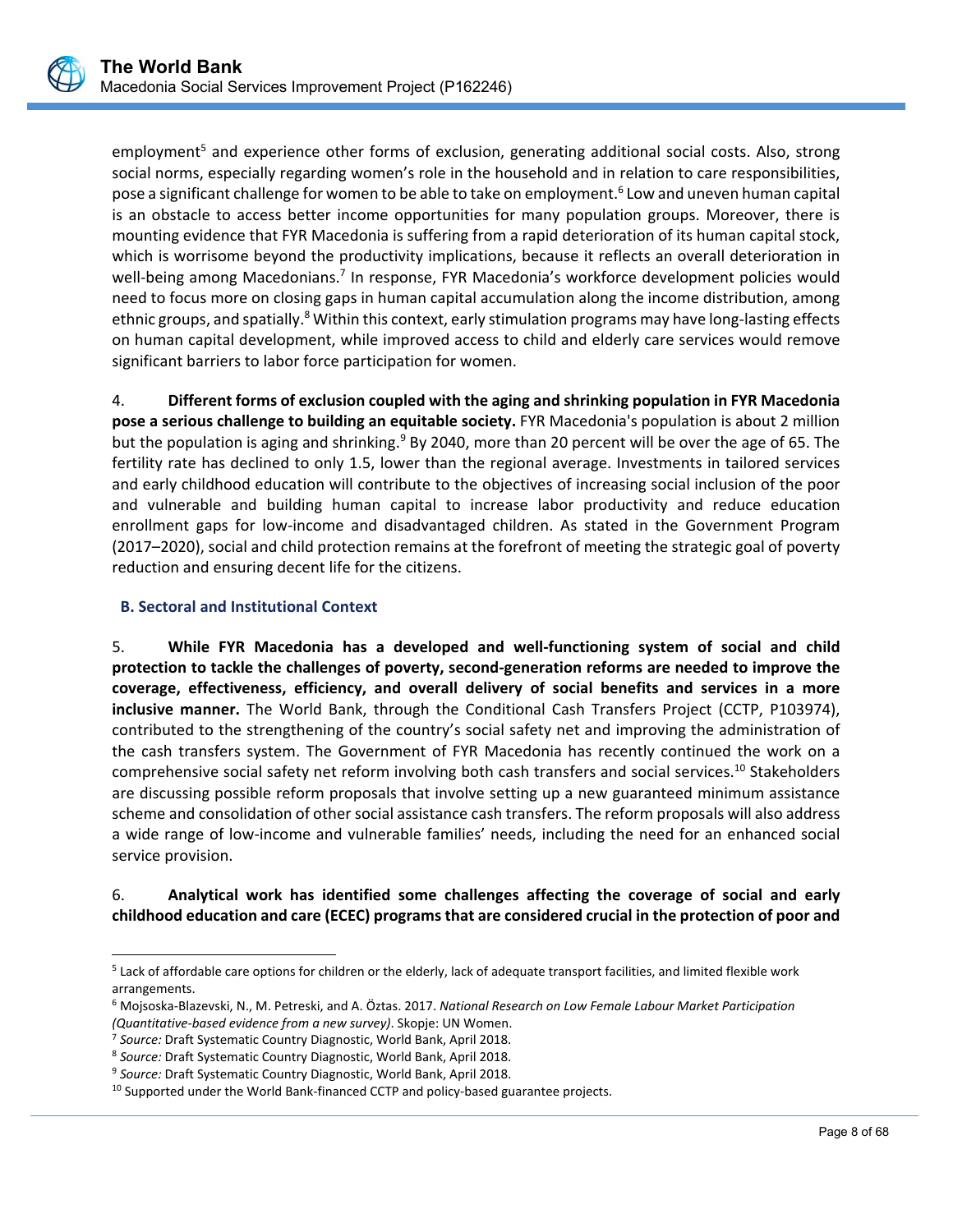

**excluded segments of the population and in building resilient human capital.** In FYR Macedonia, social assistance programs cover 10 percent of the population and only one‐third of the poorest quintile (World Bank, 2018 PFR, forthcoming). Noninstitutional social service provision targeting the poor and vulnerable, which currently benefits only 0.04 percent of the total population and mostly in urban areas, is clearly underdeveloped and does not meet the demand for services (such as home‐based care and assistance or day care services for persons with disabilities). In the ECEC sector (that is part of the social and child protection system in FYR Macedonia), poorer children attend preprimary school at far lower rates than wealthier children—a mere 0.3 percent of children from the poorest quintile are enrolled in a preprimary program (compared to 36 percent in the total population). According to the Ministry of Labor and Social Protection (MLSP) administrative data, enrollment rates are 2.6 percent for Roma and 7.5 percent for Albanian children. Moreover, even before reaching preprimary school age, many children in FYR Macedonia show signs of skills deficit; although nearly all children ages 36–59 months were on track in the physical, learning, and socioemotional domains, only 43 percent were on track in the literacy and numeracy domain.<sup>11</sup>

7. **There are significant geographical disparities in the access to ECEC and social services, primarily due to insufficient and unevenly distributed infrastructure/network of service providers.**  The main categories of social services that are provided through the social welfare system, and as defined by the Law on Social Protection, are social prevention services (mainly counseling services in the Social Welfare Centers [SWCs]), institutional care (in 11 residential institutions), and noninstitutional/nonresidential care.<sup>12</sup> Alternative (noninstitutional) social services (such as immediate social service, assistance to a person or family, home care, day care, temporary care, placement in foster families, placement in a small group home, and assisted living), which will be the focus of reforms, are much more prevalent in the capital of Skopje than in the rest of the country. In a typical municipality with an intermunicipal SWC, there are one or two foster families; a small day care center for a dozen beneficiaries; a soup kitchen; and rudimentary forms of needs assessment, referral, and counseling. The ECEC coverage by municipalities varies noticeably. While in 28 mainly rural municipalities public kindergartens do not exist, the rate is over 60 percent in six urban municipalities. There are fewer kindergartens in the western part of the country and in rural municipalities, and the urban enrollment rate in preschools is over six times higher than that in rural areas. Geographical disparities in access to ECEC services also exist because of highly regressive financing, depending on user fees that the poor cannot afford.<sup>13</sup>

8. **The Government of FYR Macedonia is fully committed to expanding the access and improving the quality of social services to the underprivileged population.**  Plans for deinstitutionalization, decentralization, and development of alternative and preventive social services were announced in the Government's Employment and Social Reform Program (2017) and the new Program of the Government 2017–2020.<sup>14</sup> The social protection benefits and services are typically provided by the state and continue

 $\overline{a}$ 

<sup>11</sup> Macedonia, FYR ‐ Multiple Indicator Cluster Survey, UNICEF 2013.

 $12$  In 2017, there were the following forms of noninstitutional services: day care centers (69), soup kitchens (27), foster families (177), and several shelter and assisted living services.

<sup>&</sup>lt;sup>13</sup> Although the public kindergartens are financed by the central budget through per capita block grants, only municipalities that have preschool institutions are eligible for the grants. Furthermore, up to 20 percent of the costs of ECEC services are recovered by user fees, with the poorest households unable to afford them.

<sup>14</sup> http://vlada.mk/node/87, accessed November 23, 2017. The process of deinstitutionalization of residential welfare institutions has been supported by the European Union Delegation (EUD).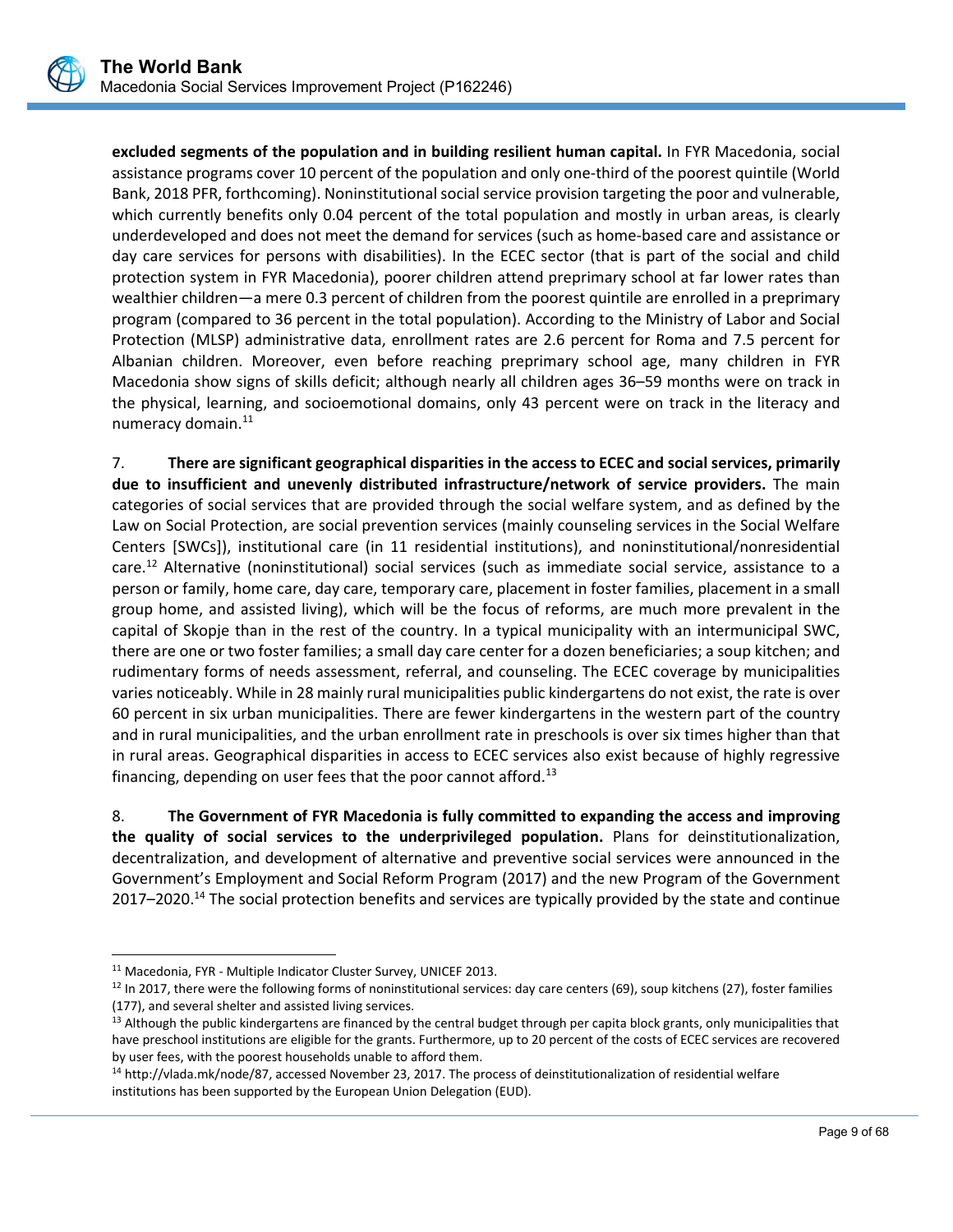$\overline{a}$ 

to be financed from public resources.<sup>15</sup> The country's ECEC is part of the publicly financed child protection system. In line with the Law on Child Protection, primary responsibility for the provision of ECEC rests with the MLSP, whereas the Ministry of Education and Science (MOES) ensures the competencies of the workforce and the relevance of the curriculum. FYR Macedonia will have to invest much more in early childhood development (ECD) to address the evident geographical disparities and disparities in access by income levels to achieve the EU standards and benchmarks.16

9. **Improving the overall system will require efforts to address various challenges, such as the limited supply, fragmentation, and low quality of social and child protection services.**  Additional investments are needed to (a) develop regulations and promote creation of noninstitutional forms of social services at the local level; (b) merge cash benefits and social services platforms into integrated social welfare information systems; (c) repurpose existing and build new preschool facilities; (d) increase outreach through SWCs, institutions/organizations at local level, and information systems to increase the number of the poor and vulnerable applying for social benefits and services (including ECEC); (e) expand and update training modules for teachers and social welfare professionals; and (f) strengthen the clientcentered case management (referrals, tracking, and monitoring) using the information system.

10. **The proposed operation would bring the social and child protection system to the next level by addressing the challenges associated with social exclusion of vulnerable groups and low quality and fragmentation of social services along the life cycle**, by (a) expanding the supply of social services (vulnerable population) and of preschool services (to vulnerable children 3–6 years old, poor, Roma); (b) improving the access to a menu of benefits and services with the merger of two information systems/databases; (c) enhancing the administration of social protection delivery (integrated information system, coordination among institutions, case management, improved targeting, prioritization, referral, and tracking of beneficiaries); and (d) increasing the performance standards in terms of quality, timeliness, and quantity of services provided. This combined approach will enhance integration and inclusion of the vulnerable population. Ultimately, it will pave a pathway for development of a more competitive and adaptive human capital and will contribute towards closing opportunity gaps for social inclusion. Figure 1 shows the results chain of this lending operation, summarizing main activities (inputs), outputs, and short and long-term outcomes. These are discussed in detail in subsequent sections and in the project's Results Framework.

<sup>&</sup>lt;sup>15</sup> For-profit providers are active in the elderly protection/homes, which are being financed solely by the service users. The MLSP does not 'purchase' privately provided services.

<sup>&</sup>lt;sup>16</sup> An updated strategic framework for European cooperation in education and training 2020 sets a benchmark that at least 95 percent of children between the age of four and the age for starting primary education should participate in early childhood education. The current rate in FYR Macedonia is 35 percent.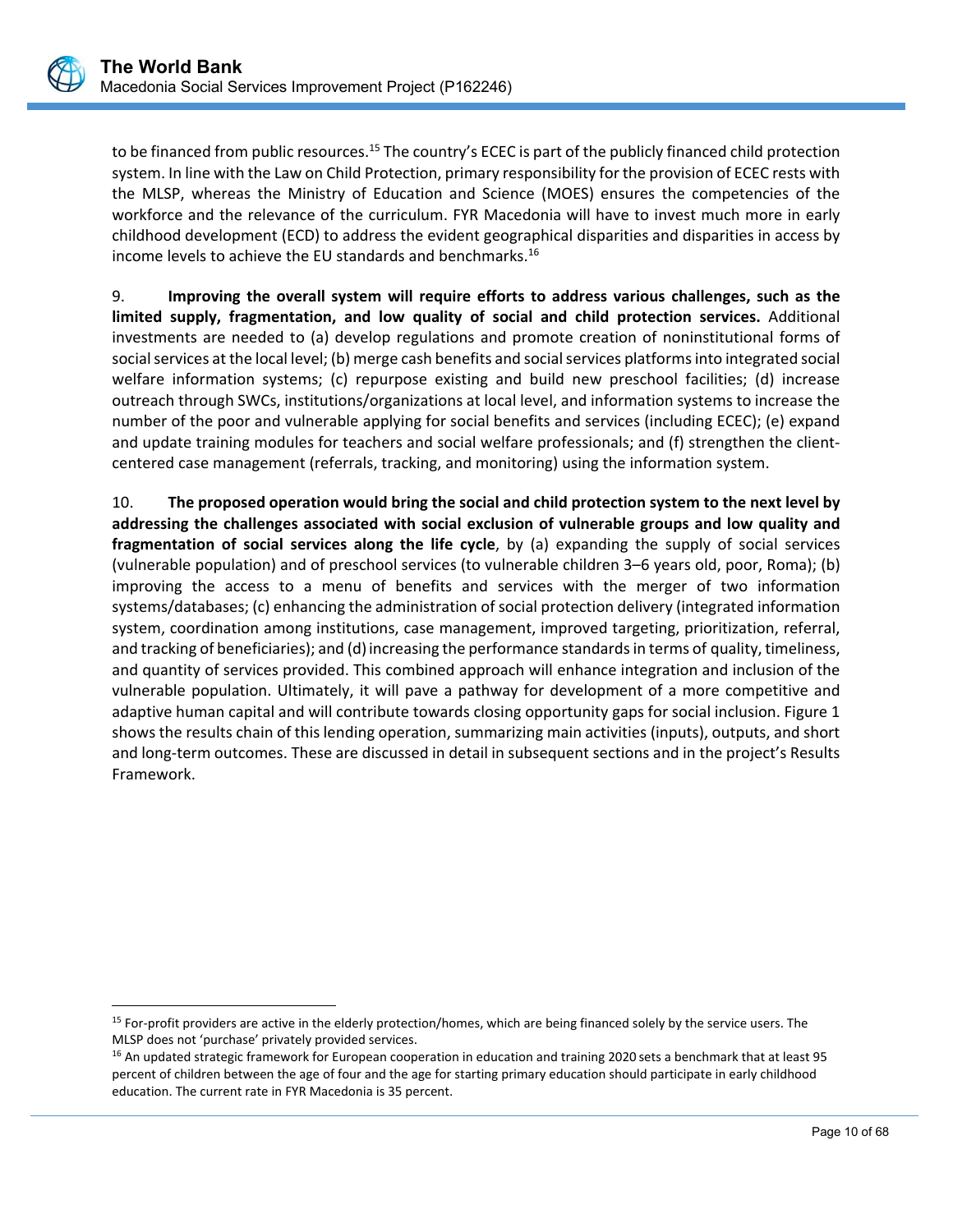

‐ Develop social service standards, licensing, and

development of noninstitutional services at local

Increase outreach activities through central and

‐ Integrate cash benefits and social services

‐ Revise training modules for social welfare

•Expand and update training modules •Establish new social services for children •Repurpose existing and build new preschool

‐ Pilot a grant mechanism to promote

#### **Figure 1. Results Chain**

#### **Inputs**

level

**Social Services**

accreditation procedures

information system

local‐level institutions

profesionals **ECEC**

facilities

#### **Outputs**

- •Number of noninstitutional services and service providers increased
- •Number of providers using new service standards
- •Number of poor and vulnerable individuals receiving social services increased
- professionals and teachers trained •Number of new preschool

•Number of social welfare

facilities •Number of children beneficiaries of social services

#### **Short‐term outcomes**

Improved ACCESS to and QUALITY of services, as measured by the number of service beneficiaries, preschool enrollment rates, and by the quality assessment tools

**Longer‐term outcomes** •Improved well‐being of children and adults

**C. Higher Level Objectives to which the Project Contributes**

11. **The operation is fully aligned with the Government's strategic documents and it is expected to contribute to several long‐term objectives.** The proposed project will support the Government initiatives geared to (a) increase social inclusion of the poor and vulnerable through the expanded system of social service delivery and promotion of noninstitutional forms of care (home-based and community-based) and (b) build human capital to increase labor productivity and enhance social inclusion through closing education enrollment gaps for low-income and disadvantaged students starting at preprimary level.

12. **The Government and the World Bank have agreed that reducing poverty and creating more and better jobs will be overarching country goals of the Country Partnership Strategy (CPS) for FY15–FY18 (Report No. 89556‐MK, August 25, 2014).** The relevance of the original CPS goals was confirmed in the Performance and Learning Review which also extended the CPS until December 2018. The second CPS pillar 'Skills and Inclusion' highlights the importance of ensuring the quality and relevance of the future workforce and improving the access and quality of social protection services, particularly for the most vulnerable. Quality ECEC programs play a critical role in laying the necessary foundation for skills development early on and for narrowing the equity gap in education access and performance. In addition, the CPS pillar on 'Growth and Competitiveness' highlights improvements in energy efficiency, which this project will contribute to.

13. **This project also directly contributes to the goals outlined in the Government's Employment and Social Reform Program (2017), Program of the Government 2017–2020, and the new Strategy for Development of Education in FYR Macedonia until 2025, and to the related Action Plan.** The latter, which was adopted in 2018, defines mechanisms for assuring accessibility, quality, and equity in ECEC and sets clear priorities for (a) improving the learning environment, the quality of service delivery, and the educational outcomes in preprimary education; (b) increasing the enrollment of children and improving inclusiveness of preschool education; (c) enhancing the human resource capacity in the preschool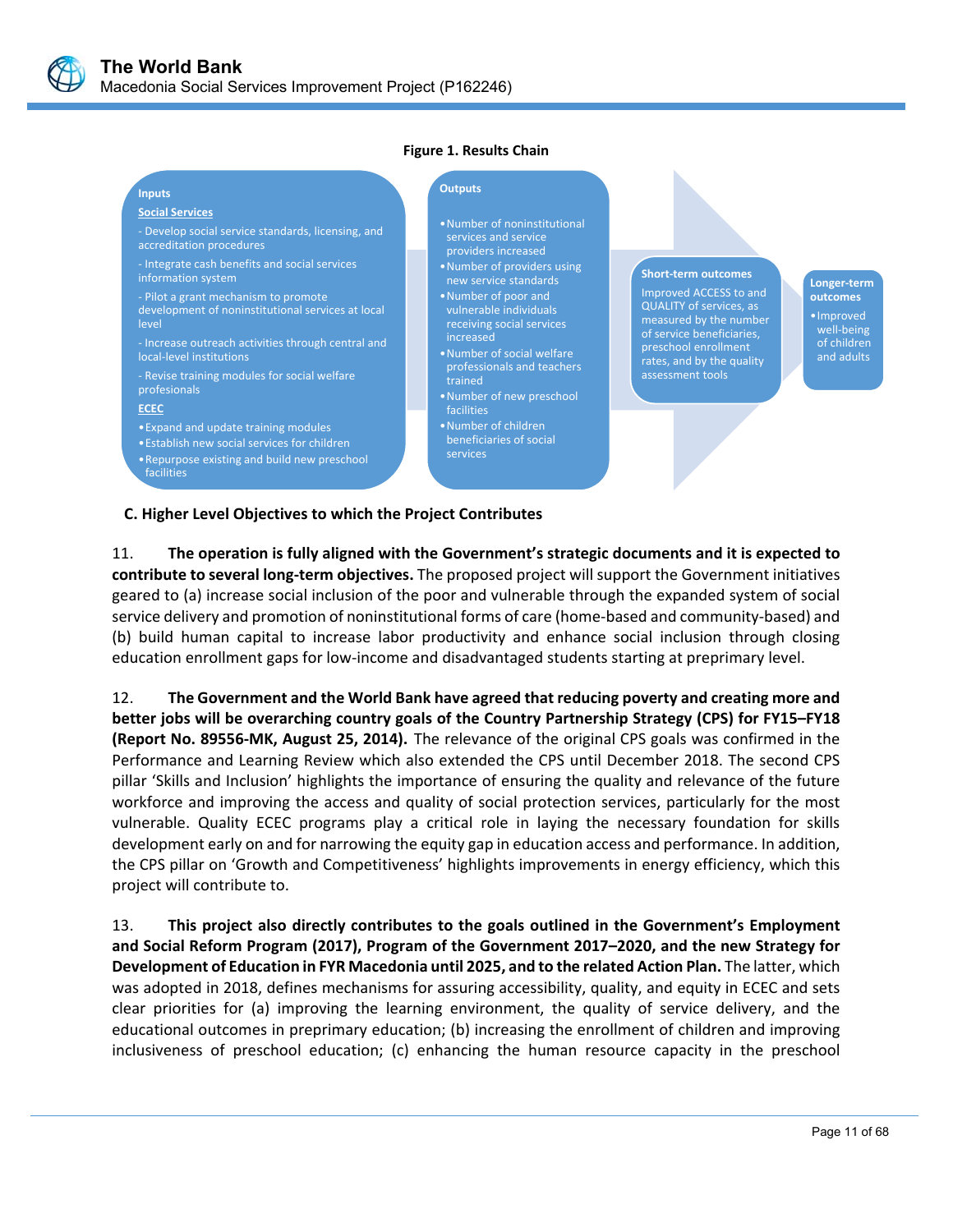

institutions; and (d) improving the organization and management of the preschool education and strengthening cooperation among themselves.

14. **FYR Macedonia is committed to international efforts to address climate change.** As part of the Government's international commitment to climate change, the Intended Nationally Determined Contribution (INDC) of FYR Macedonia aims to reduce  $CO<sub>2</sub>$  emissions from fossil fuel combustion by 30 percent (and 36 percent at a higher level of ambition), compared to the business-as-usual scenario by 2030. Targeted sectors include energy supply, buildings, and transport. Mitigation scenarios for the building sector include public awareness campaigns/energy efficiency information centers, labeling of appliances, refurbishment of buildings and construction of new buildings (both in line with the Rulebook on Energy Performance of Buildings and Directive 2010/31/EU), phasing out of incandescent light bulbs and resistive heaters, and construction of passive buildings. By implementing energy efficiency measures in buildings and by introducing low-carbon energy supply technologies (renewables and gas), the Government expects social benefits in the form of about 6,000 green jobs to be created by 2030. The INDC recognizes the importance of adaptation to climate change but does not yet include any concrete actions.

## **II. PROJECT DEVELOPMENT OBJECTIVES**

#### **A. PDO**

 $\overline{a}$ 

15. **The Project Development Objective (PDO)** is to expand access to and improve the quality of social services, including preschool services, for vulnerable groups.

## **B. Project Beneficiaries**

16. **Direct beneficiaries (vulnerable groups) of the project will include**<sup>17</sup> (a) social welfare beneficiaries (cash transfer recipients) and other vulnerable adults and children entitled to social services, as well as the MLSP, SWC, municipality staff, and other entities involved in service provision (Component 1); (b) children aged 3 to 6 years, particularly from disadvantaged backgrounds (including the poor and Roma population; both genders are expected to benefit equally from project interventions)<sup>18</sup>, all children aged 0 to 6 years across FYR Macedonia are expected to benefit from improved parenting and care at home as result of the national media campaigns, and the MOES, preschools teachers, primary school pedagogical staff, and parents of children aged 0 to 6 years<sup>19</sup> (Component 2); and (c) MLSP and SWC staff (Component 3). Staff in social services and preschool institutions will also benefit from simplified and more efficient administrative procedures and new or newly refurbished work spaces (Components 1 and 2).

<sup>&</sup>lt;sup>17</sup> These are also the climate vulnerable groups since they are more exposed to different types of natural hazards.

 $18$  Preschool enrollment rates by gender are 51 percent for boys and 49 percent for girls.

 $19$  Preschool teachers and primary school pedagogical staff will benefit through training and capacity-building activities. Parents and families of all children receiving the abovementioned services will also benefit, including through (a) guidance and support to engage in early stimulation at home, (b) increased opportunities to access preschool services as well as other social services for their children, and (c) increased opportunities to participate more actively in the labor force (especially for parents of children enrolled in full‐time preschools).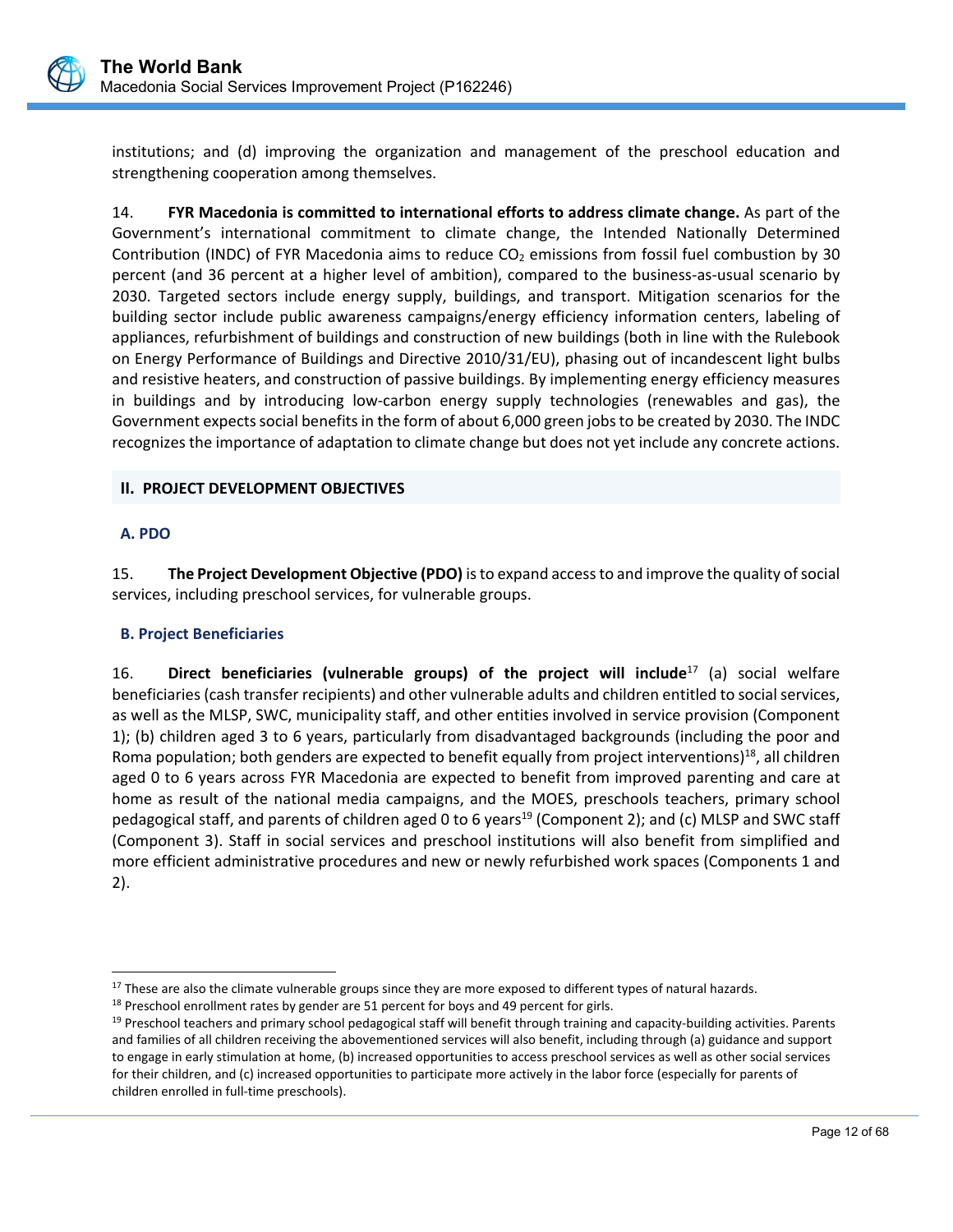

#### **C. PDO‐Level Results Indicators**

- 17. PDO Results Indicators are as follows:
	- (a) Share of cash benefit recipients and social services recipients recertified and recorded in the new information system ‐ disaggregated by gender;
	- (b) Number of beneficiaries receiving noninstitutional social services (alternative/nonresidential forms of care) from licensed providers ‐ disaggregated by gender;
	- (c) National preschool enrollment rates for 3–6‐year‐old children ‐ Sub‐indicator: National preschool enrollment rates for 3–6‐year‐old children who belong to the families ‐ recipients of the SFA;
	- (d) Share of preschools with improved process quality as measured by the quality assessment tool.

#### **III. PROJECT DESCRIPTION**

#### **A. Project Components**

 $\overline{a}$ 

18. The project will include three main components, as described in the following paragraphs.

## **Component 1: Promoting social inclusion through improved access to social benefits and services (US\$12.7 million / 10.8 million EURO equivalent**)

19. The objective of this component will be to strengthen the overall social protection delivery system for improved services by existing social assistance recipients and by vulnerable groups. On the supply side, the project will support creation and expansion of preventive and nonresidential social services. The increased outreach activities by the system (SWCs and other institutions at the local level) will result in the rise of the poor and vulnerable applying for social benefits and services. Better access to a menu of social benefits and services will also be ensured with the merger of the two existing information systems (databases), which would enable improved identification of actual individual/family needs, more poor or vulnerable individuals and families receiving support, and better case management (that is, referrals, tracking, and monitoring) using the integrated social welfare information system. A new human‐centered approach<sup>20</sup>and integrated information system will enhance targeting and prioritization of beneficiaries for services (including the ECEC). This will also include developing referrals between social services, preschools, and other relevant institutions. The focus will be on the beneficiaries (including the preschool children), their needs, and facilitation of their inclusion in the system of benefits and services.

<sup>&</sup>lt;sup>20</sup> FYR Macedonia has been listed among the potential countries for support and learning on innovative Human Centered Design approaches from the World Bank's Social Protection and Jobs Delivery Systems Global Solution Group.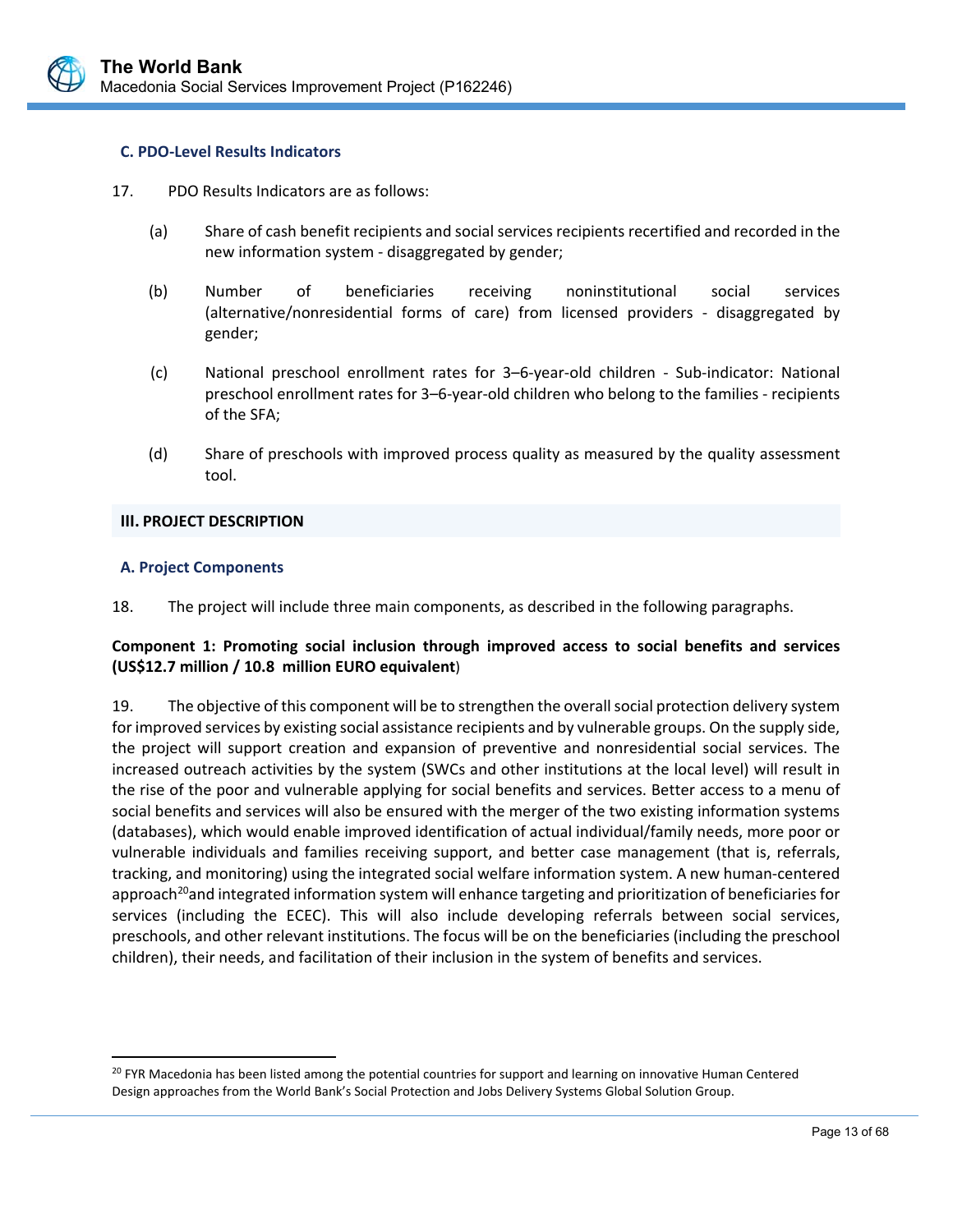20. This component will focus on strengthening the overall social protection delivery system for improved access to services by existing social assistance recipients and by vulnerable groups, through provision of:

- (a) Technical assistance for social services policy development and implementation, including through the (i) implementation of a needs assessment; (ii) development of standards and accreditation and licensing processes for social service providers; and (iii) development of social and child protection laws, regulations, and guidelines. These activities are intended to create a regulatory framework for the creation and provision of noninstitutional social services, with the new service standards that are also expected to increase the quality of service provision.<sup>21</sup> The activities would be taking place in the initial stage of implementation.
- (b) Support for the development of a social welfare information system that integrates Cash Benefit Management Information System (CBMIS) and LIRIKUS. Technical specifications for the merger of two information systems will be developed by the client before project effectiveness, which will enable early implementation of information system-related activities. These activities would also take place in the initial stage.
- (c) (i) Grants for Social Services Subprojects designed to develop noninstitutional social services, including immediate social service, assistance to a person or family, home care, day care, temporary care, placement in foster families, placement in a small group home, and assisted living and (ii) advice for the preparation of Social Services Subproject proposals and the carrying out of an assessment on municipal social services needs and demand. Piloting of this grant mechanism is expected to promote centrally financed development of nonresidential social services at the local level (with municipalities submitting grant applications for financing), the experience of which will feed into the development of updated service delivery standards (under (a) above). The activities would take place in the second stage.
- (d) Support for carrying out (i) capacity‐building activities on social assistance policy revisions and development; (ii) capacity-building activities, including for the design, implementation, and analysis of evaluations and survey data; and (iii) rehabilitation works, including provision of relevant equipment of selected offices within the MLSP, CSW, and other borrower's agencies involved in the provision of social services. The activities would take place throughout project life cycle.

## **Component 2: Expanding the access to and improving of the quality of preschool services (US\$18.6 million/16.0 million EURO equivalent)**

21. This component will focus on improving access to quality ECEC services, in particular for children from socially disadvantaged backgrounds (that is, poor children, children with disabilities, and Roma children). Activities for children aged 3 to 6 years will focus on increasing access to quality and energy efficient preschools (that is, child‐centered and with age‐appropriate learning opportunities) while also

L

 $\overline{a}$ 

<sup>&</sup>lt;sup>21</sup> Currently, there are no licensed providers of noninstitutional care in FYR Macedonia.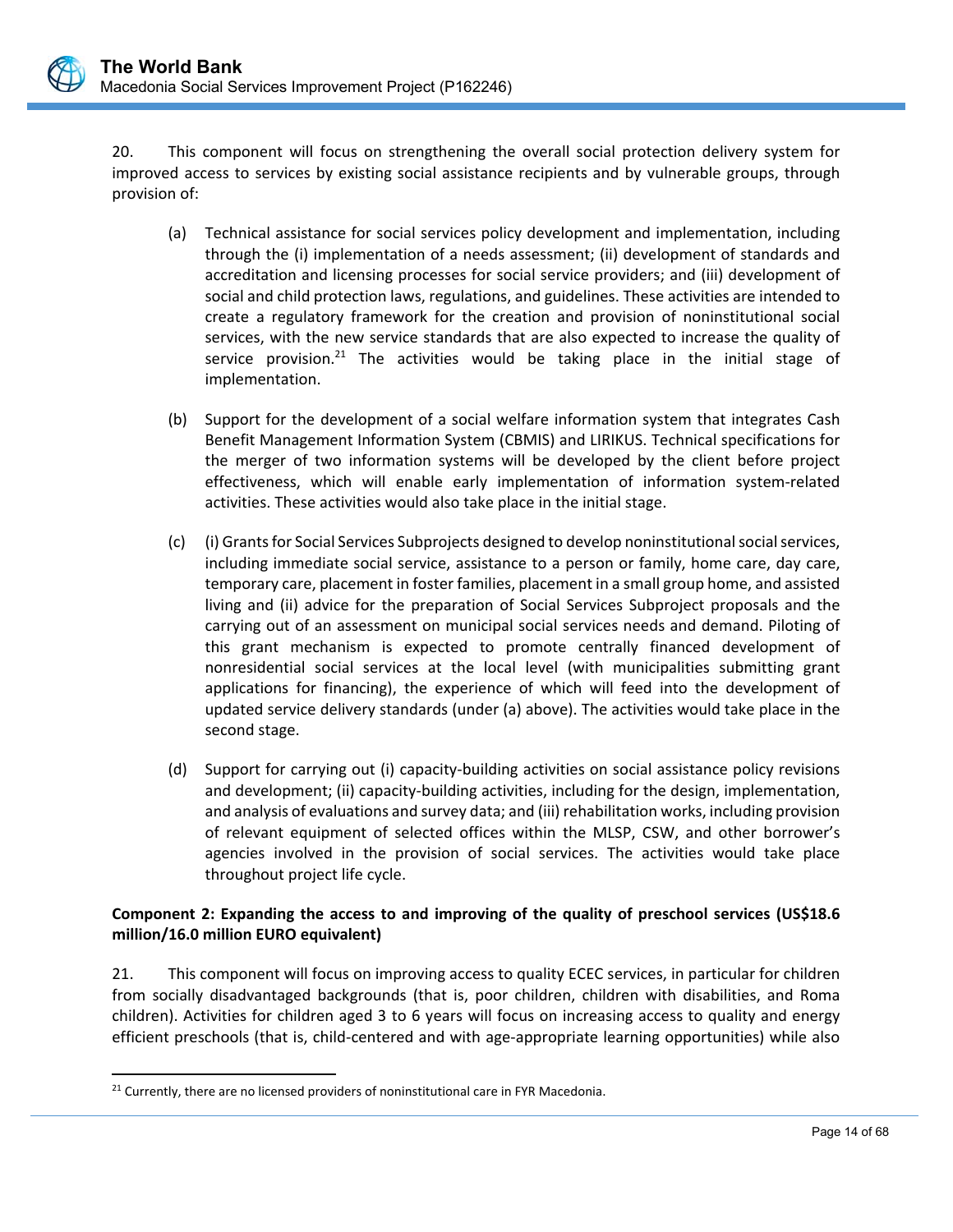supporting their transition to the early grades of primary education. Activities for younger children from birth onwards —will focus on empowering parents and families to support children's holistic development through increased knowledge about the importance of the early years (including adequate health and nutrition, early stimulation and learning opportunities, and nurturing and protection from stress) and about the relevant services available in the community. The activities related to the infrastructure will be sequenced while the process quality activities will be happening in parallel. This component will support increasing the number of classrooms in preschools and improving the quality of preschool service delivery through provision of:

- (a) (i) Grants for Infrastructure Subprojects;<sup>22</sup> (ii) advice to selected municipalities for the design of Infrastructure Subproject proposals; (iii) support for the construction of a selected number of preschools and rehabilitation of selected existing infrastructure to be used as preschools, including relevant equipment, and teaching, and learning materials; and (iv) advice for the development of a Grants Operational Manual. This component will finance approximately 7,500 new preschool spaces in both urban and rural areas through a combination of new construction, extension of existing preschools, and repurposing or upgrading other public buildings such as primary schools (or other buildings available in the municipality). Renovations and repurposing/upgrading will be prioritized in the first steps of project implementation to ensure fast increases in access, while new constructions will require more time. The refurbished and newly constructed environments will be conducive to child‐centered education practices and will employ solutions that increase efficiency and flexibility.
- (b) Support for the construction or rehabilitation, including provision of relevant equipment for about five innovative preschool centers in the cities of Skopje, Tetovo, Stip, and Bitola.
- (c) Support for developing a per student funding formula that improves teaching quality. The development and implementation of a per student funding formula would allow for a transparent and more equitable way of distributing resources and would overcome issues of efficiency, but also of equity and quality. This activity will be prioritized to allow for sustainable expansion of ECEC enrollment in preschool education, as well as to increase ECEC opportunities for poor families, once the new spaces are available.
- (d) Support for (i) strengthening pre‐service and in‐service teacher capacity‐building programs, development of new preschool teachers' required competencies, and implementation of preschool teachers' capacity‐building program; (ii) carrying out capacity‐building activities for ECEC preschool administrators and other decision makers; (iii) developing materials for age-appropriate teaching and learning; and (iv) enhancing ECEC quality assurance mechanisms.
- (e) Support for the carrying out of outreach activities for families, including those belonging to vulnerable groups, with a focus on demand‐side interventions to promote early stimulation at home and to encourage parents to take advantage of existing services for young children.

 $\overline{a}$ 

<sup>&</sup>lt;sup>22</sup> Subprojects involving (a) acquisition of land, or (b) involuntary resettlement, or (c) acquisition of used or second-hand equipment and furniture shall not be eligible for financing under the project, either by loan or borrower counterpart proceeds.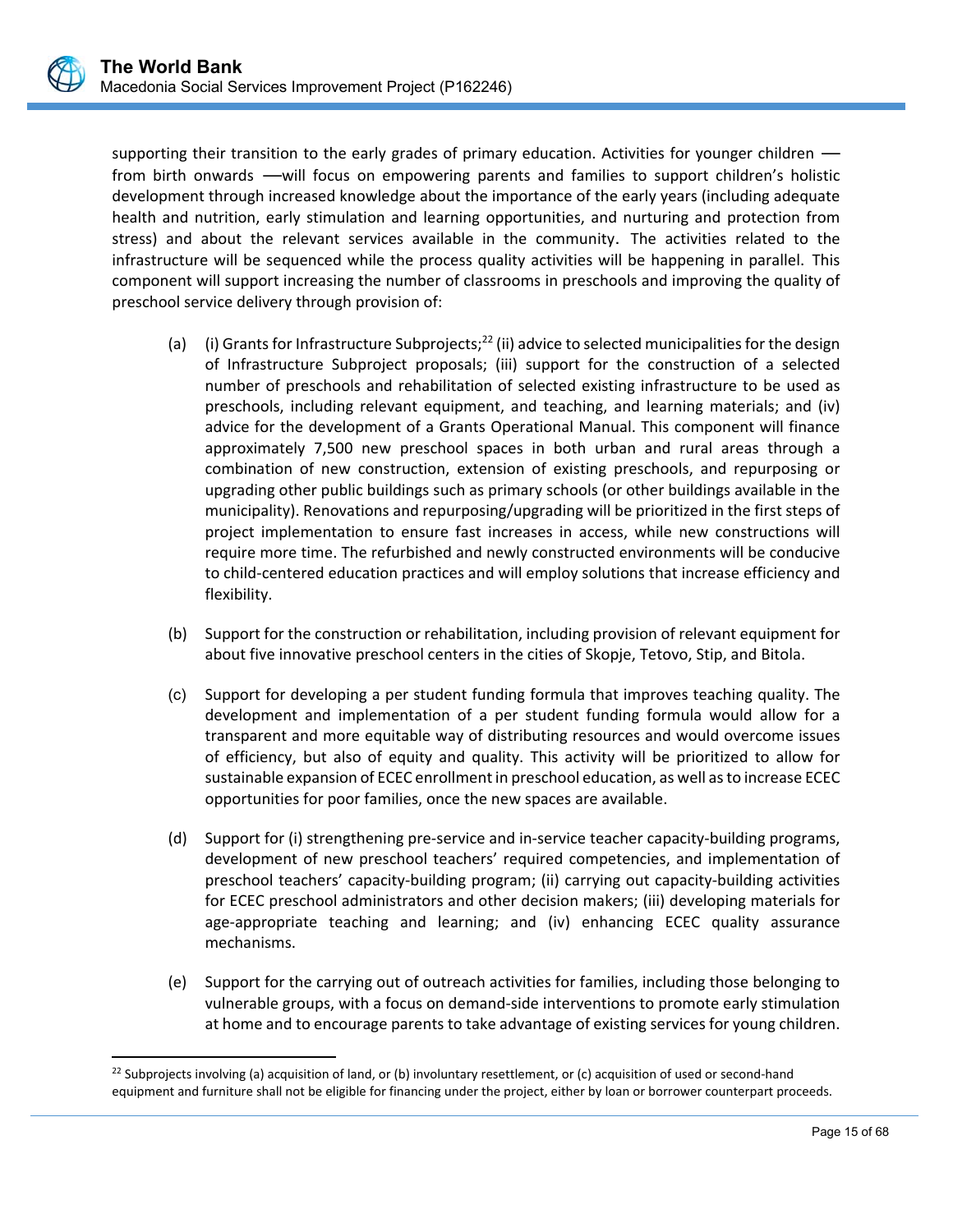

A nationwide campaign would be used to raise awareness about the importance of the early years and seek to empower parents to play a key role in promoting their young children's development. Multiple communication channels would be used, including mass media, social media, and printed publications in places that families with young children frequent. The campaign would target not only mothers but also fathers, grandparents, and other caretakers.

# **Component 3: Project management, monitoring and evaluation (US\$2.1 million/1.9 million EURO equivalent)**

22. This component will support the day-to-day management of project implementation and the monitoring and evaluation (M&E) of its objectives and outcomes. This component will finance the activities that would ensure effective administration and implementation of the project by supporting (a) the establishment and operation of the Project Management Unit (PMU), including the provision of operating costs, (b) development and implementation of a M&E system for the project, and (c) development and carrying out of a public awareness campaign to inform vulnerable groups of available social assistance services, including the application process requirements.

## **B. Project Cost and Financing**

| <b>Project Components</b>                                                             | <b>Project Cost</b><br>(Euro, millions) | <b>IBRD Financing (%)</b> |
|---------------------------------------------------------------------------------------|-----------------------------------------|---------------------------|
| Promoting social inclusion through improved access to social<br>benefits and services | 10.8                                    | 100                       |
| Expanding the access to and improving the quality of preschool<br>services            | 16.0                                    | 100                       |
| Project management, monitoring and evaluation                                         | 1.9                                     | 100                       |
| <b>Total Costs (including Front-end Fee)</b>                                          | 28.7                                    |                           |
| <b>Total Project Costs</b>                                                            | 28.7                                    |                           |
| <b>Total Financing Required</b>                                                       | 28.7                                    |                           |

# **C. Lessons Learned and Reflected in the Project Design**

23. **Appropriate coordination mechanisms need to be considered when multiple ministries are involved in the project implementation.** This is one of the most important lessons learned from the CCTP, which helped establish and strengthen FYR Macedonia's social protection delivery system and improve administration of the cash benefits. This project embodied this lesson in its institutional and implementation arrangements by including the MOES and the Bureau for Development of Education (BDE) staff in the project working and advisory groups as well as in the Grant Approval Committee (GAC) for preschool infrastructure. Another lesson learned is that the key personnel deployed for project implementation should be persistent and empowered throughout project implementation. Therefore, it was agreed that most of the MLSP, MOES, and PMU staff who worked on the project preparation will remain members of the Working Group (WG) and will actively contribute to project implementation.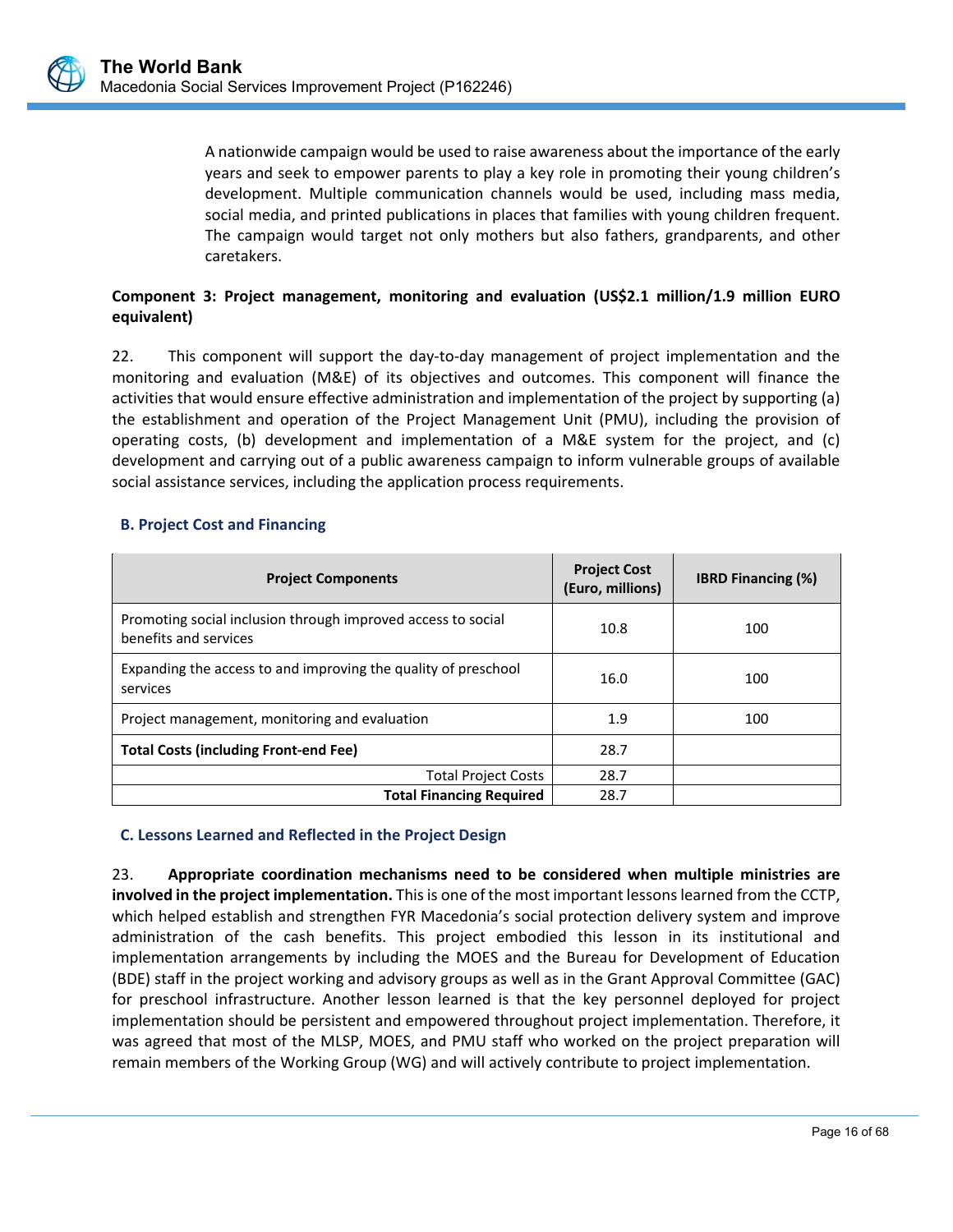24. **The project design, especially the dimension related to the integrated social welfare information system, significantly benefited from the work of the World Bank's Global Solution Group on Social Protection Delivery Systems.** The main takeaway from this work is that simplifying business processes and offering e-services window—to improve the 'human-centered' aspects of the system could be key to reducing barriers to inclusion.

25. **Moreover, important lessons that have been drawn from the Second Municipal Services Improvement Project are considered in the design of the grant program for preschool infrastructure.**  The lessons learned include the need to ensure mechanisms for quality construction supervision and for quality of technical documentation prepared by the municipalities. The project will provide technical assistance to the municipalities to ensure quality of technical documentation and will finance hiring of a solid supervision company for supervision of the construction sights.

26. **In addition, important lessons have been generated through projects implemented globally and in Europe and Central Asia (for example, through the Bulgaria Social Inclusion Project).** A recent impact evaluation<sup>23</sup> of the Bulgaria Social Inclusion Project shows that removing kindergarten fees was the most cost-effective strategy to increase preschool participation among vulnerable groups but that child development outcomes did not improve among Roma children, due to poor quality of service delivery. Therefore, this project will simultaneously address the shortcomings in the quality of ECEC delivery and current funding mechanisms. Another important lesson from this project is that inclusive quality education for children from vulnerable families and children with special needs yields improved school readiness.

# **IV.IMPLEMENTATION**

 $\overline{a}$ 

## **A. Institutional and Implementation Arrangements**

27. **The project will be implemented over a period of five years, with the MLSP as the key implementing agency.**  The MLSP will be accountable for execution of project activities and implementation would rely on its existing structures, with the additional support of a PMU that would need to be established. Decisions will be made by the MLSP in coordination with the MOES and BDE. The project implementation structure will consist of (a) the PMU, (b) the WG consisting of the MLSP and MOES staff and their agencies, (c) the Consultative Group (CG) led by the MLSP, (d) GAC for preschool infrastructure chaired by the MLSP and MOES, (e) GAC for Social Services chaired by the MLSP, and (f) municipalities.

28. **PMU.** The PMU will report to the MLSP and will be responsible for day-to-day project implementation, overall project coordination, monitoring activities, safeguards and fiduciary functions, and reporting. The PMU will be housed in the MLSP and headed by a project director. Additional key PMU functions include a project manager, two coordinators—one each for Component 1 and Component 2 of the project, a grant coordinator, a grant assistant, safeguards experts (environmental and social safeguards issues), fiduciary staff (procurement specialist, financial management specialist, and financial

L 23 Huillery, E., and Joost de Laat. *Information, Free Access, or Conditionalities: Three Ways to Improve Kindergarten Participation of Roma in Bulgaria?* Draft Manuscript.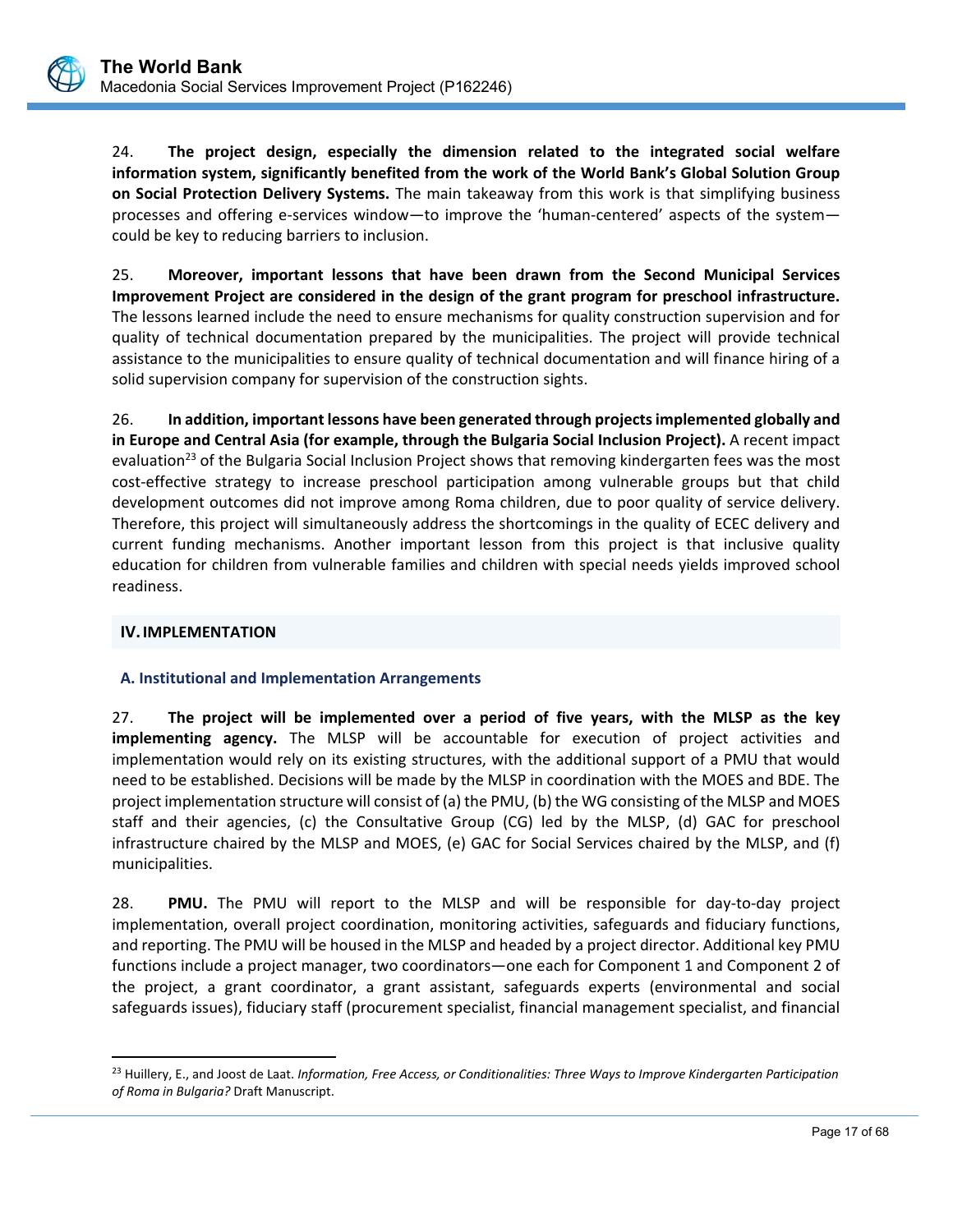

management assistant), an information technology (IT) manager, an IT officer, an M&E specialist, a civil engineer, and an architect. Some of the existing CCTP PMU staff will assume the listed jobs.

## **B. Results Monitoring and Evaluation**

29. **The project will include a robust M&E framework to enable decision makers to track performance, adjust implementation as needed, and demonstrate the impact of policy interventions financed by the project.** M&E under the project will be integrated into regular monitoring functions of the MLSP and PMU. The PDO level and intermediate results indicators would be monitored using the following sources and methodologies: (a) regular data collection process, including existing administrative data systems; (b) baseline and follow‐up surveys; and (c) evaluation reports. In addition, a performance evaluation will be carried out before the project completion to assess and review the implementation of the competitively awarded grants in municipalities for preschool infrastructure and grants for provision of noninstitutional social services at local level. Finally, the project will develop an integrated social welfare information system covering both social assistance benefits and services, as further described under Component 1, which will provide more timely data to monitor project implementation.

## **C. Sustainability**

30. **Several factors support the sustainability of the proposed interventions and their outcomes, including the fact that the project is built on the success of the previous operations which helped establish a modern social protection system in FYR Macedonia.** Specifically, the CCTP, which started in 2009, has made significant impact in terms of social protection system administration advancements and secondary school enrollment rates among the social assistance benefits recipients. The delivery features of the system have been assessed as impressive—the country has moved from managing numerous cash benefits all through 'paper‐based' systems at the local level (within SWCs) to an interoperable CBMIS. The social and child protection delivery has become institutionally mature and central to poverty reduction approaches. In addition, a new Education Allowance will involve integration of the CCT Secondary Education Program within the country's social protection system. Entitlement to this right is envisaged for all children included in the compulsory education (primary and secondary) who live in households with a total income amounting to below 50 percent of the minimum wage.

31. **Reforms to be supported by the proposed project enjoy solid backing from the Government of FYR Macedonia.** The project's sustainability builds on the strong legislative and policy framework including laws, policies, and strategies in the areas of social assistance, ECD, and employment, supporting the reforms in the country's social protection system. The Government prioritized the strengthening of the social protection system in the new Government Program (2017), which envisages introduction of modern alternative (noninstitutional) forms of care, aimed at expanding the coverage and improving quality of service delivery. This includes investing in human resources. The Government has approved employment of 135 new professional workers (mostly social workers) in SWCs in 2018. Additional 50 staff will be employed next year to meet the required minimum of 730 professional workers in SWCs. Funding of the newly established social services beyond the project span will be financed partially through the central budget and partially through the municipalities. For preschool activities, the Government is committed to allocate sufficient funds in the budget for operating cost of the preschool institutions that will be established under the project. In addition, the project will assist in designing and implementing a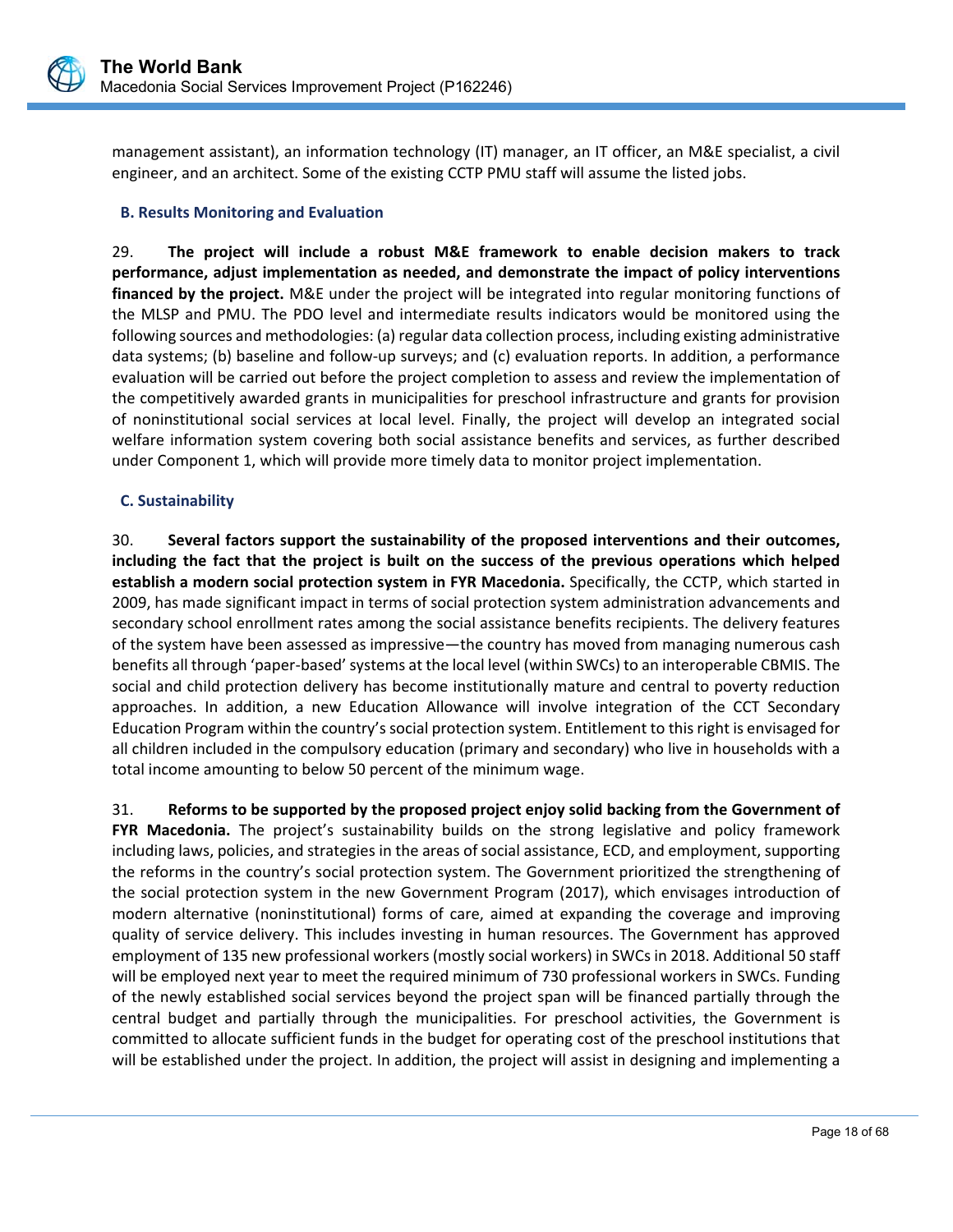

new funding model for preschool education that will allow for sustainable and equitable expansion of coverage.

## **D. Role of Partners**

32. **The proposed project is leveraging and benefiting from the experience of other partners who play key roles in the social services and ECEC areas, including United Nations Children's Fund (UNICEF), EUD, United Nations Development Programme (UNDP), German Agency for International Cooperation (***Deutsche Gesellschaft für Internationale Zusammenarbeit***, GIZ), and International Step by Step Association (ISSA).** For example, UNICEF has provided financial and technical assistance for the creation of the ECEC stakeholders platform comprising different relevant actors and its work significantly contributed to the preparation of the ECEC component. UNICEF has supported the MLSP and BDE in assessing the implementation of the new ECEC curriculum and quality standards in selected preschool institutions; it has also been providing technical support to the revision of the policies and the law on child protection. In addition, UNICEF has been very active in raising awareness about the importance of ECD through the campaign "the first five are the most important." The ISSA has supported early literacy and numeracy activities; the EUD has been providing assistance for deinstitutionalization of several residential institutions, predominantly related to child and disability long‐term care; while GIZ has piloted tailored community-based social services in several municipalities. Throughout the project preparation, the team has consulted all these partners and participated in workshops financed by UNICEF and consulted with a range of other key stakeholders involved in the abovementioned Consultative Group. The team will continue to work collaboratively with these partners throughout project implementation.

# **V. KEY RISKS**

## **A. Overall Risk Rating and Explanation of Key Risks**

33. **The overall risk is Substantial.** The project design envisions a large number and complex scope of activities supporting the reforms in social and child protection, which would be demanding to implement successfully. However, FYR Macedonia's commitment to the project objectives, substantive support of international partners, and past performance of similar projects with the World Bank are expected to contribute to meeting the PDO. To mitigate the overall implementation risk, the project will employ a significant scope of technical assistance to support different actors responsible for the implementation of the project. Additionally, different approaches such as prioritization, piloting of new activities, and sequencing of infrastructure work will also contribute to risk mitigation.

34. **The risk rating for institutional capacity for implementation and sustainability is Substantial.** Despite the capacity acquired in the MLSP under the ongoing CCTP, the overall capacity to support implementation of most activities is low. In addition, due to involvement of two ministries in the implementation arrangements, any change in the Government may result in implementation delays. To mitigate the low capacity risk, the PMU capacity will be strengthened by hiring additional staff (for example, safeguards specialists and civil engineer/architects). To address coordination challenges, the project will rely on the capacities of the already established working and consultative groups consisting of the MLSP and MOES staff and their agencies. Also, a project manager and two coordinators, each for Component 1 and Component 2 of the project, will be hired to manage day‐to‐day activities and support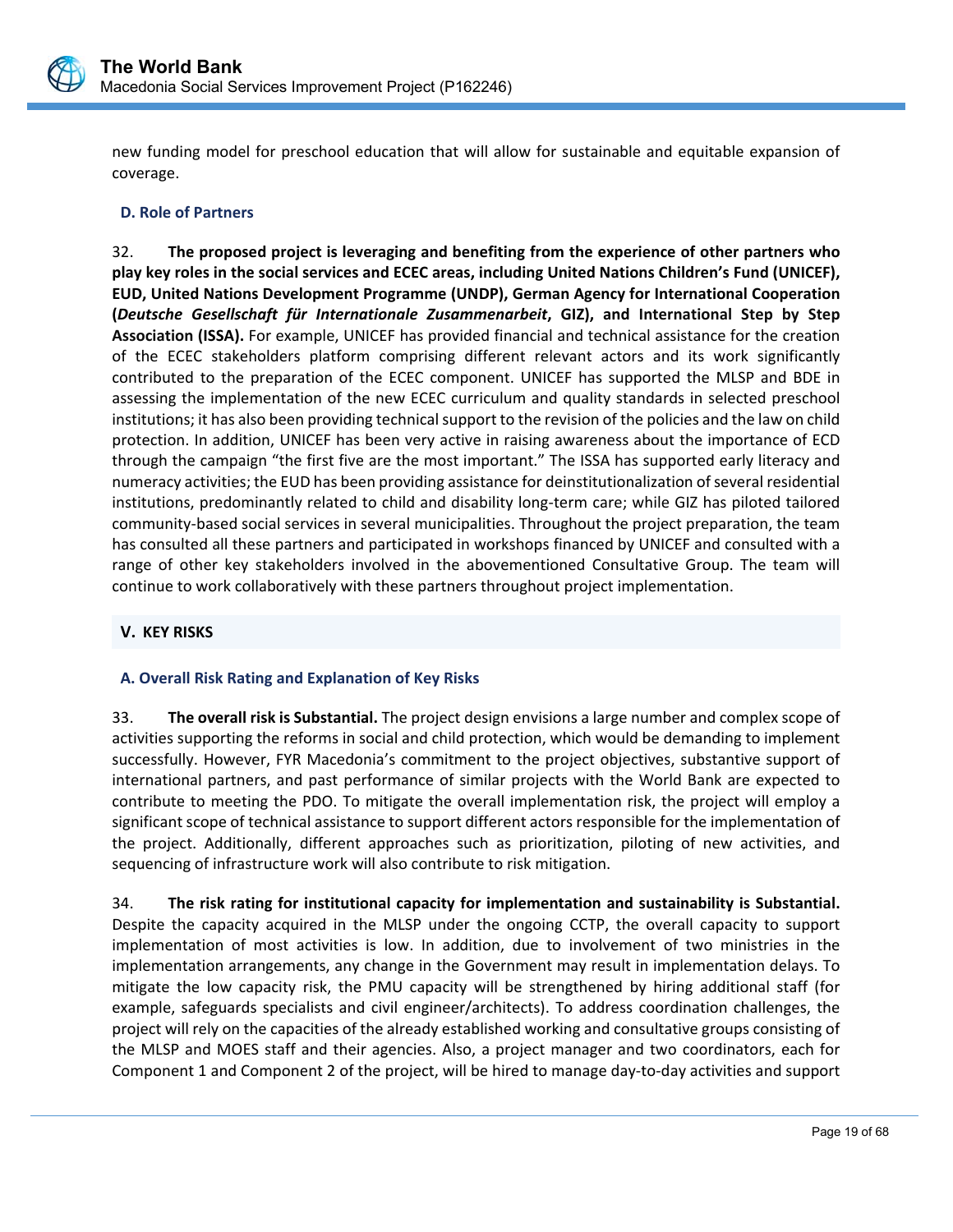

the implementation of project components. The need for strengthening the coordination mechanisms will be reassessed in the early implementation stage and, if necessary, additional investments will be made to enhance the overall coordination.

35. **Risk rating for sector strategies and policies is also Substantial** as the Government envisages pursuing several important reforms in the social sector at the same time (social assistance, social services, ECD, and so on) and capacity for such an ambitious reform agenda may be stretched leading to delays in implementation and jeopardizing progress against the PDO. To mitigate risks to the PDO, the project will deploy technical assistance to fill identified gaps in the MLSP's capacity to deliver on the reform agenda. Capacity‐building activities that will be financed under Component 1 will focus on strengthening a central policy unit engaged in analytical and M&E activities for the MLSP. To strengthen the Government's capacity for service delivery, the project will support further operationalization and upgrade of the existing CBMIS for use across the social and child protection system.

36. **The technical design of the project represents Substantial risk given the complexity of the proposed operation**. Similar projects have already been implemented or are being implemented in other countries of the Western Balkan region (for example, Serbia inclusive ECEC, Social Innovation Fund, and the like) and the project will learn from their experiences. Moreover, the project will benefit from the in‐ country experience with the implementation of the grant scheme under the Second Municipal Service Improvement Project. The project will first pilot grant activities in social services component and introduce sequencing in the implementation of preschool infrastructure grants, which will enable internal learning and adjustments, as needed.

## **VI.APPRAISAL SUMMARY**

 $\overline{a}$ 

## **A. Economic and Financial Analysis**

37. **In the short run, administrative and fixed costs of the proposed reforms and activities will exceed the benefits but there will be significant economic returns in the long run.** In the absence of well‐ developed and functioning social services and related cost-benefit analyses for social service investment for FYR Macedonia, international evidence has been sought on the impacts of similar investments. The evidence suggests that the benefits of noninstitutional care interventions far outweigh the costs. For example, for a day care program for low‐income children in Chicago, benefits included increased economic well‐being and tax revenues and reduced public expenditures for remedial education, criminal justice treatment, and crime victims. The benefits are estimated to be approximately US\$7.14 per dollar invested.<sup>24</sup> Similarly, a simulation on increasing preschool enrollment in 73 countries found benefits in terms of higher future wages of US\$6.4–US\$17.6 per dollar invested. The simulation indicated potential long-term benefits which range from US\$11 to US\$34 billion.<sup>25</sup>

<sup>&</sup>lt;sup>24</sup> Reynolds, A. J., J. A. Temple, D. L. Robertson, and E. A. Mann. 2002. "Age 21 Cost-benefit Analysis of the Title I Chicago Child-Parent Centers." *Educational Evaluation and Policy Analysis* 4 (24): 267–303.

<sup>25</sup> Engle, P.L., L. C. H. Fernald, H. Alderman, J. Behrman, C. O'Gara, A. Yousafzai, C. de Mello Meena, M. Hidrobo, N. Ulkuer, I. Ertem, S. Iltus, and the Global Child Development Steering Group. 2011. "Strategies for Reducing Inequalities and Improving Developmental Outcomes for Young Children in Low‐Income and Middle‐Income Countries." *The Lancet* 378 (9799): 1339–53.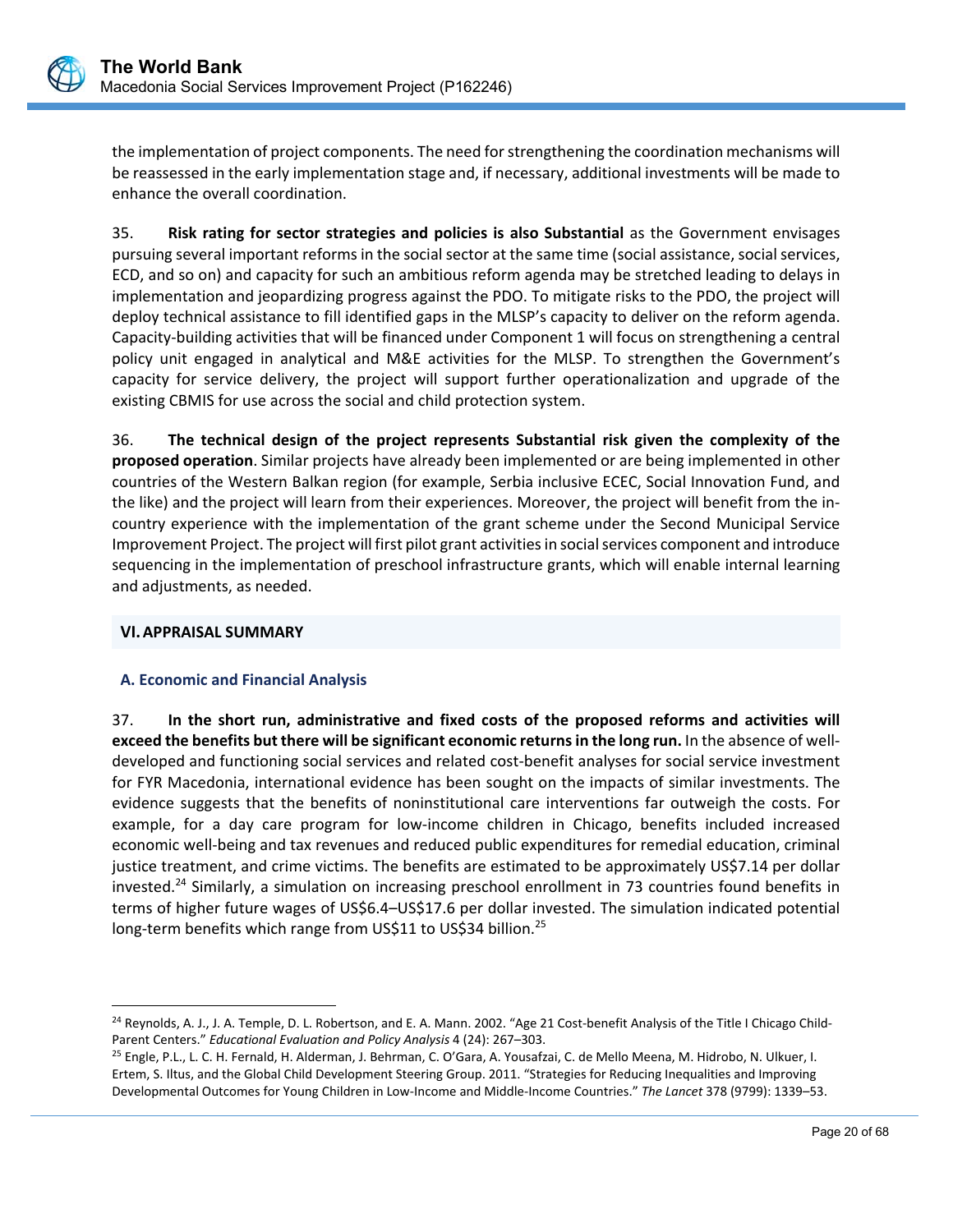

38. **The cost‐benefit ratios for different social assistance programs show a variation in the poverty‐ reducing potential of different social assistance programs (figure 4.1, annex 4) and the estimated benefit-to-cost ratio of the proposed ECEC interventions is 2.24.<sup>26</sup> Coordinated efforts between the** project's components (that is, outreach, identification of potential beneficiaries, prioritization, referral, monitoring, and tracking of beneficiaries) and improved targeting (supported through integration of existing cash benefit and services information systems under the project) will increase the overall social assistance coverage and poverty reducing impact of overall social assistance, thus enabling more efficient spending. The possibility of future savings in the administration of benefits and services gives the Government some discretion to reallocate the freed resources. In principle, these resources should be reallocated to maximize the development impact of the project.

39. **The proposed project will finance activities in the public sector for which private provisions do not exist in FYR Macedonia.** Government intervention is mandated to ensure access to social and child protection services for the poor and vulnerable. Given the fiscal situation in FYR Macedonia, World Bank support seems appropriate to enable the Government to fulfill its responsibilities. The World Bank can add value through its large experience in funding and supporting similar projects elsewhere and extensive knowledge as to how social services and ECEC programs could further enhance the inclusion and effectiveness of the social and child protection.

## **B. Technical**

40. **The project's technical foundation rests on solid analytical work, drawing from the experience with the CCTP, as well as from the literature, lessons, and analysis on gender, child, and social protection interventions.** The existing in-country evidence reveals that previous investments in social and child protection benefits and service delivery play a powerful role in protecting the poor and vulnerable; they also contribute to improved human capital outcomes. In terms of social safety net interventions, the MLSP has improved administration of the cash benefits and reduced inclusion errors (under the CCTP), which accordingly improved overall targeting of the social safety net system. The CCTP also contributed to the increased secondary school enrollment and attendance rates among the children from social assistance beneficiary households. These achievements justify continued investments in the systems upgrade and development.

41. **The relevant analytical underpinnings are presented in the draft 2018 PFR for FYR Macedonia, which includes both social assistance and education chapters.**27 The following recommendations from the PFR will be implemented under the project: (a) expanding the coverage of the poor by the main social assistance programs (benefits and services); (b) improving access to preschool education; (c) exploring the feasibility of school optimization, that is, retrofitting unutilized primary education space; and (d)

 $\overline{a}$ <sup>26</sup> Based on World Bank staff calculations detailed in annex 4.

<sup>&</sup>lt;sup>27</sup> Social assistance is well targeted, as more than 70 percent of all transfers go to the poorest quintile, which places FYR Macedonia among the best performers in the region (PFR). Furthermore, the benefit incidence for the poorest quintile improved from 57.8 percent in 2012 to 70.3 percent in 2016. This is largely due to the targeting accuracy of the means-tested SFA program. The leakage of social assistance transfers to the richest quintile (1.4 percent of all benefits) is among the lowest in the region. For the most part, these developments could be attributed to the introduction of the CBMIS that reduced inclusion errors and benefit leakage and increased the administrative efficiency in the system of social assistance delivery.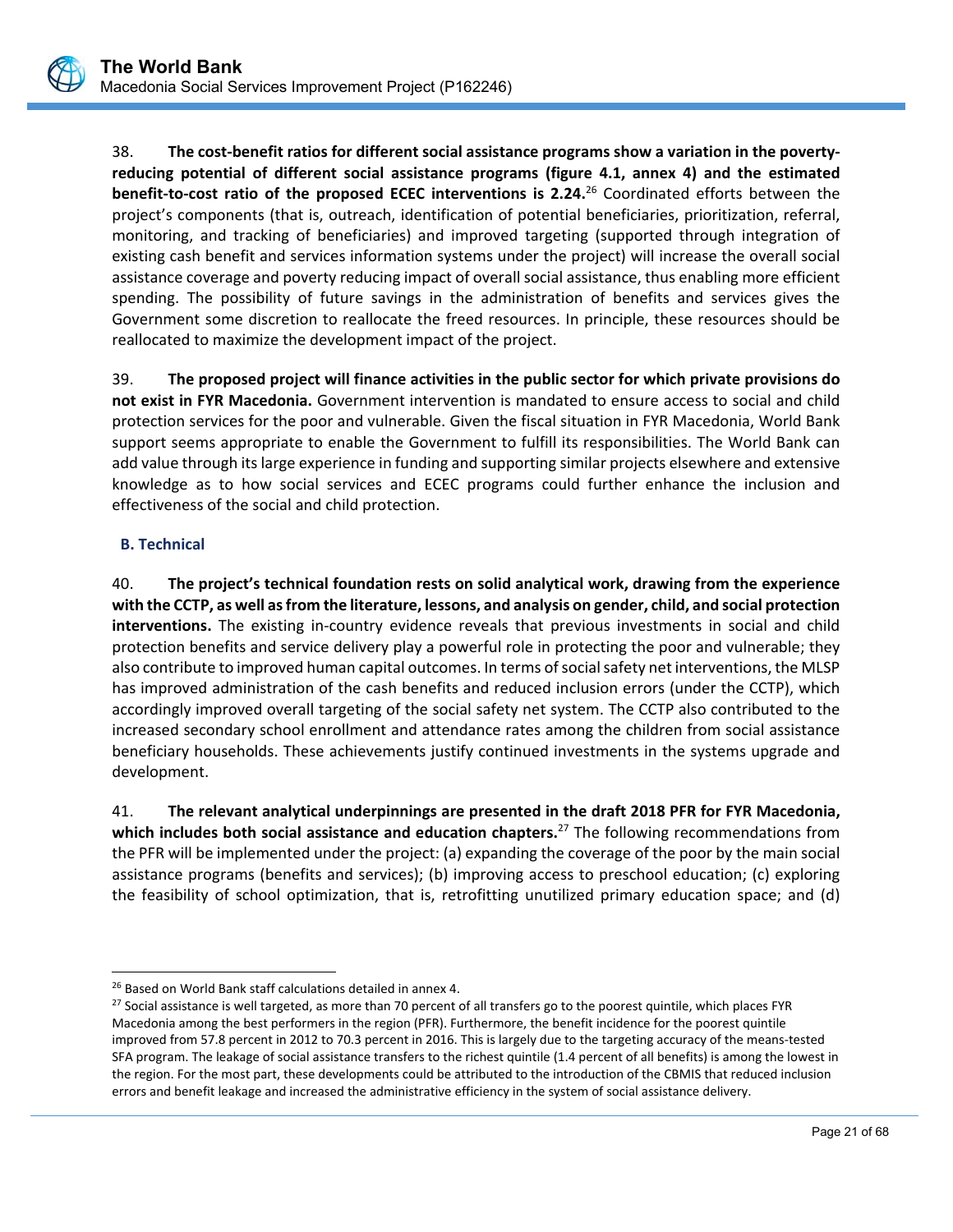

revisiting the funding formula, introducing per student formula, and changing the regressive financing mechanism for preschool financing.

42. **The technical rationale for the selection of project activities is based on both FYR Macedonia's experience and an increasing body of international evidence on the multiple benefits of improved social services and broader inclusion agenda.** On the delivery systems' side, the CBMIS has come a long way since it was first designed under the CCTP. The CBMIS currently has many modules: eligibility determination for benefits, payments and financial module, controls module, analytics/stats, security, and so forth. The platform would need to be upgraded to integrate the information system for social services and introduce changes as per the provisions of the new social and child protection laws. The proposed project draws from the experiences of several countries (Chile, Turkey) that implemented similar integrated information systems as platforms for successful inclusion and improved service delivery.<sup>28</sup> While there are substantial implementation challenges and risks, there are no unusual technical aspects and all proposed activities are based on well‐documented practices in social and child protection service delivery.

43. **International evidence shows that poor learning outcomes in primary and secondary education are often rooted in the lack of early learning and overall development opportunities in the first few years of life.** Globally, many young children from the most vulnerable households (that is, the poorest and/or most marginalized) are not ready for primary school by the time they enter first grade and do not reach their full development potential in life, in part because they are not exposed to sufficient opportunities for early learning and development. The Programme for International Student Assessment (PISA) 2015 shows that there are significant differences in achievements between students who attended preschool and those who did not. The evidence further shows that holistic and high‐quality services in the early years of a child's life yield significant benefits in the short and longer terms. As discussed earlier, international evidence shows high returns to investing in ECD, however, FYR Macedonia invests only 0.2 percent of GDP on ECD compared to an Organisation for Economic Co‐operation and Development (OECD) average of 2.36 percent. While funding alone cannot guarantee a strong ECD system, a minimum level of additional investment is required to ensure quality, coverage, and access.

## **C. Financial Management**

 $\overline{a}$ 

44. **The financial management arrangements for the project are acceptable to the World Bank and they will be further strengthened through the finalization of the financial part of the Project Operational Manual (POM).** A full set of unaudited interim financial reports (IFRs) will be submitted to the World Bank quarterly throughout the life of the project. The reports will incorporate detailed information on amounts transferred to the MLSP from the Designated Account, amounts transferred to the beneficiaries or intermediaries between the project and final beneficiaries, and any unused funds which were transferred from the Designated Account. Locally developed software used for project accounting and reporting of the ongoing CCTP will also be used for the project following an upgrade and customization to fit new

<sup>&</sup>lt;sup>28</sup> Some countries, such as Chile and Turkey, have created Integrated Social Protection Information Systems, which can serve as powerful tools for assessing the 'demand' for social programs by profiling specific needs and conditions of various groups of the population, monitoring and coordinating the 'supply' of social programs, assessing gaps and duplications in coverage of key bundles of benefits and services that could be tailored to the typical needs of profiled groups. (*Source:* World Bank. 2017. "Social Registries for Social Assistance and Beyond: A Guidance Note and Assessment Tool." World Bank Discussion Paper No. 1704)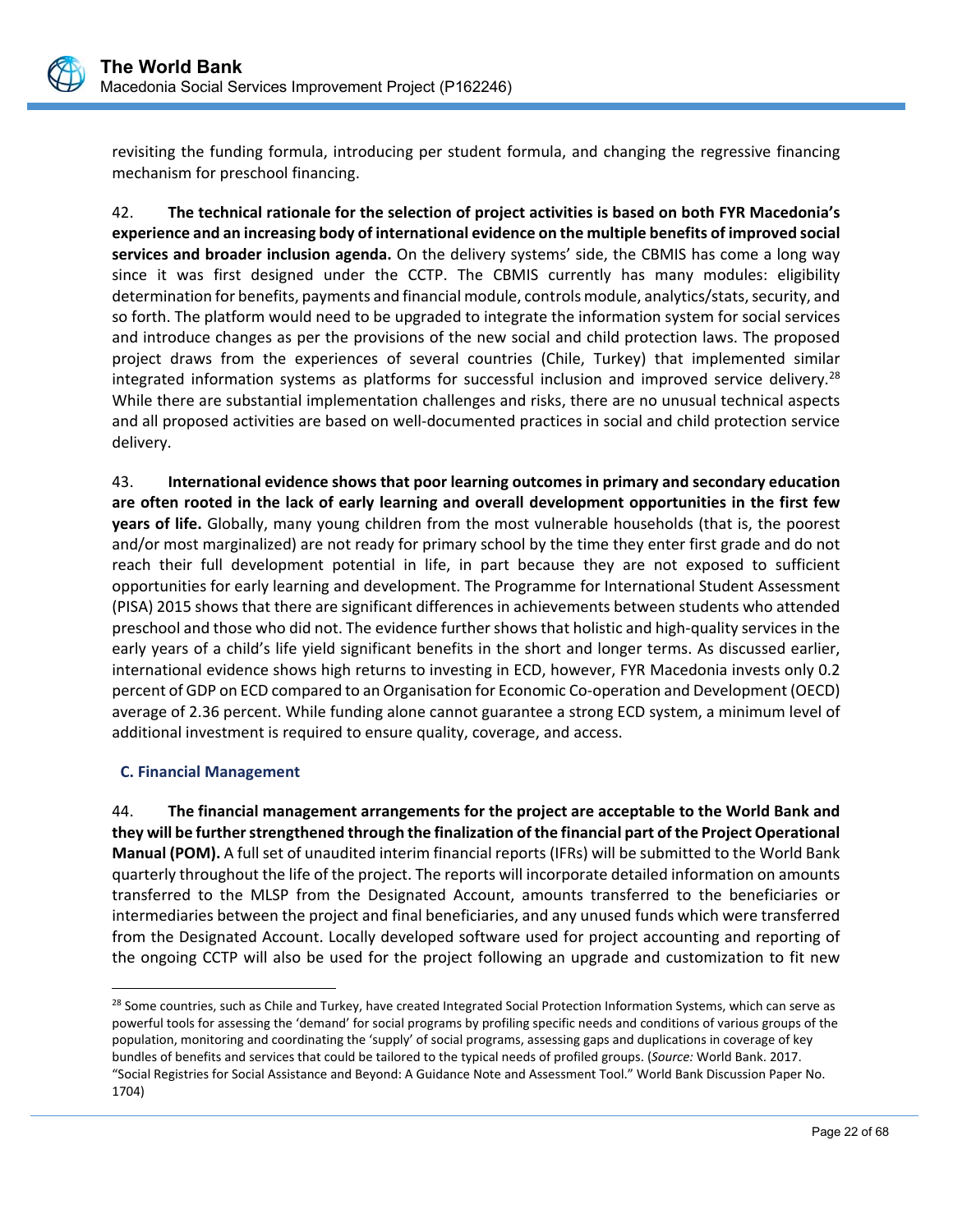requirements. The software demonstrated solid historic performance regarding financial transparency and reliability of the project data. The annual audited project financial statements will be provided to the World Bank within six months of the end of each fiscal year and at the closing of the project. The audit will also include performance and operational audits in line with the terms of reference (TORs) which will be agreed with the World Bank.

45. **Appropriate internal controls and flow of funds arrangements designed and instituted for the ongoing CCTP will be used for the project.**  These are essential in ensuring appropriate controls and monitoring of the flow of funds and will ensure that the funds will flow only to the entitled beneficiaries or intermediaries between the project and final beneficiaries and for intended purposes. Appropriate checks and evidence are instituted as requirements to provide reasonable assurance in this respect. The respective controls and procedures are described in annex 'Implementation Arrangements' of the document and detailed in financial part of the POM for the project. These include ex ante and ex post controls, physical inspection, and so on. The Designated Account will be opened in the National Bank of the Republic of Macedonia (NBRM). The Treasury Department within the Ministry of Finance will be responsible for maintaining the transit Treasury Account opened for the purposes of the project. The funds will flow from the Designated Account through the transit MKD Treasury account opened for the project within the Treasury Single Account (TSA) (which will provide sufficient level of transparency and ability to track the project funds only as separate line item). Overall financial management risk is assessed to be moderate based on the mitigating measures, which address inherent complexity and specifics of the project.

## **D. Procurement**

46. **Procurement will be managed by the PMU within the MLSP.** The procurement function will draw from the experience of the past World Bank‐financed projects. The PMU has a very good track record of implementing World Bank‐financed projects. The procurement specialist is highly experienced and knowledgeable, with sound understanding of the principles of the World Bank's procurement policies and procedures. A POM will define the overall project implementation arrangements and specific roles and responsibilities of the PMU and the relevant beneficiaries involved in the project.

47. **The project shall use the World Bank's new Procurement Framework, dated July 2016 and revised 2017, and the World Bank's online procurement planning and tracking tool Systematic Tracking of Exchanges in Procurement (STEP).** Procurement under the project will follow the Procurement Regulations for IPF (Investment Project Financing) Borrowers on Procurement in Investment Project Financing Goods, Works, Non‐Consulting and Consulting Services, July 2016, revised November 2017. The World Bank's most recent standard procurement documents will be used for procurement of the relevant contracts, included in the Procurement Plan.

48. **The draft Project Procurement Strategy for Development (PPSD) was prepared** and it will be the basis for the procurement arrangements under the project, including defining the procurement and review thresholds, the relevant market approach for each major category such as goods, including information and communication technology (ICT), works, and consulting services, and the applicable procurement methods. These will be reflected in the project Procurement Plan. The PPSD defines how procurement activities will support the development objectives of the project and deliver the best value for money under a risk-based approach. It also provides adequate justification for the market approach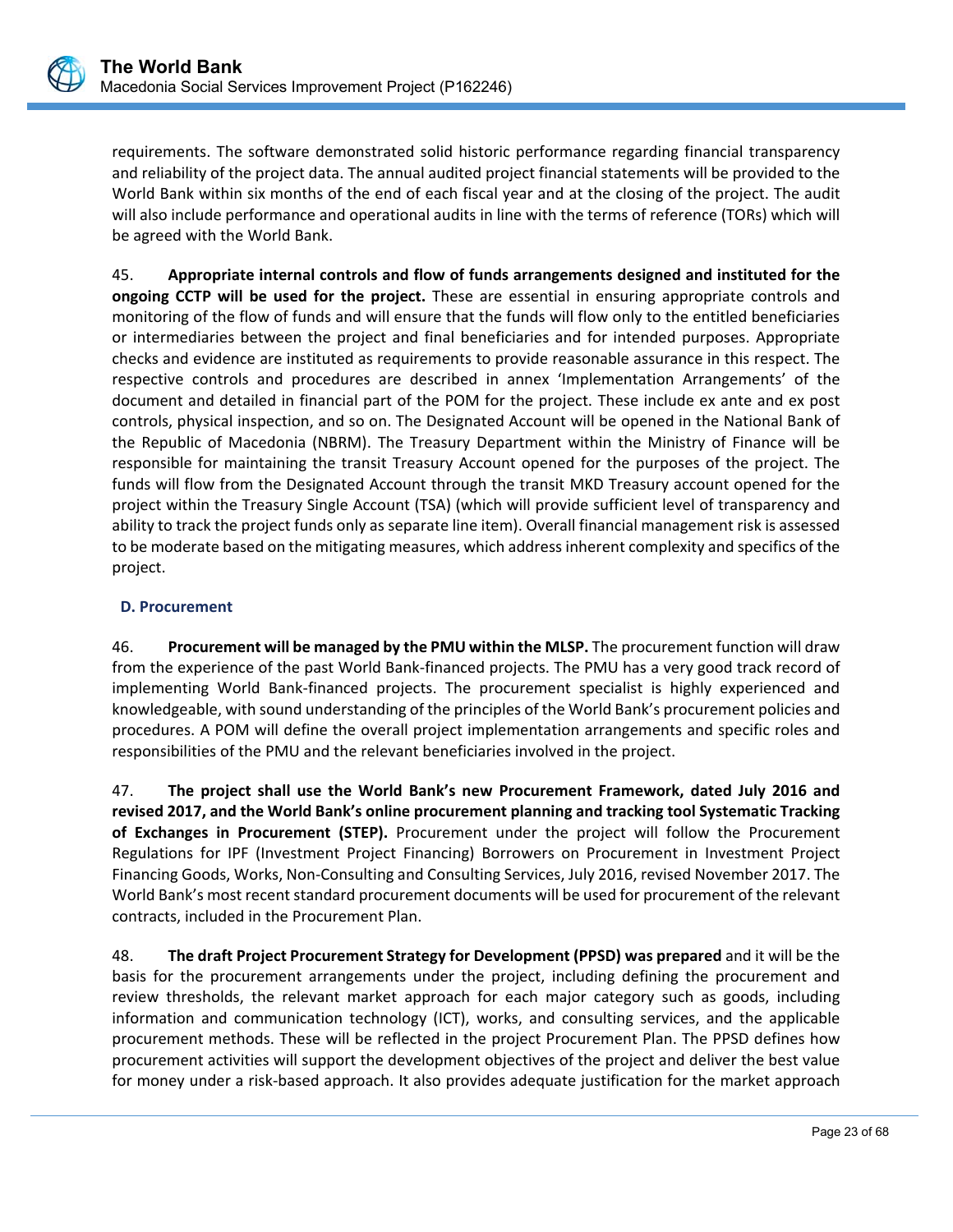

 $\overline{a}$ 

and selection methods in the Procurement Plan. The level of details and analysis in the PPSD is proportional to the risk, value, and complexity of the project procurement. The PPSD and the Procurement Plan are reviewed and agreed with the World Bank. The PPSD provides information on the procurement specific risks and the proposed mitigation measures. The overall risk for procurement is defined as Moderate.

49. **A draft Procurement Plan was also prepared and uploaded in STEP. It will be automatically published on the World Bank's external website after the World Bank issues a no‐objection to it.** The World Bank's procurement specialist assigned to the project created a profile of the implementing agency in STEP and will provide hands‐on training to the PMU and the relevant staff in the MLSP who will be involved in project implementation during the early stage of project implementation.

## **E. Social (including Safeguards)**

50. **Social safeguards.** Social safeguards were initially triggered by Component 2. Improvement of the access to services will be financed either by the adaptation of the primary school facilities in the local governments (whereby primary school network has available space to be transferred from the primary school to kindergarten facilities) or through investment into new kindergarten facilities. In this situation, there will be no need for acquisition of extra land. The impacts of adaptation of the primary school to kindergarten facilities will be limited and, therefore, the social risks related to the safeguards are limited. A Resettlement Policy Framework (RPF) has been prepared to address the potential social impact of civil works and disclosed on the MLSP website (www.mtsp.gov.mk) on May 16, 2018. However, during the preparation of the project it was agreed that subprojects involving (a) acquisition of land, (b) involuntary resettlement, or (c) acquisition of used or second-hand equipment and furniture shall not be eligible for financing under the project, either by loan or borrower counterpart proceeds. The PMU informed the public through the National Daily Newspaper for the consultation event for the draft RPF and the Environmental and Social Management Framework (ESMF). The event was organized in the premises of the MLSP on May 16, 2018.

51. **Citizen engagement.** As part of the project preparation, approximately 2,600 parents<sup>29</sup> (mothers and fathers), all kindergartens,  $30$  and 40 individuals  $31$  from relevant constituencies across the country were consulted on a number of children enrollment policies and barriers. In addition, the MLSP has conducted various consultation meetings with representatives from the civil sector to discuss the need for introduction of services for the disabled, children, elderly, and so on. These extensive consultations were used to inform the project design and additional consultations are also envisioned during implementation. To proactively engage beneficiaries and ensure their contribution in decision making, several participatory approaches are envisioned during implementation. Under Component 2, the project will engage ECEC teachers and parents in two stages: (a) initial outreach and sensitization efforts on project goals, activities, and the role of ECEC teachers and parents and (b) identification of their needs regarding ECEC services and prioritization of planned investments during interviews and focus group discussions. The collected

<sup>&</sup>lt;sup>29</sup> Survey conducted by the MLSP-summarized in the report, Assessment of the Capacities and Needs for Preschool Facilities in Municipalities in Macedonia, 2018.

<sup>&</sup>lt;sup>30</sup> Visits organized by the MLSP—summarized in the report, Assessment of the Capacities and Needs for Preschool Facilities in Municipalities in Macedonia, 2018.

<sup>&</sup>lt;sup>31</sup> Workshop organized by the World Bank, UNICEF, MLSP, and BDE for piloting the UNICEF tool for assessment of the ECEC policies.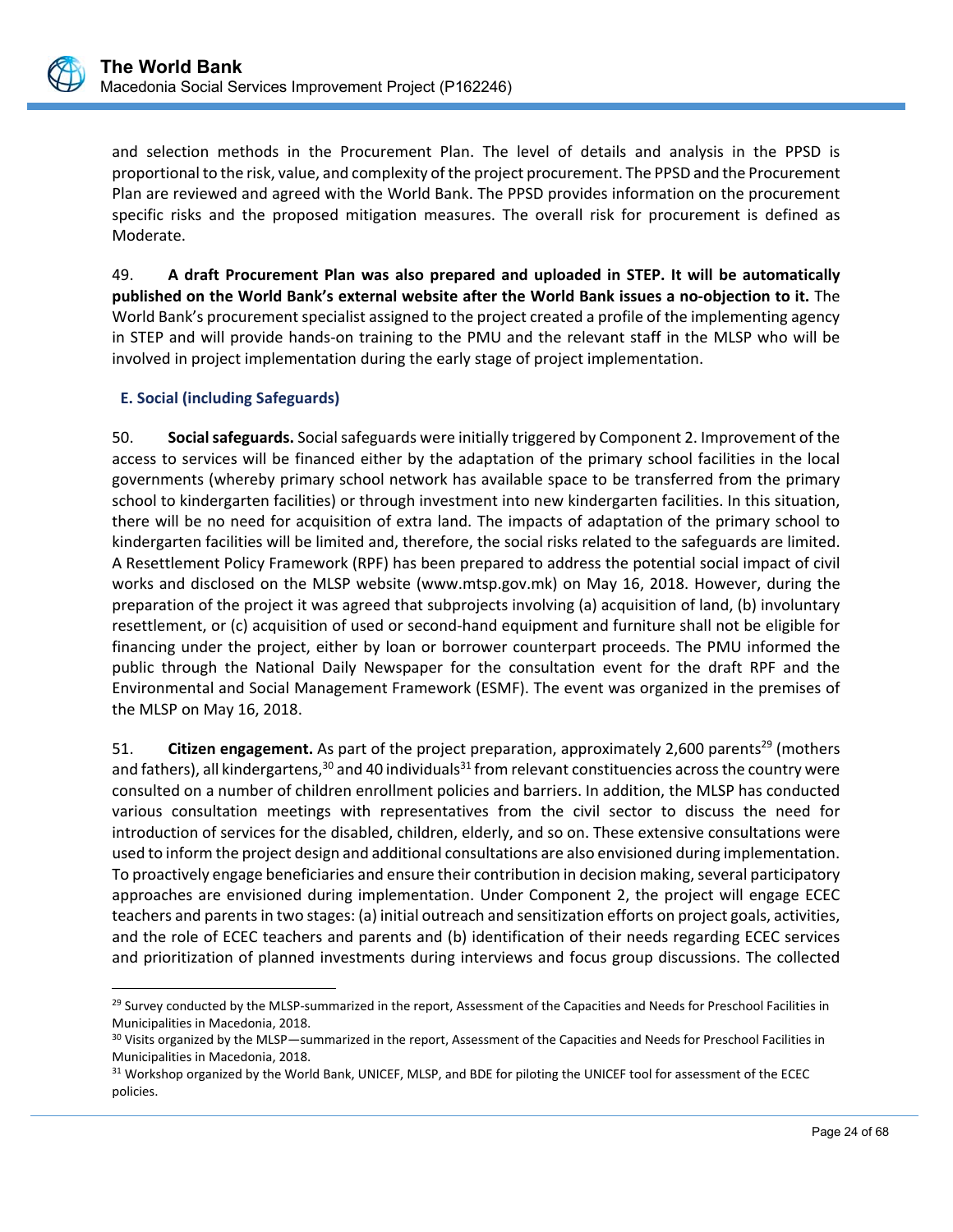inputs will inform and prioritize current planning and allocation of ECEC funding to municipalities and kindergartens. An annual beneficiary feedback mechanism (such as a beneficiary scorecard) will measure teachers' and parents' perception of quality of ECEC services and collect their feedback on the improvement to ECEC services. This information will support the design of future reforms. The project will include a number of results that measure beneficiary feedback and the citizen engagement process in the Results Framework. Budgets are allocated for all citizen engagement activities.

52. Social audit meetings will be organized for all direct beneficiaries (that is, ECEC teachers, parents, social workers, and so on) to achieve transparency, disclosure and beneficiary oversight for supported subprojects. These meetings will ensure that (a) beneficiaries are aware of the activities strengthening the institutions of the social services system (including the grant scheme or social contracting), (b) information is disseminated, and (c) beneficiary feedback is generated on subprojects which will be supported. The PMU will be responsible for invitations for the social audit meetings, producing information, and posting on social services notice boards.

53. In addition, the project will establish and institutionalize a comprehensive Grievance Redress Mechanism (GRM), which will be developed to allow all ECEC stakeholders to submit questions, comments, suggestions, and/or complaints or provide any form of feedback on all project-funded activities (not just safeguards). The systems and requirements (including staffing) for the grievance redress chain of action—from uptake, sorting and processing, and acknowledgement and follow-up to verification and action, M&E, and finally feedback—will be specified in the POM. To encourage proactive beneficiary engagement, the GRM will be communicated at project kick-off meetings and in all relevant ECEC service facilities. The use of the GRM for safeguards purposes will be elaborated in the RPF.

54. **Gender.** Appropriate analyses of gender disparities in the labor market were done. It is expected that expanding the access to ECEC services will help reduce the gender disparities in the labor market by freeing up women's time for productive employment. There is no evidence of gender being a major issue in service delivery in FYR Macedonia, but citizen engagement activities described will be designed in a way to include also consultation on gender issues related to the access to social and ECEC services. Finally, the project will establish data collection mechanisms to facilitate the monitoring of gender impacts (key project indicators will be disaggregated by gender). The team will also ensure that project preparation and implementation will be closely coordinated with the potential engagement through the Regional Gender Equality Development Policy Financing operation.

## **F. Environment (including Safeguards)**

55. **For the environmental assessment, the project has been assigned an Environmental Category 'B' because the anticipated environmental impacts are time‐bound, limited in scope, and manageable if appropriate mitigation measures are applied.** Those impacts are mainly associated with the implementation of grant funding and implementation of civil works, such as repair, retrofitting and reconstruction of social service infrastructure (preschool institutions and primary schools), building new facilities, envisioned under project Components 1 and 2, respectively. The anticipated impacts may include, but not be limited to, generation of construction and domestic wastes (both solid and liquid); damages to air, soil, and water; and generation of noise and vibration during the implementation of civil works. Because the activities which may trigger environmental concerns are now only generally indicated, without detailed identification of locations, specific types of activities, and stakeholders, an ESMF has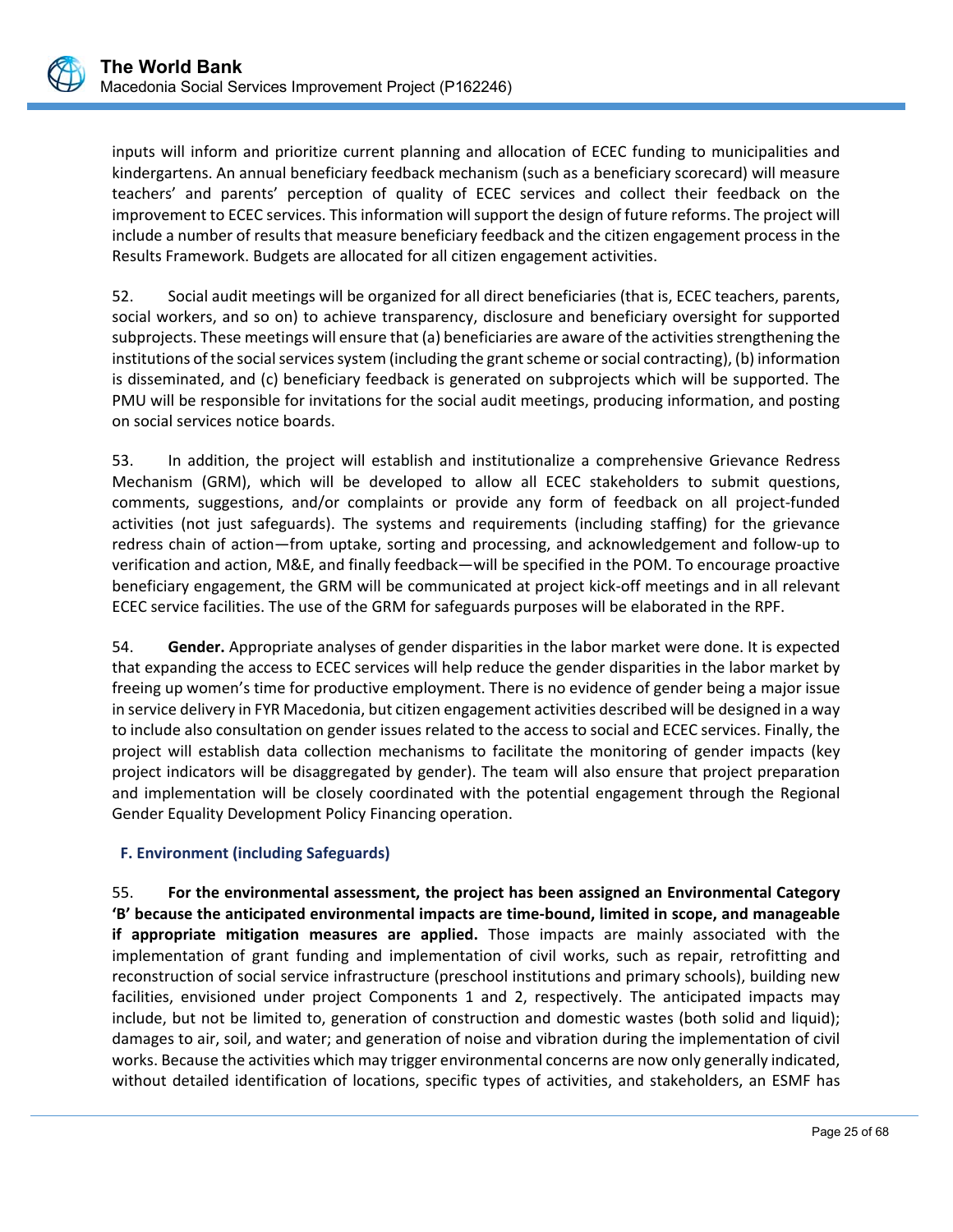.

been found the most appropriate environmental due‐diligence instrument for the proposed project. The ESMF has been prepared by the borrower, which considered country context, legislative framework, and procedures for screening specific project activities (subprojects), assigning an environmental assessment category and defining suitable instrument for activity‐specific environmental and social assessment, identification of environmental impacts, and determination of adequate mitigation measures. The ESMF also identified institutional responsibilities and implementation arrangements for carrying out the assessment, implementing mitigation measures, and conducting due environmental monitoring of the project activities. To disclose the ESMF and seek public feedback, the MLSP and its PMU have conducted several public consultation meetings during May 14–15, 2018, in Skopje, Stip, and Tetovo. The detailed minutes of the consultation meetings have been enclosed with the final ESMF and published on the MLSP's official website. The final ESMF has been posted on the World Bank's Operations Portal on May 16, 2018.

56. **Climate co‐benefits are expected to be achieved through introduction of respective measures and considerations into the design of preschool/primary school facilities to be renovated, adapted, retrofitted, and built under the project.** Those measures and considerations will include improved energy efficiency (proper structural orientation and size and number of windows to maximize natural lighting, insulation of walls, doors, and windows to minimize heat/energy losses, shading to prevent overheating, and so on). Climate resilience will be enhanced by detailed site assessment to avoid earthquake-, landslide-, or flood-prone areas by providing additional insulation to mitigate drastic temperature changes.

## **G. World Bank Grievance Redress**

57. **Communities and individuals who believe that they are adversely affected by a World Bank (WB) ‐supported project may submit complaints to existing project‐level grievance redress mechanisms or the WB's Grievance Redress Service (GRS).** The GRS ensures that complaints received are promptly reviewed in order to address project‐related concerns. Project affected communities and individuals may submit their complaint to the WB's independent Inspection Panel which determines whether harm occurred, or could occur, as a result of WB non‐compliance with its policies and procedures. Complaints may be submitted at any time after concerns have been brought directly to the World Bank's attention, and Bank Management has been given an opportunity to respond. For information on how to submit complaints to the World Bank's corporate Grievance Redress Service (GRS), please visit http://www.worldbank.org/en/projects‐operations/products‐and‐services/grievance‐redress‐service. For information on how to submit complaints to the World Bank Inspection Panel, please visit www.inspectionpanel.org.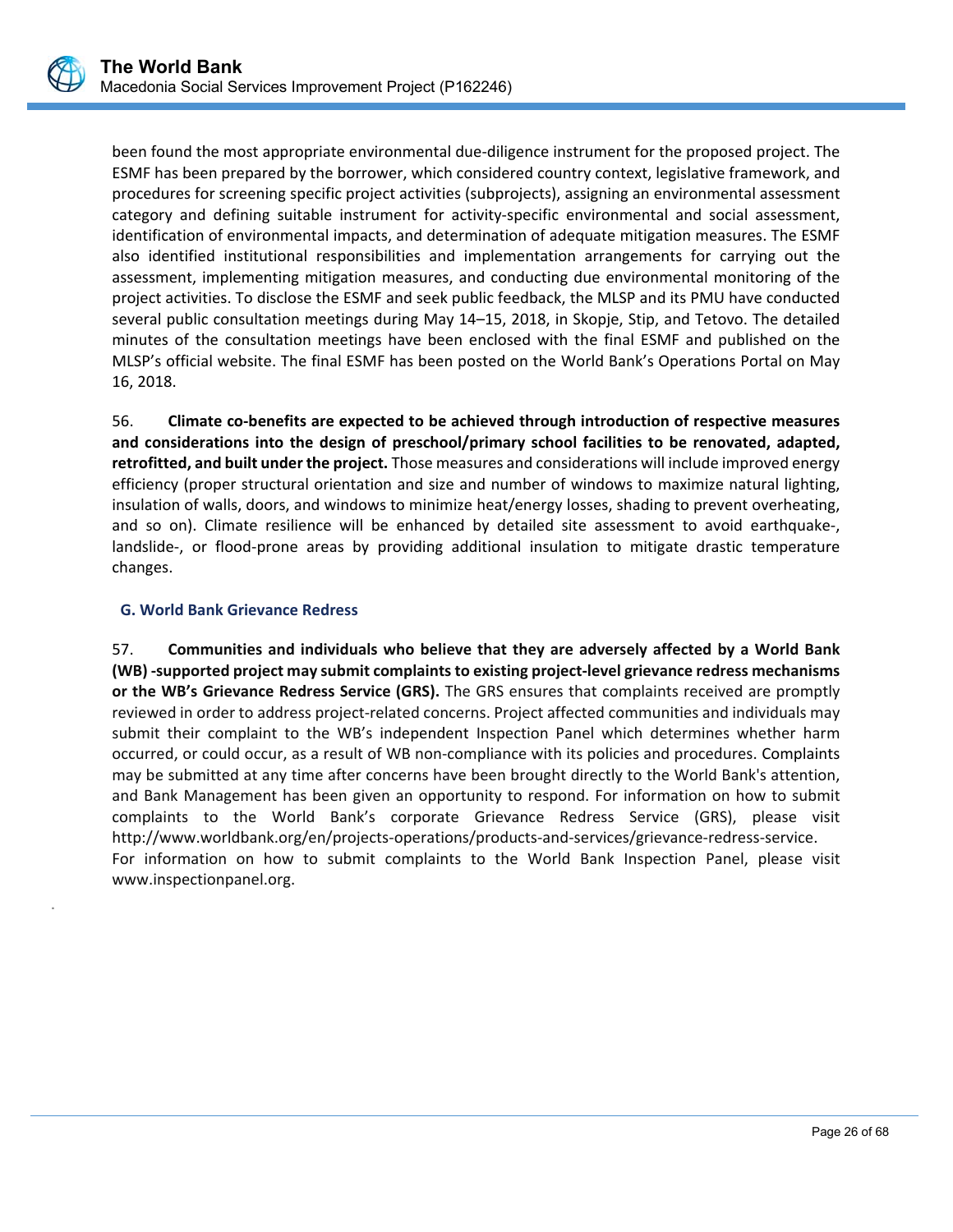

## **VII. RESULTS FRAMEWORK AND MONITORING**

#### **Results Framework**

# **Project Development Objective(s)**

To expand access to and improve the quality of social services, including preschool services, for vulnerable groups.

| <b>PDO Indicators by Objectives / Outcomes</b>                                                                                                                                 | Unit of<br><b>CRI</b><br><b>DLI</b><br><b>Baseline</b><br><b>Measure</b> |  |                  |      | <b>Intermediate Targets</b> |                | <b>End Target</b> |    |                                  |          |
|--------------------------------------------------------------------------------------------------------------------------------------------------------------------------------|--------------------------------------------------------------------------|--|------------------|------|-----------------------------|----------------|-------------------|----|----------------------------------|----------|
|                                                                                                                                                                                |                                                                          |  |                  |      | $\mathbf{1}$                | $\overline{2}$ | 3                 | 4  | 5                                |          |
| To strengthen overall social protection delivery system for improved service provision and access                                                                              |                                                                          |  |                  |      |                             |                |                   |    |                                  |          |
| Share of cash benefit recipients and social services<br>recipients recertified and recorded in the new<br>information system                                                   |                                                                          |  | Percentage 0.00  |      | 0.00                        |                |                   |    | 10.00 40.00 50.00 60.00          | 60.00    |
| Share of cash benefit recipients and social services<br>recipients recertified and recorded in the new<br>information system - Female                                          |                                                                          |  | Percentage 0.00  |      |                             |                |                   |    |                                  | 60.00    |
| Number of beneficiaries receiving noninstitutional social<br>services (alternative/non-residential forms of care) from<br>licensed providers                                   |                                                                          |  | Number           | 0.00 | 0.00                        | 0              | 00                | 00 | 900.0 1,000. 1,500. 3,000.<br>00 | 3,000.00 |
| Share of female beneficiaries out of all beneficiaries<br>receiving noninstitutional social services<br>(alternative/non-residential forms of care) from licensed<br>providers |                                                                          |  | Percentage 45.00 |      |                             |                |                   |    |                                  | 50.00    |
| To improve access to quality ECEC services, in particular for socially disadvantaged children                                                                                  |                                                                          |  |                  |      |                             |                |                   |    |                                  |          |
| National preschool enrollment rates for children 3 to 6                                                                                                                        |                                                                          |  | Percentage 35.70 |      |                             |                |                   |    | 35.70 35.70 40.00 43.00 46.50    | 46.50    |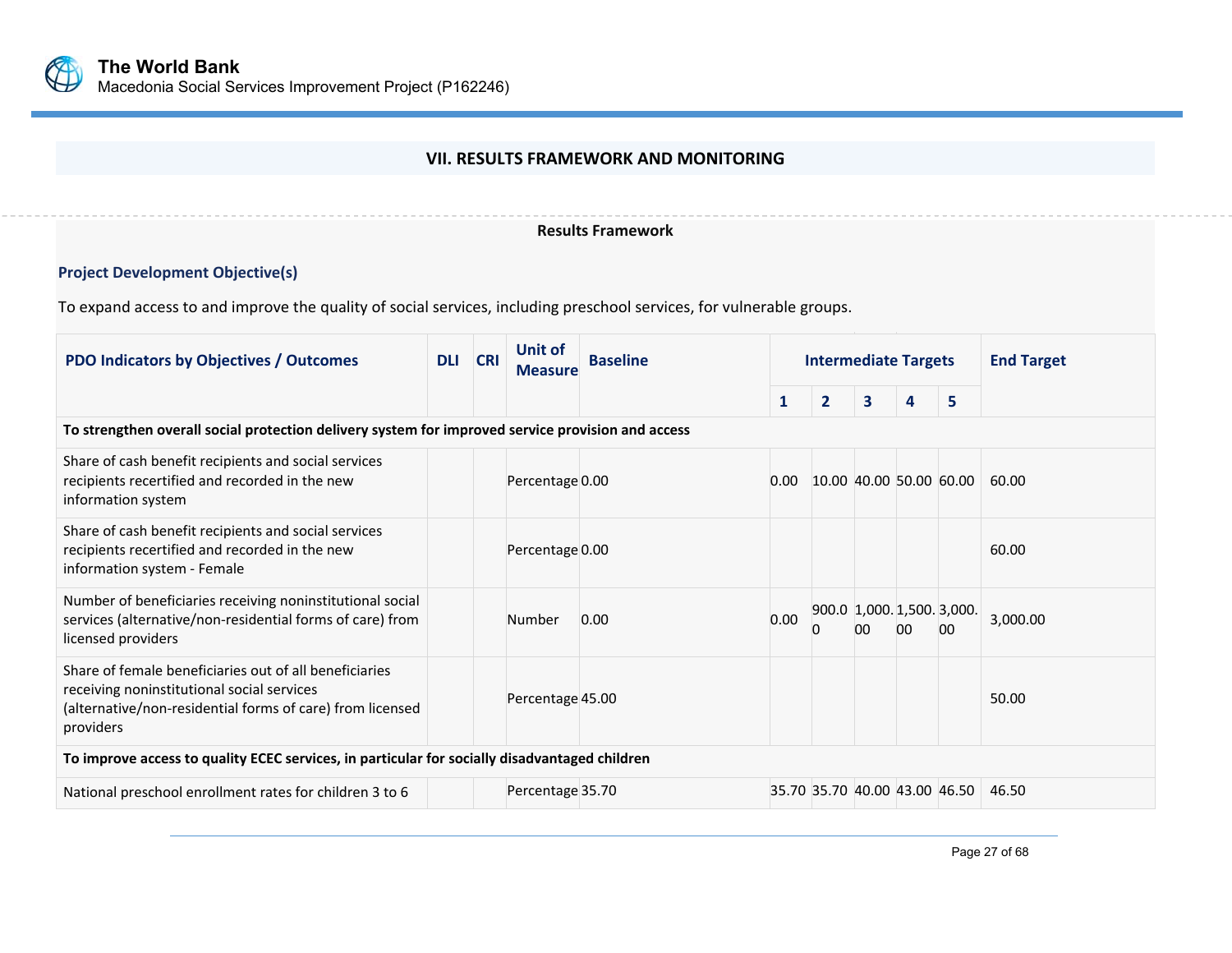

**The World Bank** Macedonia Social Services Improvement Project (P162246)

| <b>PDO Indicators by Objectives / Outcomes</b>                                                              | <b>DLI</b> | <b>CRI</b> | Unit of<br><b>Measure</b> | <b>Baseline</b>                                                                           |      | <b>Intermediate Targets</b> |   |                   |   | <b>End Target</b>                                                                                                         |
|-------------------------------------------------------------------------------------------------------------|------------|------------|---------------------------|-------------------------------------------------------------------------------------------|------|-----------------------------|---|-------------------|---|---------------------------------------------------------------------------------------------------------------------------|
|                                                                                                             |            |            |                           |                                                                                           |      |                             | 3 | 4                 | 5 |                                                                                                                           |
| year old                                                                                                    |            |            |                           |                                                                                           |      |                             |   |                   |   |                                                                                                                           |
| preschool enrollment rates for children 3 to 6 year old<br>who belong to the families recipients of the SFA |            |            | Percentage 0.40           |                                                                                           | 0.40 | 5.00                        |   | 10.00 15.00 17.00 |   | 20.00                                                                                                                     |
| Share of preschools with improved process quality as<br>measured by the quality assessment tool             |            |            | Text                      | to be determined by baseline<br>assessment of a<br>representative sample of<br>preschools |      |                             |   |                   |   | 40 % of pre-schools<br>improved as measured by<br>the follow up assessment<br>of a representative<br>sample of preschools |

| <b>Intermediate Results Indicators by Components</b>                                                                                                                        | <b>DLI</b> | <b>CRI</b> | Unit of<br><b>Measure</b> | <b>Baseline</b> |                      | <b>Intermediate Targets</b> |                                                               |                                              |                                           | <b>End Target</b>                                                   |
|-----------------------------------------------------------------------------------------------------------------------------------------------------------------------------|------------|------------|---------------------------|-----------------|----------------------|-----------------------------|---------------------------------------------------------------|----------------------------------------------|-------------------------------------------|---------------------------------------------------------------------|
|                                                                                                                                                                             |            |            |                           |                 |                      | $\overline{2}$              | 3                                                             | 4                                            | 5                                         |                                                                     |
| Promoting social inclusion through improved access to social benefits and services                                                                                          |            |            |                           |                 |                      |                             |                                                               |                                              |                                           |                                                                     |
| Full integration of CBMIS and social services IS within the<br>upgraded social welfare information system as a<br>platform for social and child protection service delivery |            |            | Text                      | no integration  | no<br>ation          |                             | integr partial partial full<br>integr ation ation ation ation |                                              | full<br>ation integr integr integr integr | full integration                                                    |
| Development of social service standards, accreditation,<br>licensing                                                                                                        |            |            | Text                      | not developed   | not<br>devel<br>oped | partial<br>devel<br>oped    | fully                                                         | fully<br>devel devel devel<br>oped oped oped | fully                                     | new service standards,<br>accreditation, and<br>licensing developed |
| Share of social service providers using new service                                                                                                                         |            |            | Percentage 0.00           |                 | 0.00                 | 0.00                        |                                                               |                                              | 10.00 30.00 50.00                         | 50.00                                                               |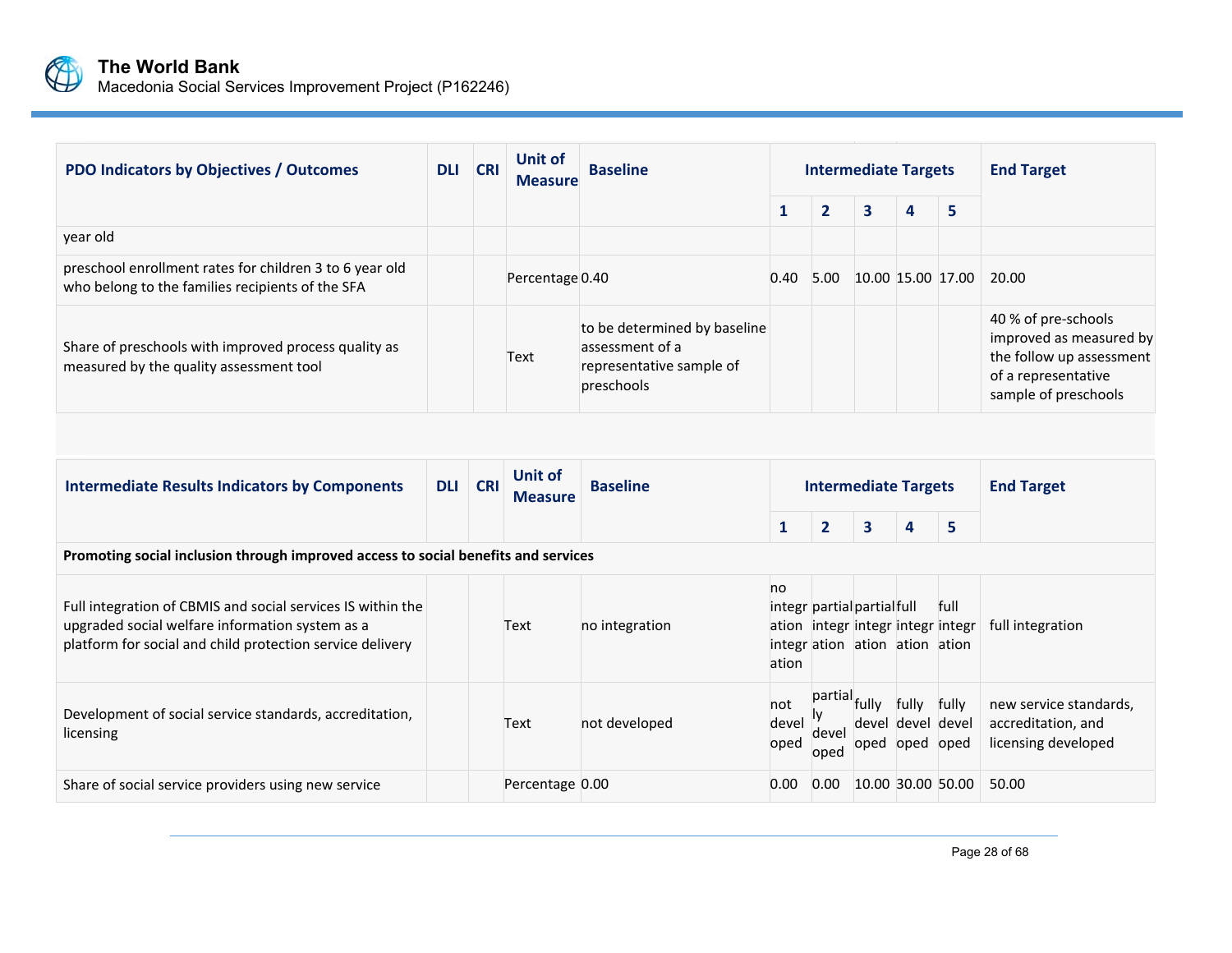

**The World Bank** Macedonia Social Services Improvement Project (P162246)

| standards                                                                                                                                      |  |                 |            |      |                               |                                         |                         |                                  |            |
|------------------------------------------------------------------------------------------------------------------------------------------------|--|-----------------|------------|------|-------------------------------|-----------------------------------------|-------------------------|----------------------------------|------------|
| Beneficiaries of social safety net programs                                                                                                    |  | Yes Number      | 130,000.00 |      |                               |                                         |                         |                                  | 140,000.00 |
| Beneficiaries of social safety net programs - Female                                                                                           |  | Yes Number      | 65,000.00  |      |                               |                                         |                         |                                  | 70,000.00  |
| Expanding the access to and improving of the quality of preschool services                                                                     |  |                 |            |      |                               |                                         |                         |                                  |            |
| Additional enegy- efficient classrooms built at the<br>preschool level resulting from project interventions                                    |  | Number          | 0.00       | 0.00 | 0.00                          |                                         | 20.00 40.00 60.00       |                                  | 60.00      |
| Additional classrooms rehabilitated or re-purposed at<br>the preschool level resulting from project interventions                              |  | Number          | 0.00       | 0.00 | 40.00                         |                                         | 100.0 180.0 240.0       | $\Omega$                         | 240.00     |
| Additional qualified preschool teachers resulting from<br>project interventions                                                                |  | Number          | 0.00       | 0.00 | <sup>0</sup>                  | 00 <sup>1</sup>                         | 00                      | 500.0 1,000. 1,500. 2,500.<br>00 | 2,200.00   |
| Number of pre-service training institutions that reformed<br>their study programs based on the core competencies<br>required for ECEC teachers |  | Number          | 0.00       |      |                               |                                         |                         |                                  | 5.00       |
| Assessment of the students cognitive and socio-<br>emotional development conducted                                                             |  | Text            | no         | no   | pre-<br>test<br>condu<br>cted | main<br>assess<br>ment<br>condu<br>cted | Repor<br>availa<br>ble: |                                  | yes        |
| Project management, monitoring and evaluation                                                                                                  |  |                 |            |      |                               |                                         |                         |                                  |            |
| Communication campaign developed and implemented                                                                                               |  | Text            | no         | no   | yes                           | yes                                     | yes                     | yes                              | yes        |
| Share of supported sub-projects in which direct<br>beneficiaries report their engagement in decision<br>making.                                |  | Percentage 0.00 |            |      | 10.00 15.00 20.00 25.00 30.00 |                                         |                         |                                  | 30.00      |
| Share of beneficiaries satisfied with responsiveness of<br>the grievance redress mechanism                                                     |  | Percentage 0.00 |            |      | 20.00 25.00 30.00 40.00 50.00 |                                         |                         |                                  | 50.00      |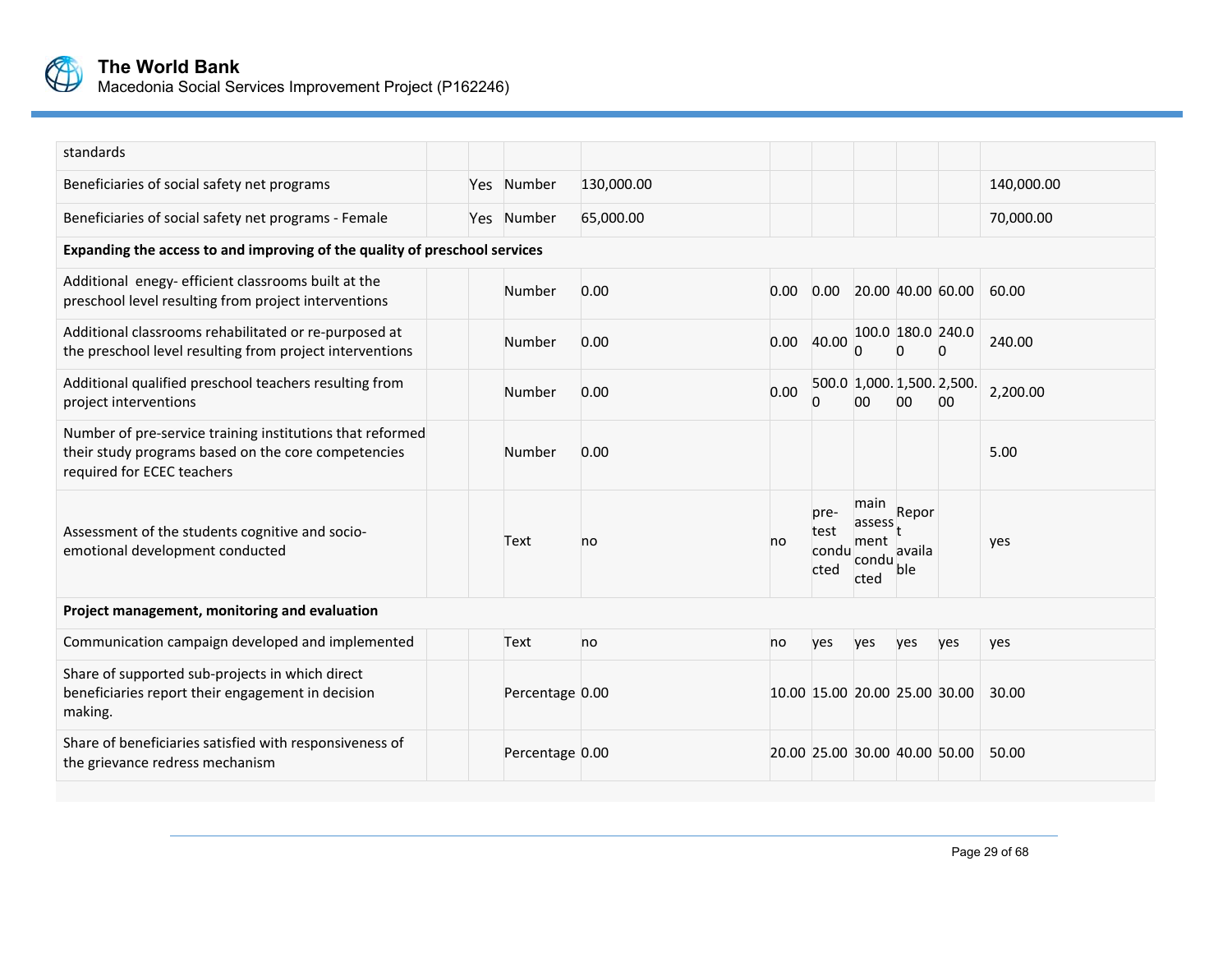

| <b>Monitoring &amp; Evaluation Plan: PDO Indicators</b> |                                                                                                                                                                                                                                                                                         |  |  |  |  |
|---------------------------------------------------------|-----------------------------------------------------------------------------------------------------------------------------------------------------------------------------------------------------------------------------------------------------------------------------------------|--|--|--|--|
| <b>Indicator Name</b>                                   | Share of cash benefit recipients and social services recipients recertified and recorded in the new<br>information system                                                                                                                                                               |  |  |  |  |
| <b>Definition/Description</b>                           | This indicator will measure the share of cash benefit recipients and social services recipients recertified<br>and recorded in the new social welfare information system; the new social welfare information system is<br>to be developed through integration of the CBMIS and LIRIKUS. |  |  |  |  |
| <b>Frequency</b>                                        | Annual                                                                                                                                                                                                                                                                                  |  |  |  |  |
| Data Source                                             | MLSP administrative data                                                                                                                                                                                                                                                                |  |  |  |  |
| <b>Methodology for Data Collection</b>                  | Analysis of MLSP administrative data                                                                                                                                                                                                                                                    |  |  |  |  |
| <b>Responsibility for Data Collection</b>               | MLSP/PMU                                                                                                                                                                                                                                                                                |  |  |  |  |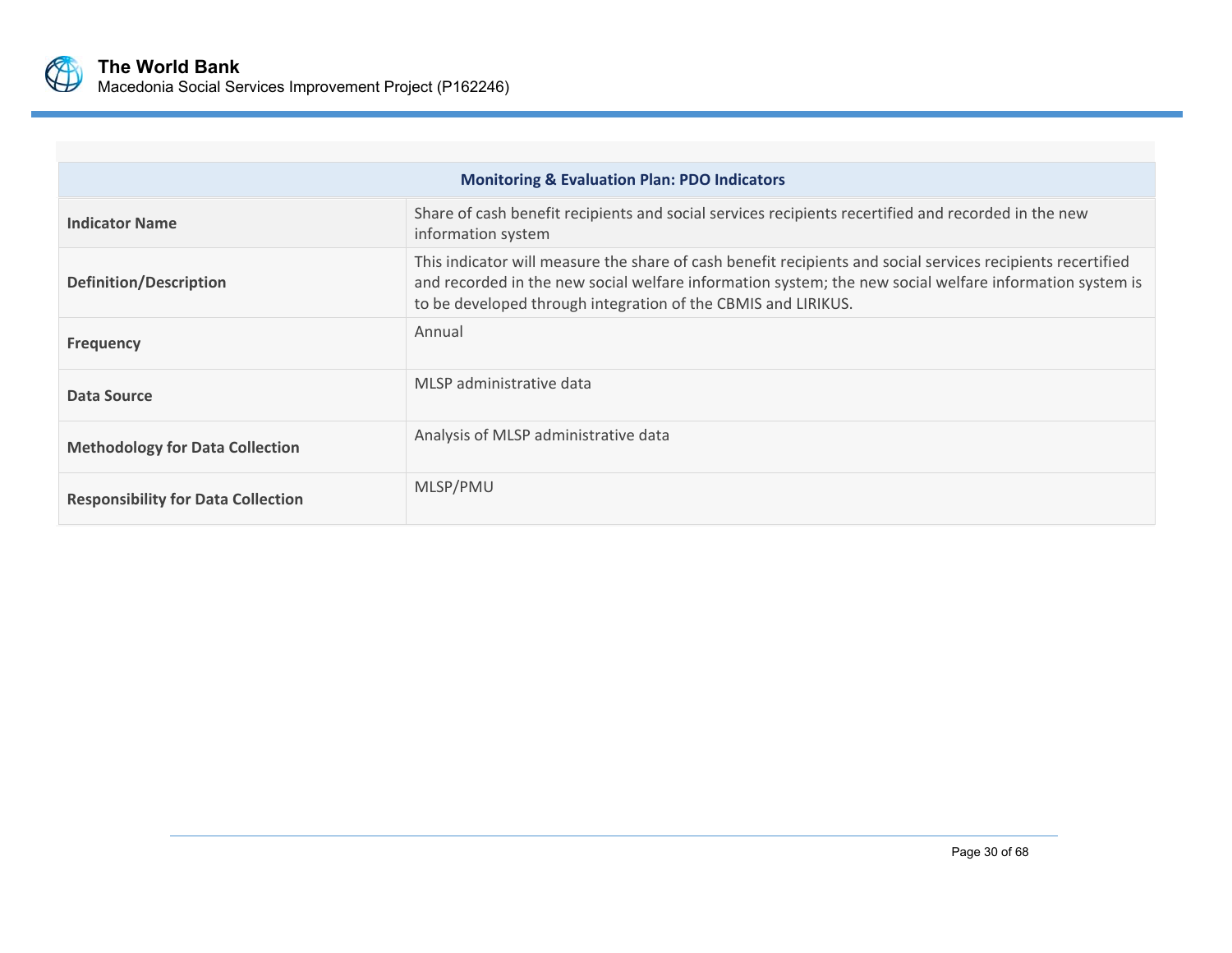

| <b>Indicator Name</b>                     | Share of cash benefit recipients and social services recipients recertified and recorded in the new<br>information system - Female                                                                                                                                                                           |
|-------------------------------------------|--------------------------------------------------------------------------------------------------------------------------------------------------------------------------------------------------------------------------------------------------------------------------------------------------------------|
| <b>Definition/Description</b>             | This indicator will measure the share of recipients (female) who have been recertified and recorded in<br>the new social welfare information system.                                                                                                                                                         |
| <b>Frequency</b>                          | Annual                                                                                                                                                                                                                                                                                                       |
| Data Source                               | MLSP administrative data                                                                                                                                                                                                                                                                                     |
| <b>Methodology for Data Collection</b>    | Analysis of administrative data                                                                                                                                                                                                                                                                              |
| <b>Responsibility for Data Collection</b> | MLSP/PMU                                                                                                                                                                                                                                                                                                     |
| <b>Indicator Name</b>                     | Number of beneficiaries receiving noninstitutional social services (alternative/non-residential forms of<br>care) from licensed providers                                                                                                                                                                    |
| <b>Definition/Description</b>             | This indicator will measure the number of beneficiaries receiving noninstitutional social services<br>(alternative/non-residential forms of care) from licensed providers. This is also a corporate results<br>indicator ("Beneficiaries of social safety net programs - other social assistance programs"). |
| <b>Frequency</b>                          | Annual                                                                                                                                                                                                                                                                                                       |
| Data Source                               | MLSP administrative data                                                                                                                                                                                                                                                                                     |
| <b>Methodology for Data Collection</b>    | Analysis of MLSP administrative data                                                                                                                                                                                                                                                                         |
| <b>Responsibility for Data Collection</b> | MLSP, municipalities                                                                                                                                                                                                                                                                                         |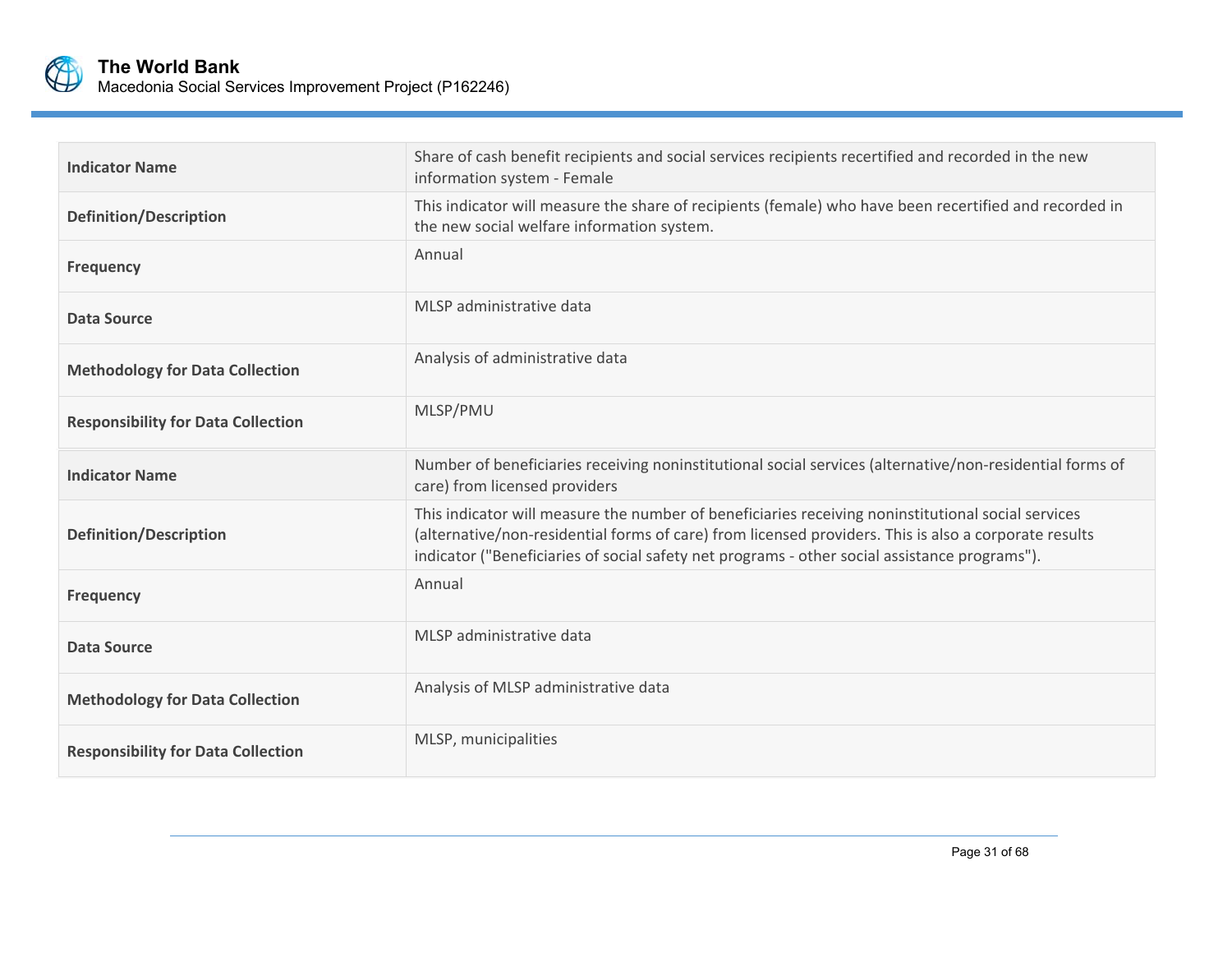

| <b>Indicator Name</b>                     | Share of female beneficiaries out of all beneficiaries receiving noninstitutional social services<br>(alternative/non-residential forms of care) from licensed providers                                         |
|-------------------------------------------|------------------------------------------------------------------------------------------------------------------------------------------------------------------------------------------------------------------|
| <b>Definition/Description</b>             | This indicator will measure the share of female beneficiaries out of all beneficiaries who have received<br>noninstitutional social services (alternative/non-residential forms of care) from licensed providers |
| <b>Frequency</b>                          | Annual                                                                                                                                                                                                           |
| Data Source                               | MLSP administrative data                                                                                                                                                                                         |
| <b>Methodology for Data Collection</b>    | Analysis of administrative data                                                                                                                                                                                  |
| <b>Responsibility for Data Collection</b> | MLSP, municipalities                                                                                                                                                                                             |
| <b>Indicator Name</b>                     | National preschool enrollment rates for children 3 to 6 year old                                                                                                                                                 |
| <b>Definition/Description</b>             | This indicator will be measured by the percentage of children ages 3 and 6 years who attend preschool<br>institutions.                                                                                           |
| <b>Frequency</b>                          | Annual                                                                                                                                                                                                           |
| Data Source                               | ECEC data base/ Progress reports                                                                                                                                                                                 |
| <b>Methodology for Data Collection</b>    | administrative data                                                                                                                                                                                              |
| <b>Responsibility for Data Collection</b> | <b>MLSP</b>                                                                                                                                                                                                      |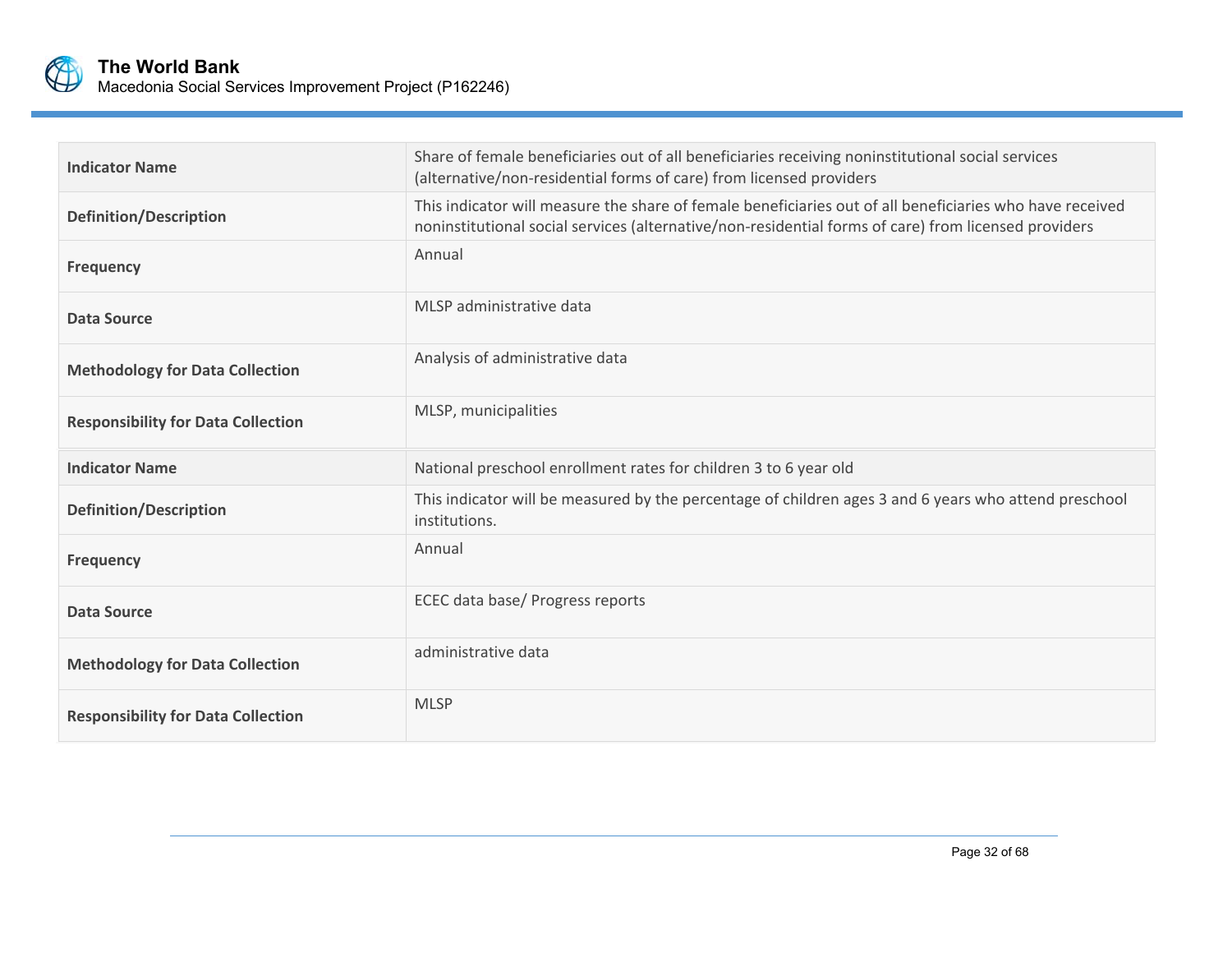

| <b>Indicator Name</b>                     | preschool enrollment rates for children 3 to 6 year old who belong to the families recipients of the SFA                                                                                                                                                    |
|-------------------------------------------|-------------------------------------------------------------------------------------------------------------------------------------------------------------------------------------------------------------------------------------------------------------|
| <b>Definition/Description</b>             | This indicator will be measured by the percentage of children ages 3 and 6 years who attend preschool<br>institutions among the Social Financial Assistance (SFA) families                                                                                  |
| <b>Frequency</b>                          | Annual                                                                                                                                                                                                                                                      |
| Data Source                               | <b>CBMIS- Progress reports</b>                                                                                                                                                                                                                              |
| <b>Methodology for Data Collection</b>    | MLSP administrative data                                                                                                                                                                                                                                    |
| <b>Responsibility for Data Collection</b> | <b>MLSP</b>                                                                                                                                                                                                                                                 |
| <b>Indicator Name</b>                     | Share of preschools with improved process quality as measured by the quality assessment tool                                                                                                                                                                |
| <b>Definition/Description</b>             | This indicator measures the percentage of preschools that undergo the evaluation by quality assessment<br>tool and improved quality. Improved quality would be defined in accordance with the measurement<br>scales of the quality assessment instrument. . |
| <b>Frequency</b>                          | one baseline and one follow up assessment                                                                                                                                                                                                                   |
| Data Source                               | Assessment report                                                                                                                                                                                                                                           |
| <b>Methodology for Data Collection</b>    | survey                                                                                                                                                                                                                                                      |
| <b>Responsibility for Data Collection</b> | MLSP/BDE                                                                                                                                                                                                                                                    |
|                                           |                                                                                                                                                                                                                                                             |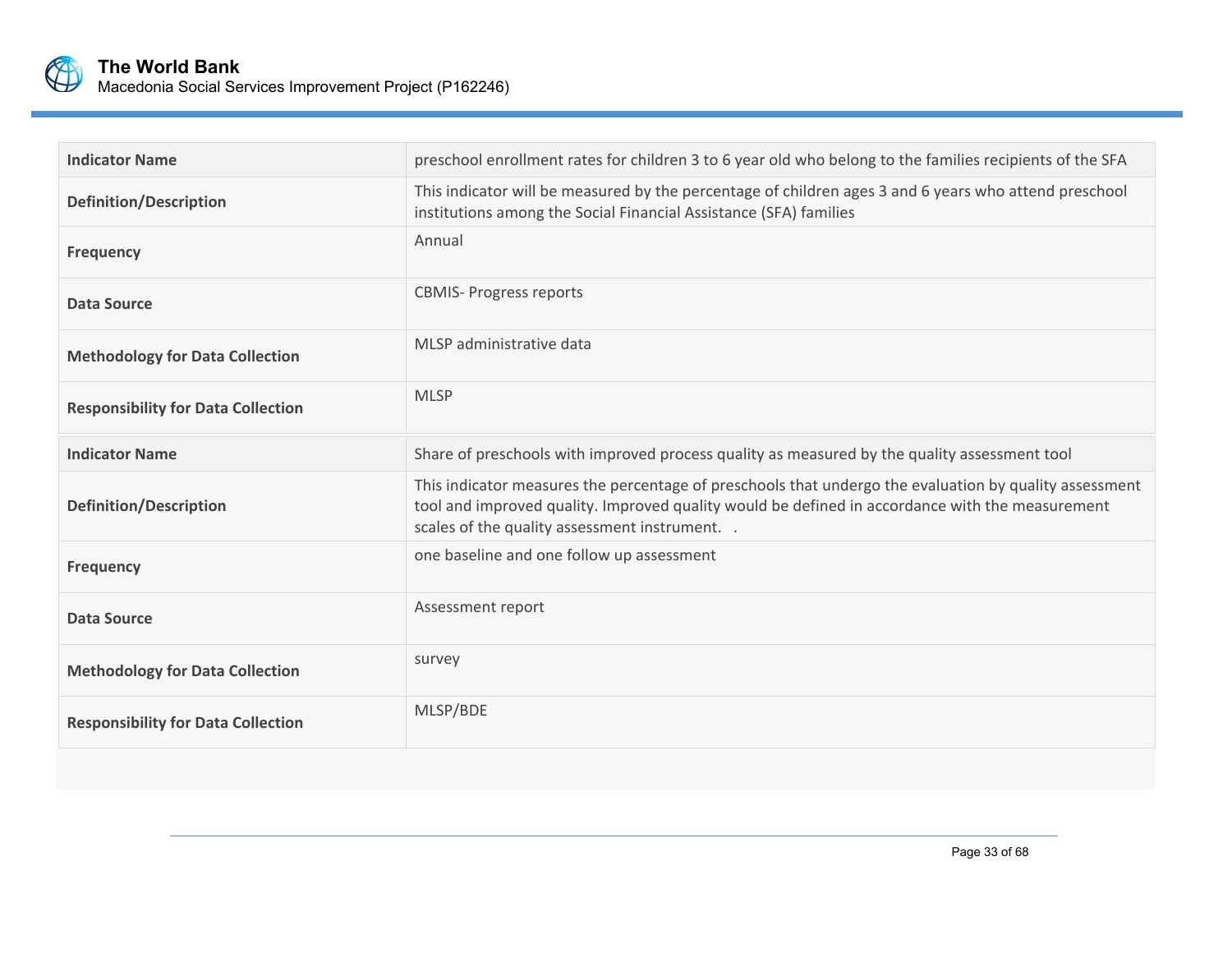

| <b>Monitoring &amp; Evaluation Plan: Intermediate Results Indicators</b> |                                                                                                                                                                          |  |  |  |
|--------------------------------------------------------------------------|--------------------------------------------------------------------------------------------------------------------------------------------------------------------------|--|--|--|
| <b>Indicator Name</b>                                                    | Full integration of CBMIS and social services IS within the upgraded social welfare information system as<br>a platform for social and child protection service delivery |  |  |  |
| <b>Definition/Description</b>                                            | This indicator will measure the level of integration of CBMIS and social services IS within the upgraded<br>social welfare information system.                           |  |  |  |
| <b>Frequency</b>                                                         | Annual                                                                                                                                                                   |  |  |  |
| Data Source                                                              | Progress reports                                                                                                                                                         |  |  |  |
| <b>Methodology for Data Collection</b>                                   | Observation, analysis of MLSP administrative data, and review of progress reports                                                                                        |  |  |  |
| <b>Responsibility for Data Collection</b>                                | MLSP/PMU                                                                                                                                                                 |  |  |  |
| <b>Indicator Name</b>                                                    | Development of social service standards, accreditation, licensing                                                                                                        |  |  |  |
| <b>Definition/Description</b>                                            | This indicator will measure the development of social service standards, accreditation processes, and<br>licensing procedures.                                           |  |  |  |
| <b>Frequency</b>                                                         | Annual                                                                                                                                                                   |  |  |  |
| Data Source                                                              | Progress reports                                                                                                                                                         |  |  |  |
| <b>Methodology for Data Collection</b>                                   | Observation and review of progress reports                                                                                                                               |  |  |  |
| <b>Responsibility for Data Collection</b>                                | <b>MLSP</b>                                                                                                                                                              |  |  |  |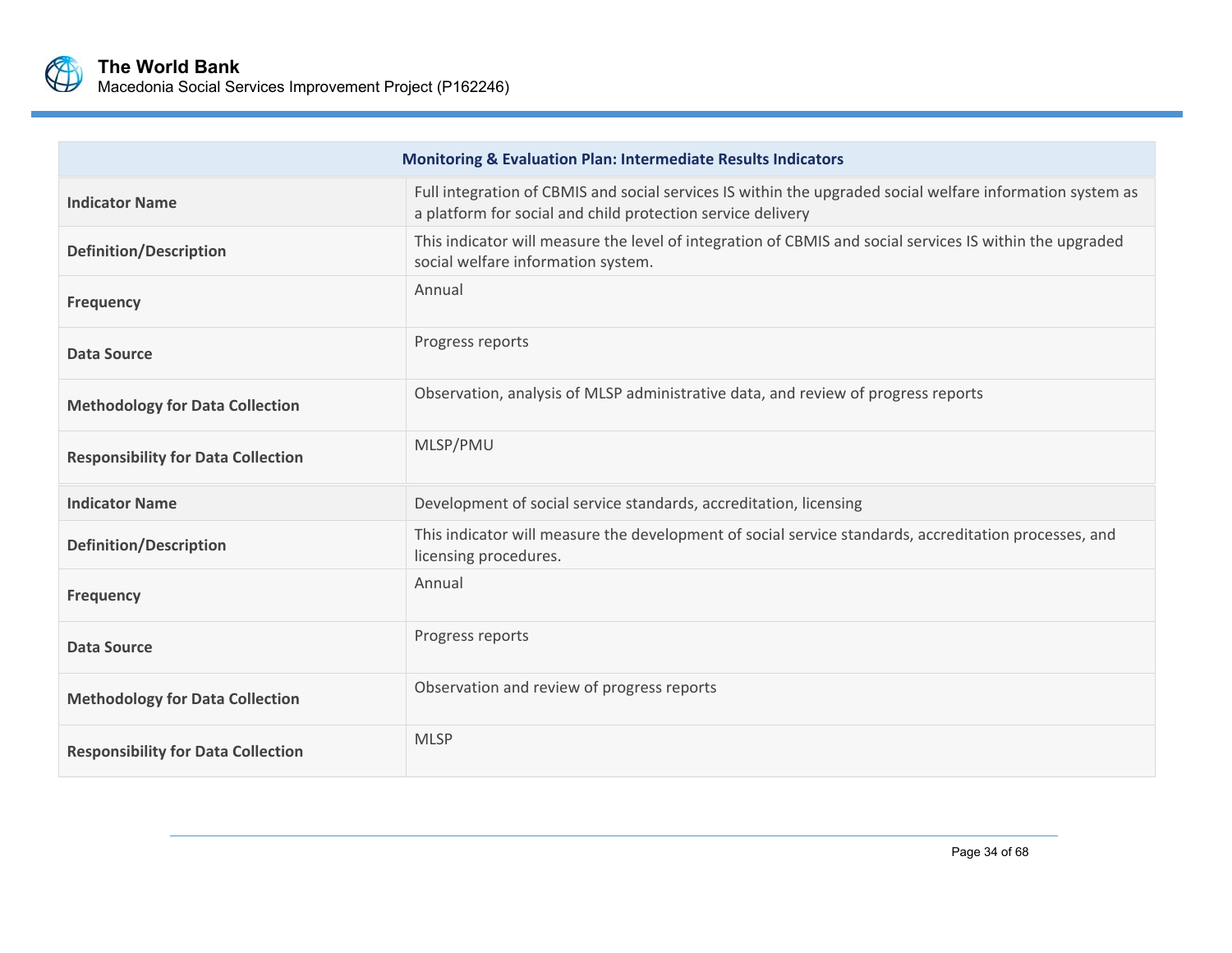

| <b>Indicator Name</b>                     | Share of social service providers using new service standards                                                                            |
|-------------------------------------------|------------------------------------------------------------------------------------------------------------------------------------------|
| <b>Definition/Description</b>             | This indicator will measure the share of social service providers that are using new service standards<br>(developed under the project). |
| <b>Frequency</b>                          | Annual                                                                                                                                   |
| <b>Data Source</b>                        | Administrative data/Progress Reports                                                                                                     |
| <b>Methodology for Data Collection</b>    | Review of progress reports                                                                                                               |
| <b>Responsibility for Data Collection</b> | <b>MLSP</b>                                                                                                                              |
| <b>Indicator Name</b>                     | Beneficiaries of social safety net programs                                                                                              |
| <b>Definition/Description</b>             |                                                                                                                                          |
| <b>Frequency</b>                          | Annual                                                                                                                                   |
| <b>Data Source</b>                        | MLSP administrative data                                                                                                                 |
| <b>Methodology for Data Collection</b>    | Analysis of MLSP administrative data                                                                                                     |
| <b>Responsibility for Data Collection</b> | MLSP/PMU                                                                                                                                 |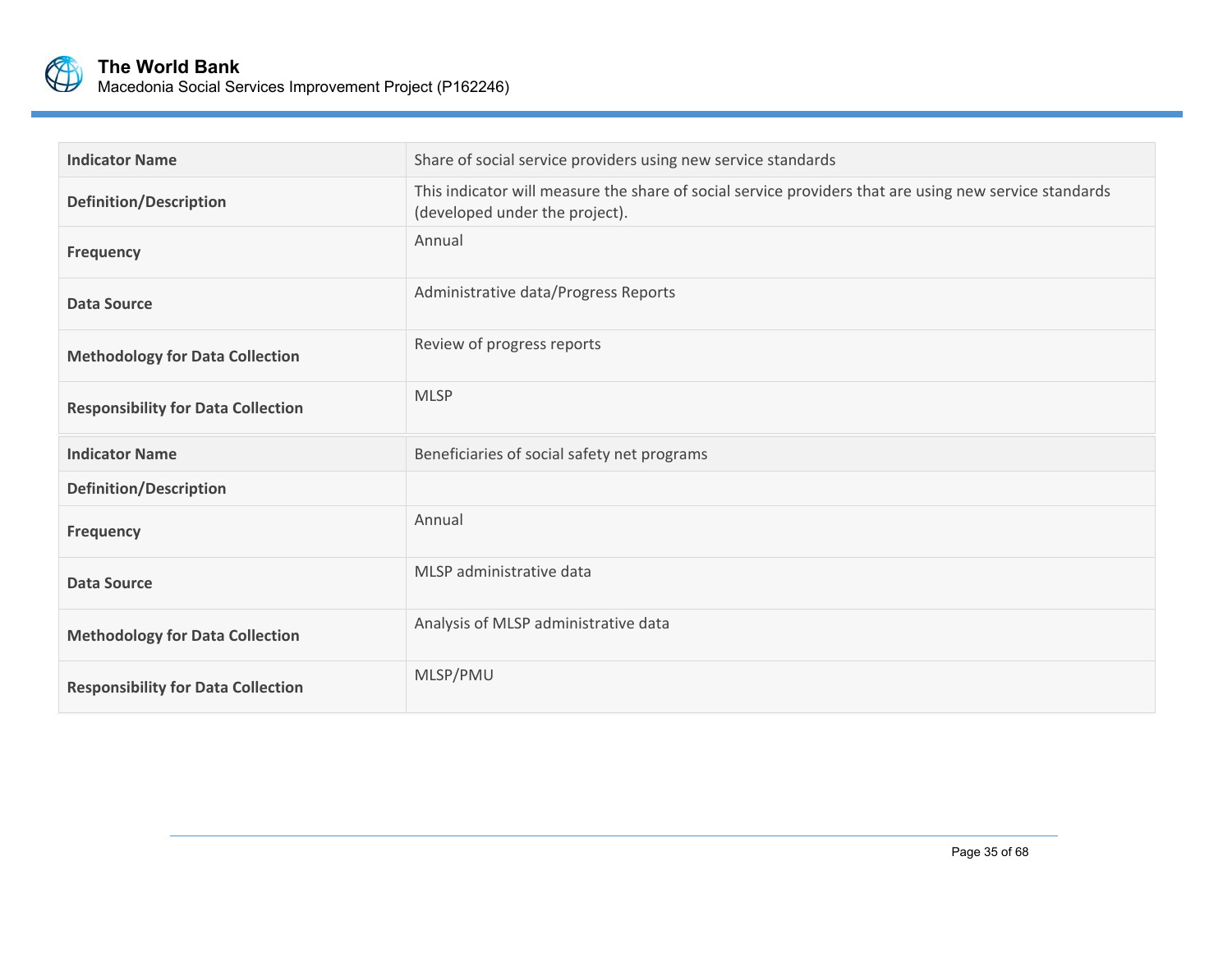

| <b>Indicator Name</b>                     | Beneficiaries of social safety net programs - Female                                                                                                                                                                                             |
|-------------------------------------------|--------------------------------------------------------------------------------------------------------------------------------------------------------------------------------------------------------------------------------------------------|
| <b>Definition/Description</b>             |                                                                                                                                                                                                                                                  |
| <b>Frequency</b>                          | Annual                                                                                                                                                                                                                                           |
| Data Source                               | MLSP administrative data                                                                                                                                                                                                                         |
| <b>Methodology for Data Collection</b>    | Analysis of MLSP administrative data                                                                                                                                                                                                             |
| <b>Responsibility for Data Collection</b> | MLSP/PMU                                                                                                                                                                                                                                         |
| <b>Indicator Name</b>                     | Additional enegy- efficient classrooms built at the preschool level resulting from project interventions                                                                                                                                         |
| <b>Definition/Description</b>             | This indicator will be measured by the number of classrooms that are built as the result of the project<br>financing. All new buildings have to be energy efficient. The information will be collected as part of the<br>project implementation. |
| <b>Frequency</b>                          | Annual                                                                                                                                                                                                                                           |
| <b>Data Source</b>                        | Progress reports                                                                                                                                                                                                                                 |
| <b>Methodology for Data Collection</b>    | administrative data                                                                                                                                                                                                                              |
| <b>Responsibility for Data Collection</b> | <b>MLSP</b> and Municipalities                                                                                                                                                                                                                   |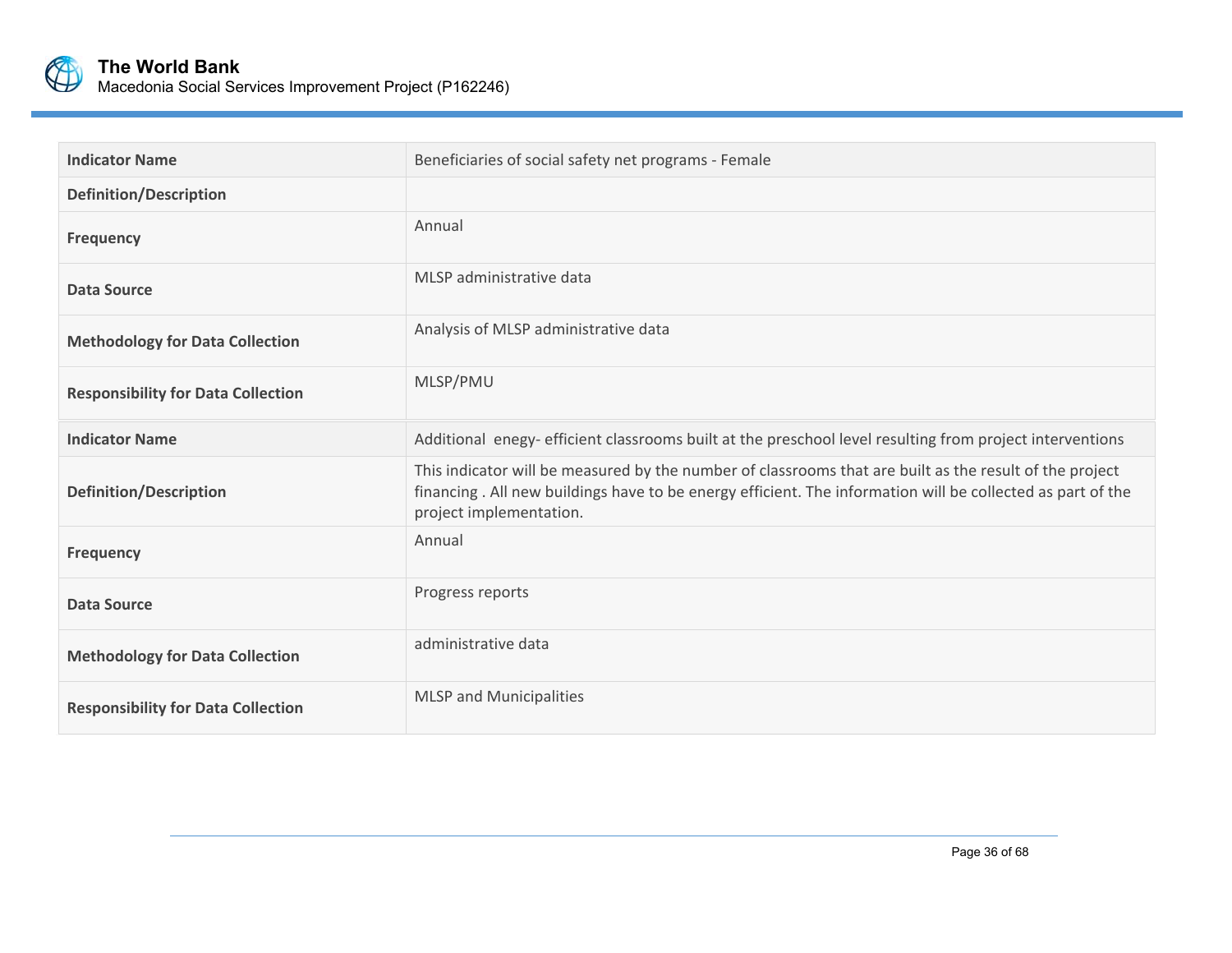

| <b>Indicator Name</b>                     | Additional classrooms rehabilitated or re-purposed at the preschool level resulting from project<br>interventions                                                                                                                                                                                                                                                                                            |
|-------------------------------------------|--------------------------------------------------------------------------------------------------------------------------------------------------------------------------------------------------------------------------------------------------------------------------------------------------------------------------------------------------------------------------------------------------------------|
| <b>Definition/Description</b>             | This indicator will be measured by the number of classrooms that are renovated as a result of<br>repurposed/renovated available spaces in the primary schools and/or municipality buildings, financing<br>by the project. The information will be collected as part of the project implementation.                                                                                                           |
| <b>Frequency</b>                          | Annual                                                                                                                                                                                                                                                                                                                                                                                                       |
| <b>Data Source</b>                        | Progress reports                                                                                                                                                                                                                                                                                                                                                                                             |
| <b>Methodology for Data Collection</b>    | Analysis of administrative data and review of progress reports.                                                                                                                                                                                                                                                                                                                                              |
| <b>Responsibility for Data Collection</b> | MLSP/ Municipalities                                                                                                                                                                                                                                                                                                                                                                                         |
| <b>Indicator Name</b>                     | Additional qualified preschool teachers resulting from project interventions                                                                                                                                                                                                                                                                                                                                 |
| <b>Definition/Description</b>             | This indicator is defined as the number of preschool teachers who receive training in the modern (child-<br>centered) teaching methodology as part of the project interventions. Teachers will be considered<br>qualified if they have participated in the BDE approved in-service training. This will be monitored as part<br>of the corporate results indicator ("Number of teachers trained") monitoring. |
| <b>Frequency</b>                          | bi-annual                                                                                                                                                                                                                                                                                                                                                                                                    |
| <b>Data Source</b>                        | Project progress reports based on data collected by teacher training providers                                                                                                                                                                                                                                                                                                                               |
| <b>Methodology for Data Collection</b>    | data will be collected by teacher training providers                                                                                                                                                                                                                                                                                                                                                         |
| <b>Responsibility for Data Collection</b> | <b>BDE/PMU</b>                                                                                                                                                                                                                                                                                                                                                                                               |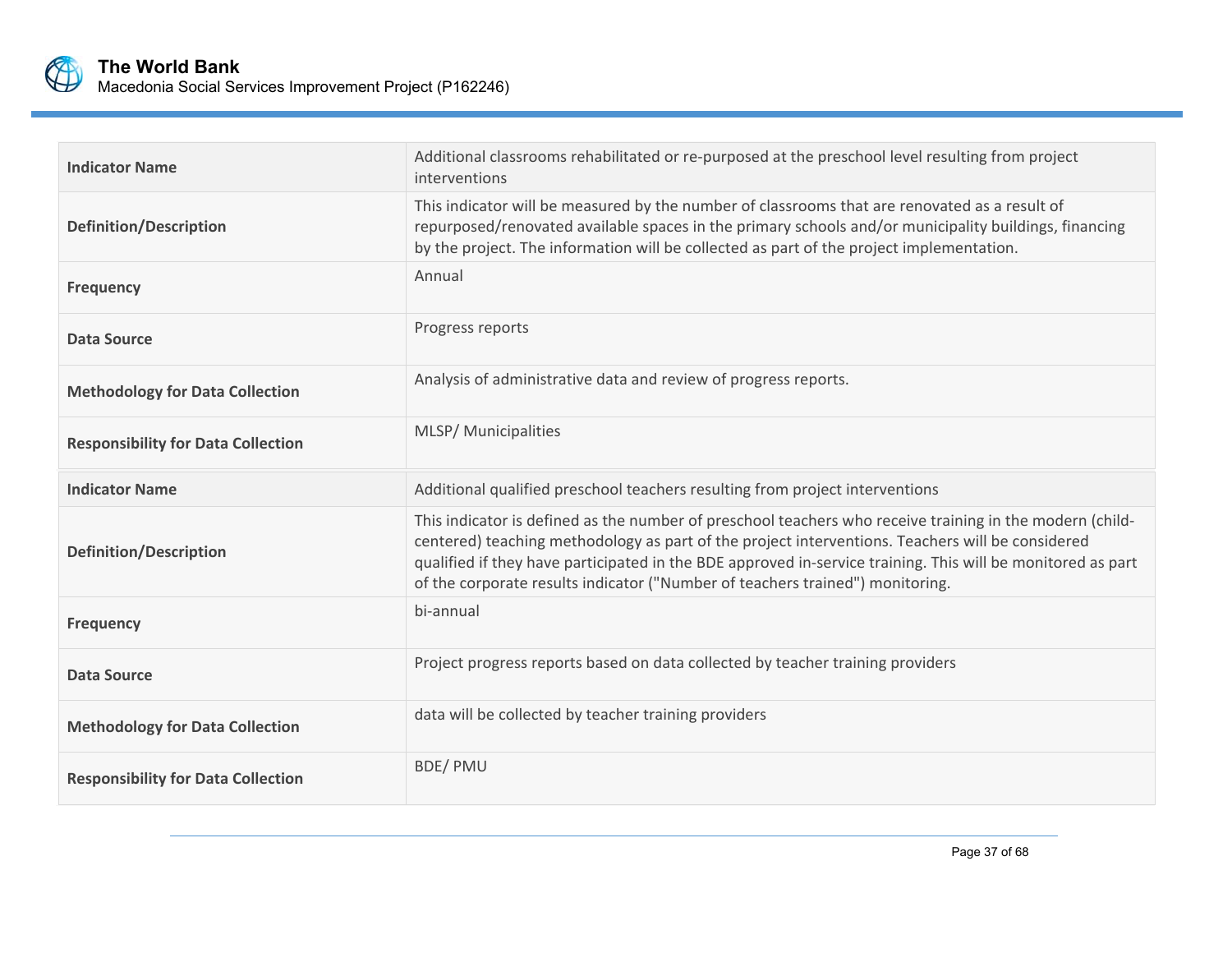

| <b>Indicator Name</b>                     | Number of pre-service training institutions that reformed their study programs based on the core<br>competencies required for ECEC teachers                                                                                                                                                                               |
|-------------------------------------------|---------------------------------------------------------------------------------------------------------------------------------------------------------------------------------------------------------------------------------------------------------------------------------------------------------------------------|
| <b>Definition/Description</b>             | This is defined as the number of pre-service training institutions (universities) that have revised their<br>program. Programs will be considered revised if they incorporate the new core competencies required<br>for ECEC teachers, as defined by the MLSP and increase time for effective practice in the classrooms. |
| <b>Frequency</b>                          | annual                                                                                                                                                                                                                                                                                                                    |
| <b>Data Source</b>                        | Progress report                                                                                                                                                                                                                                                                                                           |
| <b>Methodology for Data Collection</b>    | Review of the programs                                                                                                                                                                                                                                                                                                    |
| <b>Responsibility for Data Collection</b> | MLSP/PMU                                                                                                                                                                                                                                                                                                                  |
| <b>Indicator Name</b>                     | Assessment of the students cognitive and socio-emotional development conducted                                                                                                                                                                                                                                            |
| <b>Definition/Description</b>             | This indicator will be measured with yes or no. The report of the sample -based assessment, utilizing one<br>of the world-recognized instruments(IDELA, MELQO) conducted and results summarized in the report.                                                                                                            |
| <b>Frequency</b>                          | once during the life-span of the project                                                                                                                                                                                                                                                                                  |
| <b>Data Source</b>                        | Assessment report                                                                                                                                                                                                                                                                                                         |
| <b>Methodology for Data Collection</b>    | Assessment                                                                                                                                                                                                                                                                                                                |
| <b>Responsibility for Data Collection</b> | MLSP/PMU                                                                                                                                                                                                                                                                                                                  |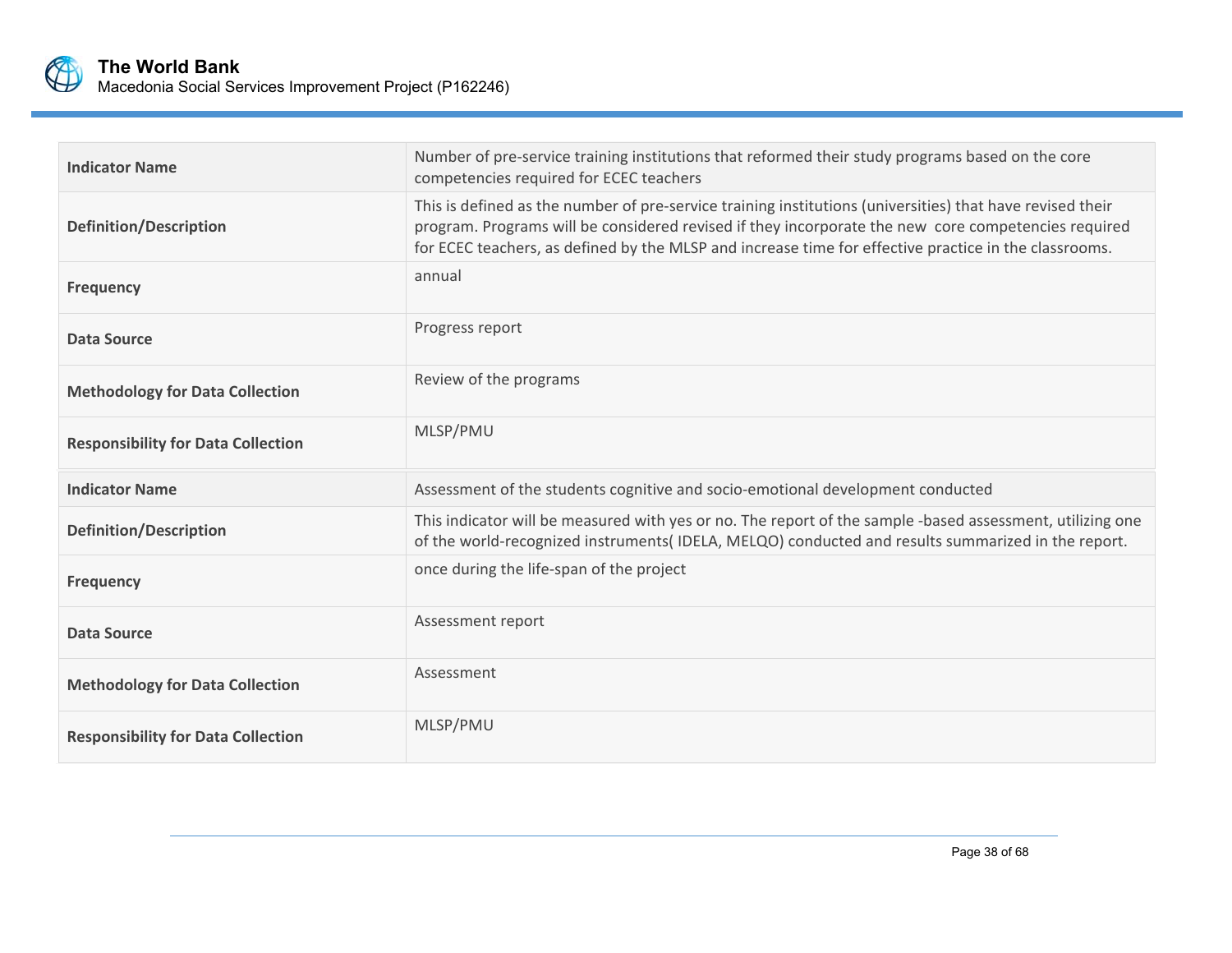

| <b>Indicator Name</b>                     | Communication campaign developed and implemented                                                                                                                          |
|-------------------------------------------|---------------------------------------------------------------------------------------------------------------------------------------------------------------------------|
| <b>Definition/Description</b>             | Campaign will be considered developed when there is a completed program ready for broadcast. It will<br>be considered broadcast when a national broadcaster has aired it. |
| <b>Frequency</b>                          | bi-annual                                                                                                                                                                 |
| <b>Data Source</b>                        | Media reports                                                                                                                                                             |
| <b>Methodology for Data Collection</b>    | Review of media coverage                                                                                                                                                  |
| <b>Responsibility for Data Collection</b> | <b>MLSP</b>                                                                                                                                                               |
| <b>Indicator Name</b>                     | Share of supported sub-projects in which direct beneficiaries report their engagement in decision<br>making.                                                              |
| <b>Definition/Description</b>             |                                                                                                                                                                           |
| <b>Frequency</b>                          | Annual                                                                                                                                                                    |
| <b>Data Source</b>                        | Progress reports based on the information from social audit meetings and similar                                                                                          |
| <b>Methodology for Data Collection</b>    | Review of the reports from social audit meetings                                                                                                                          |
| <b>Responsibility for Data Collection</b> | MLSP/PMU                                                                                                                                                                  |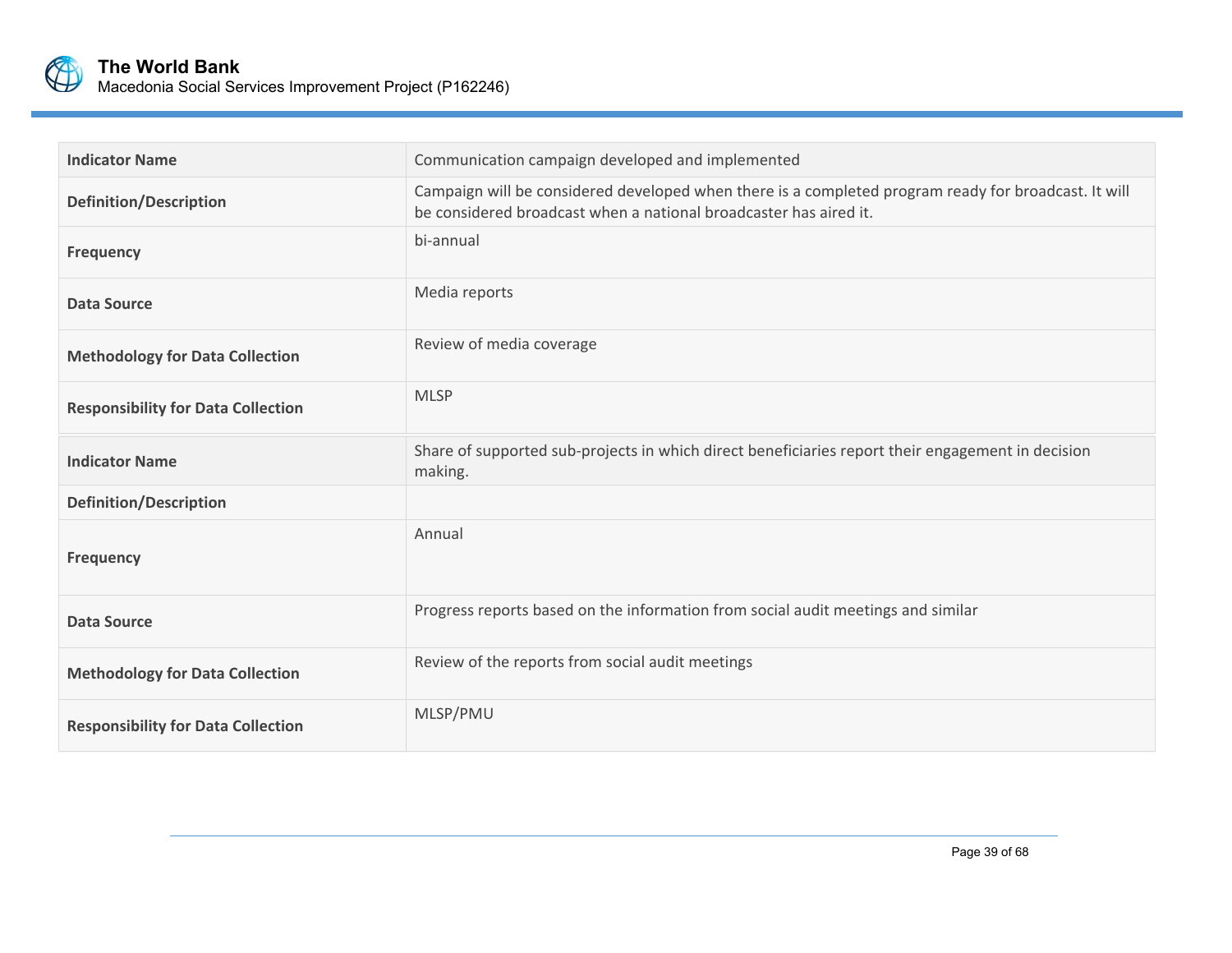

| <b>Indicator Name</b>                     | Share of beneficiaries satisfied with responsiveness of the grievance redress mechanism                                                                                            |
|-------------------------------------------|------------------------------------------------------------------------------------------------------------------------------------------------------------------------------------|
| <b>Definition/Description</b>             | This indicator will measure the percentage of beneficiaries who received feedback or proposed solution<br>within the timeframe that is publicized in the grievance mechanism tool. |
| <b>Frequency</b>                          | Annual                                                                                                                                                                             |
| Data Source                               | specialized survey                                                                                                                                                                 |
| <b>Methodology for Data Collection</b>    | survey                                                                                                                                                                             |
| <b>Responsibility for Data Collection</b> | <b>MLSP</b>                                                                                                                                                                        |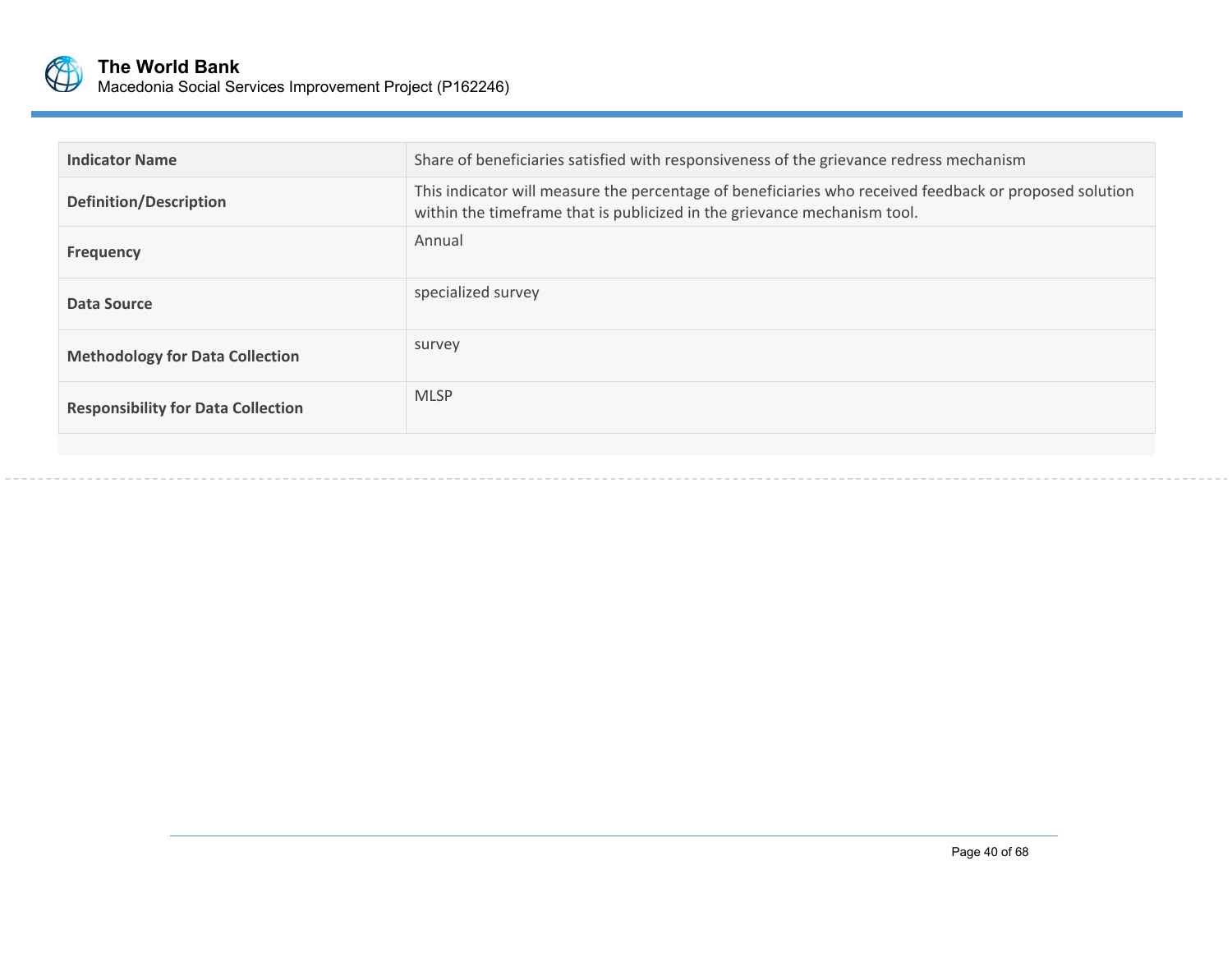

#### **ANNEX 1: DETAILED PROJECT DESCRIPTION**

**Component 1: Promoting social inclusion through improved access to social benefits and services (US\$12.7 million /10.8 million EURO equivalent)**

1. The objective of this component will be to strengthen the overall social protection delivery system for improved service provision and access to services by existing social assistance recipients and by vulnerable groups not currently covered. In the initial phase, the project will support social services policy development and implementation. In parallel and to strengthen the Government's capacity for service delivery, the project will support the development of a social welfare information system that integrates the CBMIS and LIRIKUS (the platform for social services). The second‐stage activities will involve piloting and testing interventions that aim to develop noninstitutional services at the local level. Throughout project implementation, a set of activities will support capacity building of the MLSP and its agencies involved in social service delivery, such as the SWCs. The overall focus will be on promoting humancentered design approaches, which can facilitate inclusion of the vulnerable categories of the population. Social audit meetings will be organized for direct beneficiaries to achieve transparency, disclosure, and beneficiary oversight for supported subprojects. Subcomponents and activities to be supported by this component are detailed in the following paragraphs.

2. **Subcomponent 1.1. Developing legislative and policy framework.** This subcomponent will finance technical assistance for social services policy development and implementation, including through the (a) implementation of a needs assessment; (b) development of standards and accreditation and licensing processes for social service providers; and (c) development of social and child protection laws, regulations, and guidelines. These activities will support setting up a comprehensive system of social services, based on the solutions that will be adopted in the new Law on Social Protection in 2018.

3. Social services are currently provided in 11 residential institutions of social care and as the following types of noninstitutional care: immediate social service, assistance to a person or family, home care, day care and temporary care, placement in foster families, placement in a small group home, and assisted living. Supervision of professional work, setting of the service standards, and monitoring of social service providers are the responsibility of the Institute for Social Activities (ISA), which is expected to assume additional roles in the coordinating bodies under the project. Both noninstitutional and residential services are mainly provided by the public institutions, although the system allows involvement of nongovernmental organizations, private persons, and associations as service providers. Most of the social services are centrally organized, established, and financed (by the MLSP). The process of decentralization is still in the initial stage, and municipalities currently do not assume the social protection responsibilities.

4. The proposed project activities will contribute to the complete overhaul of the system of social service provision and implementation of new service models, using the mechanisms laid out in the following paragraphs.

5. **Subcomponent 1.2. Piloting a grant mechanism for development of noninstitutional social**  services. The subcomponent will support piloting a grant mechanism that will test interventions and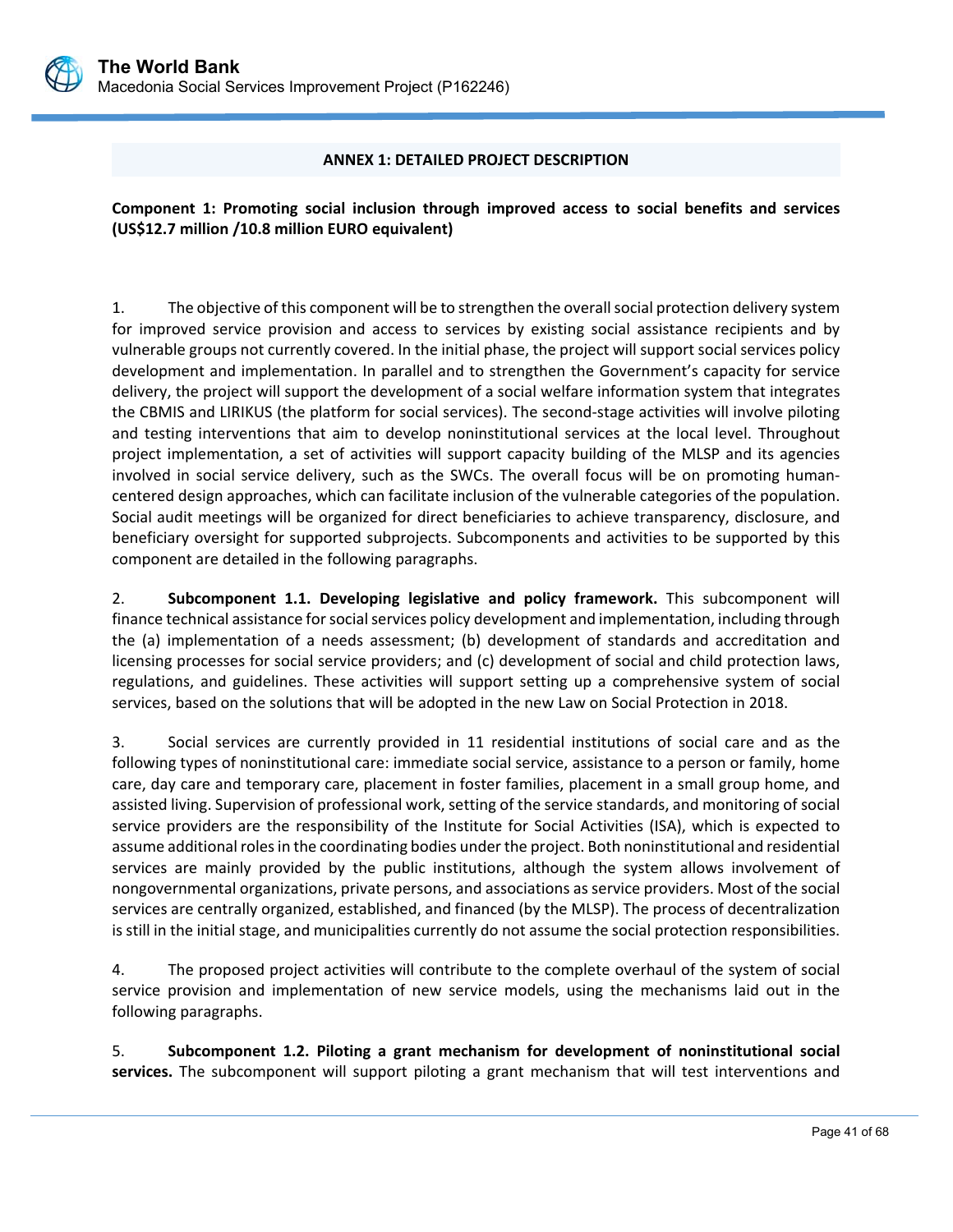

 $\overline{a}$ 

promote development of (noninstitutional) social services at the local level. The subcomponent will finance (a) Grants for Social Services Subprojects designed to develop noninstitutional social services, including immediate social service, assistance to a person or family, home care, day care, temporary care, placement in foster families, placement in a small group home, and assisted living and (b) advice for the preparation of Social Services Subproject proposals and the carrying out of an assessment on municipal social services needs and demand. The grants will be financed by the MLSP and will target innovative services provided by municipalities and nonstate providers. The municipalities, based on their local and regional plans, will determine their needs for particular services and will apply to a public call announced by the MLSP. Technical assistance on local need and demand assessments, as well as grant proposal/application preparation, will be provided under the project. Particularly, the project will support initial assessments of the municipal capacities and provide technical assistance tailored to the needs of each municipality. A grant application will be submitted by one or more municipalities, together with potential providers (preferably licensed or in the licensing process), for a type of service for which the need has been identified. The GAC will be responsible for evaluating and selecting grant proposals for project financing. The GAC will be guided by criteria described in the Grant Operations Manual (GOM) (previously approved by the World Bank). To ensure both sustainability and scalability of the proposed services, the municipalities may be obliged to provide services even after the completion of the grant program or when applying for grant financing in the subsequent public calls.<sup>32</sup> Given the novel approach, all the lessons learned in the process of grant implementation and subsequent evaluations of services provided should feed into development of updated social service standards.

6. **Subcomponent 1.3. Developing integrated social welfare information system.** This subcomponent will support development of a social welfare information system that integrates CBMIS and LIRIKUS. The integrated social welfare information system covering both social assistance benefits and services would also include simplified and more efficient administrative procedures.

7. The CBMIS currently provides a platform for the delivery of all cash transfers and includes the following modules: eligibility determination for benefits, payments and financial module, controls module, analytics/stats, security, and so forth. It has interfaces for different levels of work (views)—social worker, supervisor, head of SWC, accountant, head of payments department, payments officer, state secretary in MSLP, and so on. Each user has different access levels and personal identification numbers. The eligibility module operates as an 'integrated social registry' that allows people to apply for various types of benefits 'rights' through a single process, with annual recertification. Self‐reported information is complemented by data exchange with other administrative systems under an interconnectivity (interoperability) project that seeks to link administrative systems for 14 institutions (they already have real-time connectivity between the MLSP, the Pension and Disability Fund, and the State Employment Agency). The institutions have memorandums of understanding for data exchange but do not yet have 'rectification protocols' to reconcile differences or errors in information across agencies*.* For payments, the system issues a certificate to enrolled beneficiaries, who bring the certificate to the payment service provider of their choice (partnerships with 10 banks), and the bank then sends back the record to the

<sup>&</sup>lt;sup>32</sup> The evidence from a similar project in Serbia (implemented through the Social Innovation Fund) shows that one quarter of all home assistance/care services established throughout the country was initially project financed. (*Source:* Vukovic and Calosevic. 2009. *Socijalna zastita, regionalne nejednakosti i moguca nova uloga Fonda za socijalne inovacije*. Beograd: UNDP)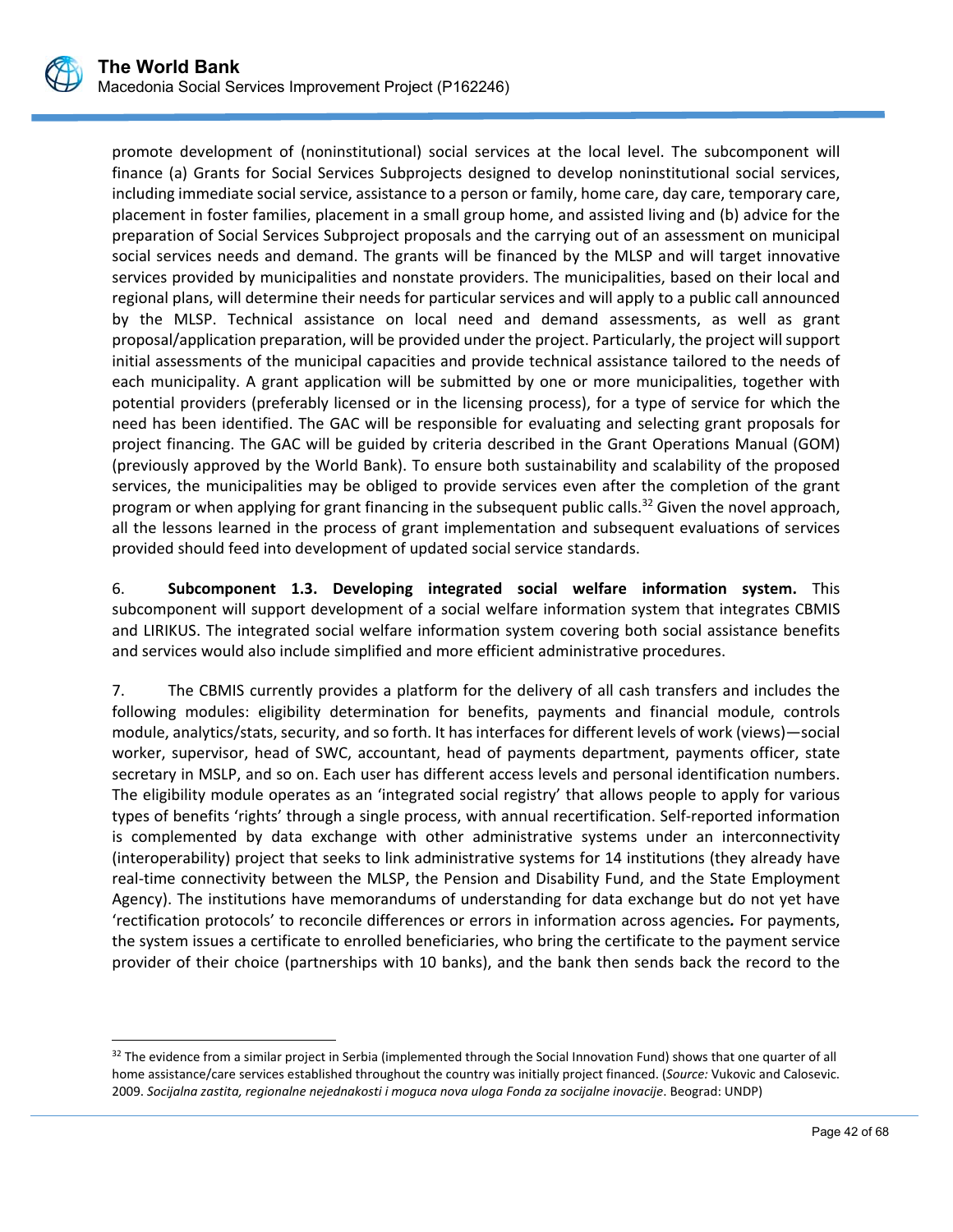

 $\overline{a}$ 

MLSP to link the account of the beneficiary to the bank for benefits payments. Payments are made monthly.

8. The remaining challenges in the information system development would be to (a) update information systems with the upcoming sweeping social assistance and child protection reforms, (b) integrate the information systems for cash and services (which are currently separate); (c) upgrade or strengthen LIRIKUS functionalities to go beyond profiling and referrals for social services and allow for monitoring of services provided, case management and tracking, grievances and complaints (still paper based), norms and standards, protocols for referral and counter referral, and improving analytics and reporting; (d) continue expanding and strengthening interoperability across the agencies (with better interagency coordination, stronger interconnectivity framework, memorandums of understanding, protocols for rectification, information update, and information security); (e) strengthen data quality and cross-checks; (f) enhance adaptability of the social safety net and strengthen it for disaster response;<sup>33</sup> and (g) undertake journey mapping for citizen interface with the systems, simplifying business processes, and offering e-services window—to improve the 'human-centered' aspects of the system and reduce barriers to inclusion.

9. The LIRIKUS system for social services was developed separately from benefits. It serves two key functions: (a) supporting information for the profiling of applicants according to 22 risks and (b) supporting social workers in making referrals to service providers according to those profiles. The key risks include disabled, mental health patients, orphans, children of divorced parents, divorcing couples, pregnancy, minors under 16 years entering marriage, elderly, single parents, victims or perpetrators of domestic violence, victims of sex abuse, homeless, former prisoners, those in conflict with law, asylum seekers, alcohol/substance abusers, human trafficking victims, prostitutes, and so on. Services are categorized into 7–8 broad categories (and many subcategories) and there is a registry of over 2,000 services and service providers.

10. The proposed project will support integrating the CBMIS and LIRIKUS and adapting the system in line with the provisions of the new social protection law (to be adopted in 2018). This would enable early and improved identification of actual individual/family needs, more poor or vulnerable individuals and families receiving support, and better case management (that is, referrals, tracking, and monitoring) using the integrated social welfare information system. The new system will allow the cash transfers recipients to automatically access a range of social and child protection services, as needed. Conversely, all individuals and families who are entitled to social services would be able to benefit from streamlined access to cash benefits (if the need has been determined). A new human-centered approach and integrated information system will enhance targeting and prioritization of beneficiaries for services (including the ECEC). This will also include developed referrals between social services, preschools, and other relevant institutions. The focus will be on the beneficiaries (including the preschool children), their needs, and facilitation of their inclusion in the system of benefits and services.

11. **Subcomponent 1.4. Capacity building.** This subcomponent will provide support for carrying out (a) capacity‐building activities on social assistance policy revisions and development; (b) capacity‐building

<sup>&</sup>lt;sup>33</sup> FYR Macedonia's population, environment, and economy are highly exposed to natural disasters, such as earthquakes, floods and wildfires. The effects of climate change may have a negative impact on the citizens and the country's overall development objectives. The project will strengthen the capacities of institutions and programs to better deal with disaster and climate risk reduction.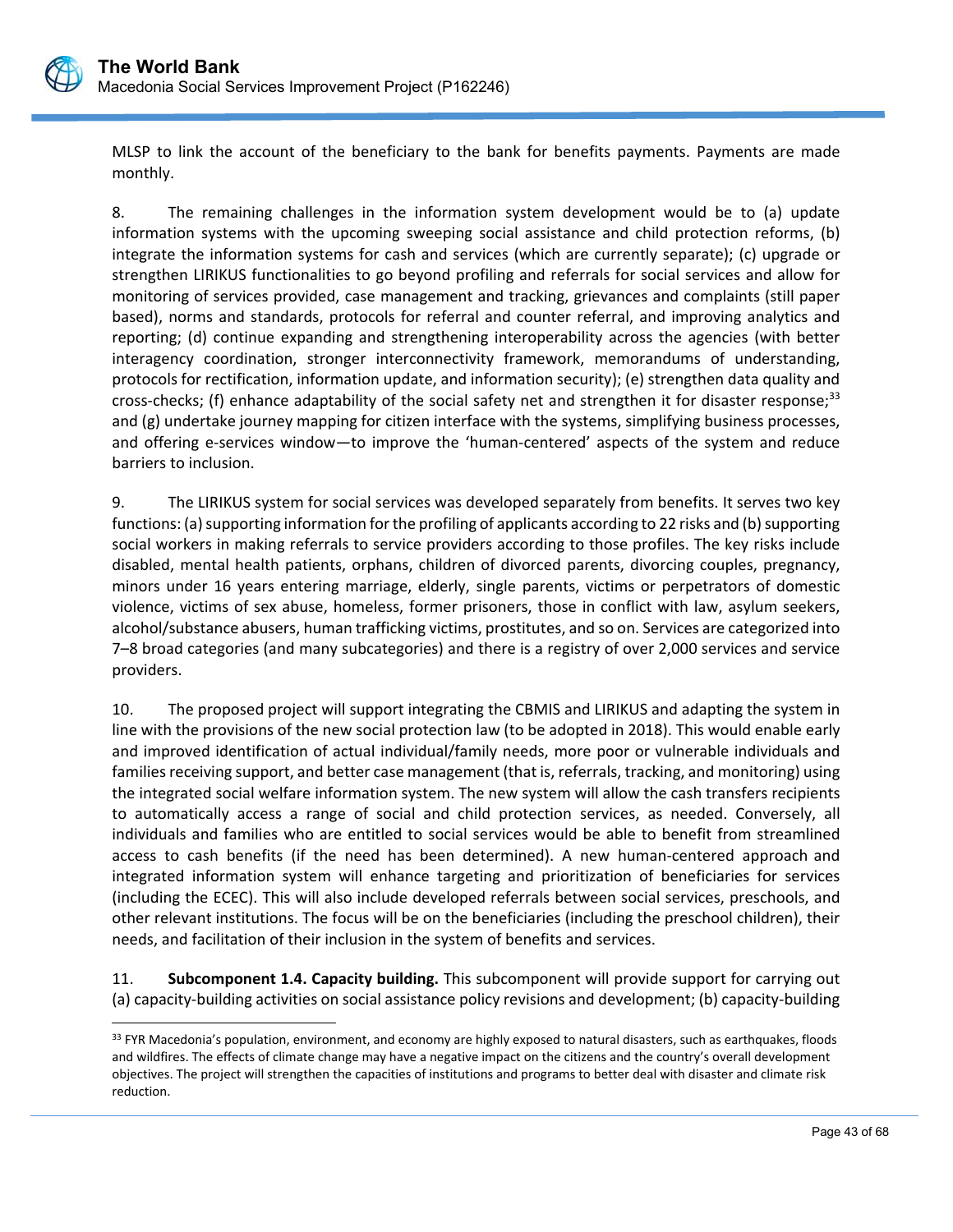

activities, including for the design, implementation, and analysis of evaluations and survey data; and (iii) rehabilitation works, including provision of relevant equipment, of selected offices within the MLSP, CSW, and other borrower's agencies involved in the provision of social services. Capacity-building activities would focus on strengthening a central policy unit engaged in analytical and M&E activities for the MLSP. The unit would oversee various analytical activities, including the design, implementation, and analysis of evaluations and survey data, which would feed into policy development. Training activities for the MLSP staff and its agencies would be financed under this component to support the implementation of projectrelated activities. The project would need to finance increased outreach activities by the system (SWCs and other institutions at the local level) to include more poor and vulnerable people in the system of social benefits and services. Additionally, this subcomponent will finance technical assistance and training activities to support strengthening the capacity of local governments/municipalities for future service provision. The subcomponent may also finance goods and small works (renovation) of office spaces in the MLSP, SWC, and other government institutions involved in social service delivery. The renovation of office spaces will include considerations of climate risks and will address climate mitigation by including energy efficiency measures. The interventions will enable reduction of energy consumption, such as through use of energy efficient lighting, windows, or improved heating system.

## **Component 2: Expanding the access to and improving of the quality of preschool services (US\$18.6 million /16.0 million EURO equivalent)**

12. The project would support quality early learning for preschool children (3–6 years old) and their families and strengthen the transition into primary education, with a focus on inclusive education and learning. Other aspects of the project include expansion of access to ECEC institutions, especially for children from lower socioeconomic and vulnerable backgrounds, revision of ECEC financing, and more efficient use of the ECEC and the primary school network. The focus is given to the ECEC rather than to ECD due to the cost‐effectiveness of the ECEC investment and its impact on improvement of the lives of individuals and the conditions in the country. High‐quality preschool programs lead to reduced school dropouts, better educational performance, and an array of socioeconomic returns, such as reduced crime and unemployment rates. Given the benefits that quality preprimary education yields for both the individuals and the society as a whole, the Government wants to extend the access to and quality of ECEC services. The additional argument to invest in quality and expansion of ECEC is the continuous and comprehensive support that UNICEF has been providing to the Government in ECD.

13. **Subcomponent 2.1. Improving access to and demand for ECEC.**  This subcomponent aims at increasing access to ECEC for 3–6‐year‐old children across the country, with a focus on children from vulnerable groups and children with disability by increasing the availability of ECEC services and stimulating demand for ECEC services. This subcomponent will support (a) Grants for Infrastructure Subprojects; (b) advice to selected municipalities for the design of Infrastructure Subproject proposals; (c) support for the construction of a selected number of preschools and rehabilitation of selected existing infrastructure to be used as preschools, including relevant equipment and teaching and learning materials; and (d) advice for the development of a Grants Operational Manual. The subcomponent will also support the construction or rehabilitation, including provision of relevant equipment for about five innovative preschool centers in the cities of Skopje, Tetovo, Stip, and Bitola; as well as the implementation of outreach activities for families.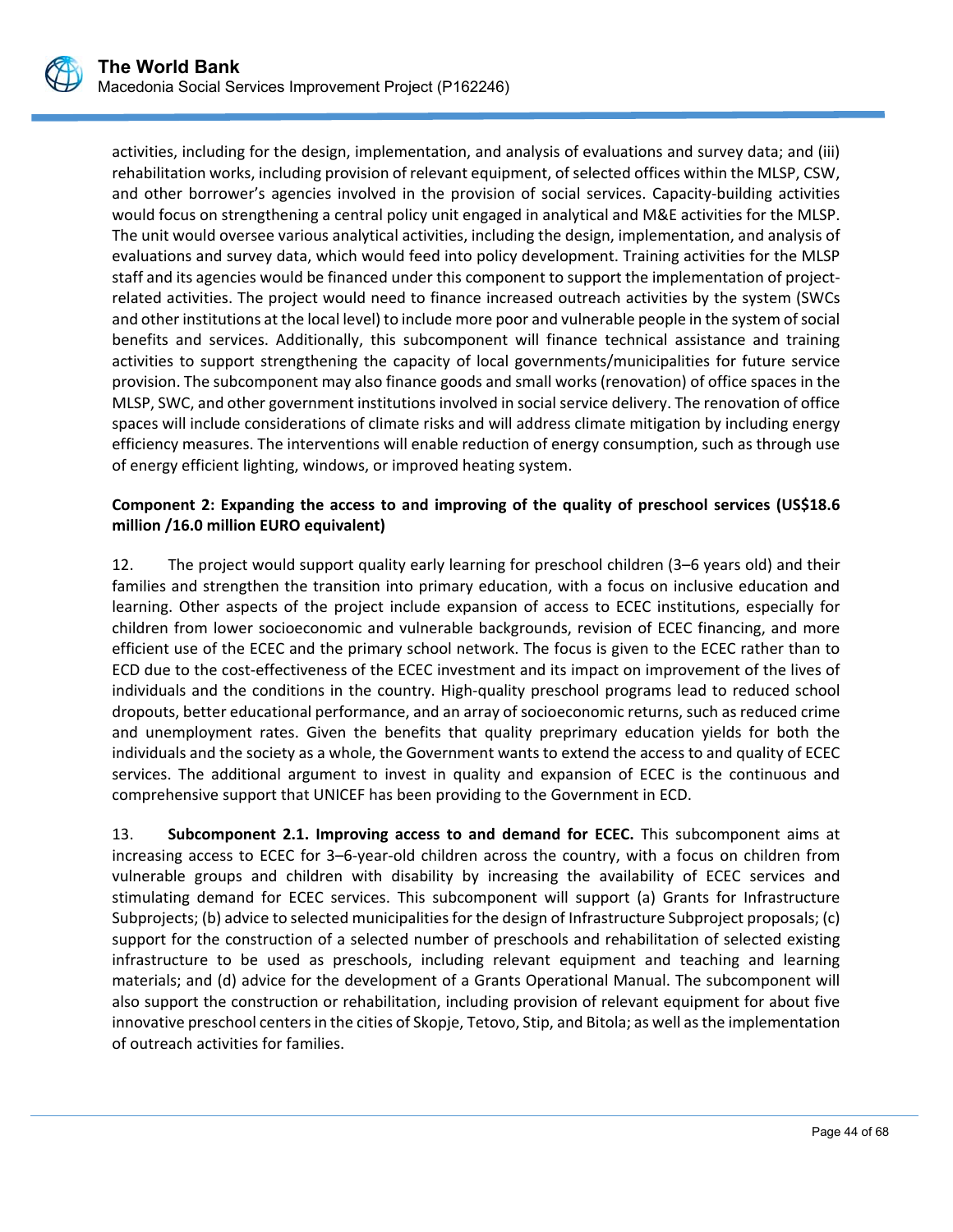14. Expanding preschool capacity entails a combination of building new centers and repurposing (or upgrading) of existing infrastructure for preschool programs. For all new and rehabilitated preschool institutions, the project will finance furniture, teaching‐learning materials, equipment, and playgrounds. In addition, the project will finance capacity building of local architects and engineers for such innovative and highly energy-efficient infrastructure. Training and knowledge-sharing activities will be focused on development of innovative designs for new preschool institutions and mapping, analyzing, and proposing readjustment of the existing physical infrastructure and regulatory environment.

15. This activity will include considerations of climate risks to enhance the design and construction of the buildings in the context of natural disasters (for example, ensuring that new preschool institutions are located outside of areas at high risk of flooding) aimed at improving climate resilience of the sector (and hence contributing to the country's climate adaptation efforts). The interventions will also address climate mitigation by including energy efficiency measures as part of the retrofitting of buildings (for example, architectural or building changes that enable reduction of energy consumption, such as new windows or improved heating system) and construction of new buildings (for example, use of highly efficient architectural designs and energy efficient appliances and equipment). These efforts will support the Government's own commitments to reduce emissions from the building sector. This subcomponent would also explore options to construct passive buildings, aimed at demonstrating a higher ambition in terms of generating climate mitigation co-benefits.

16. FYR Macedonia is a high seismic risk country and has experienced several destructive earthquakes in the past. The project will ensure the seismic safety of the childcare facilities that will be renovated or built under the project.

17. Approximately 7,500 new preschool spaces will be created in both urban and rural areas, equivalent to covering 54 percent of children aged 3 to 6 years, assuming that the available resources for infrastructure will be evenly split between repurposing and building of the new classrooms. The estimates show that the infrastructure funds would significantly increase the supply of spaces for preschool education under all scenarios (table 1.1). The project should aim at maximizing the share of repurposed spaces as these are significantly cheaper than newly built spaces. A 70 percent share of repurposed spaces would allow additional enrollment of a quarter of Macedonian children, who are currently not enrolled. However, the decision regarding the share of new and repurposed spaces will be determined based on the needs and available capacities in the municipalities, on a case‐by‐case basis.

| <b>Scenario</b>                 | <b>Number of Additional Spaces</b> |        | Increase in Enrollment Ratio for<br>Children 3-6 Years Old by 2019 <sup>a</sup> |
|---------------------------------|------------------------------------|--------|---------------------------------------------------------------------------------|
| 50/50 split between repurposing | New: 1,500                         | Total: | Increase by 10.7 percentage                                                     |
| and new spaces                  | Repurpose: 6,000                   | 7,500  | points, up to 46.44% enrollment<br>ratio                                        |
| 70/30 split between repurposing | New: 900                           | Total: | Increase by 13.2 percentage                                                     |
| and new spaces                  | Repurpose: 8,400                   | 9,300  | points, up to 49.0% enrollment<br>ratio                                         |
| 30/70 split between repurposing | New: 2,100                         | Total: | Increase by 8.1 percentage points,                                              |
| and new spaces                  | Repurpose: 3,600                   | 5,700  | up to 43.88% enrollment ratio                                                   |

**Table 1.1. Different Scenarios Regarding Possible Number of Spaces Created by The Project** 

L *Note:* The number of 3–6‐year‐old children was calculated using the following data given by the MLSP Child Protection

*Source:* MLSP.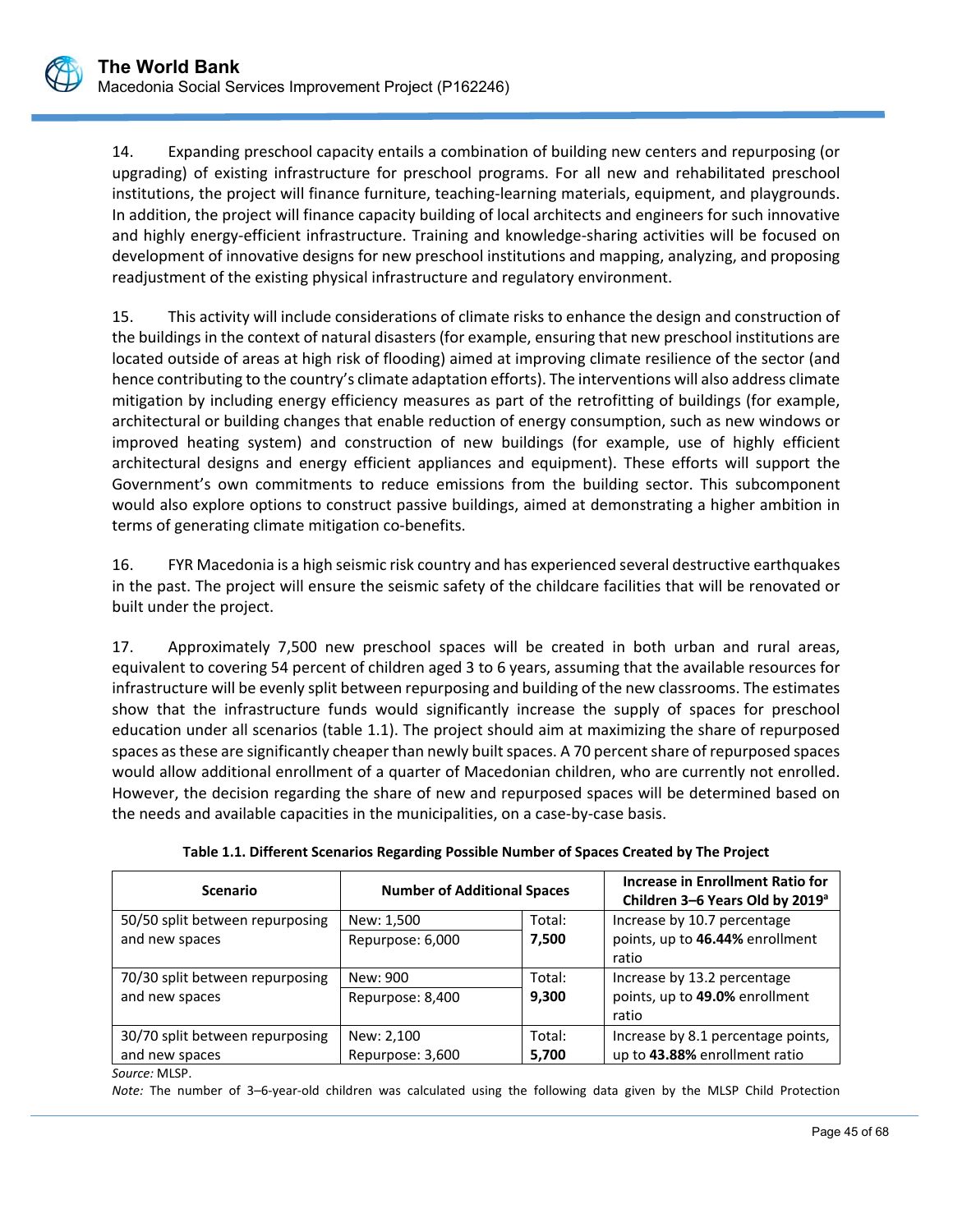

Department: the number of children 3–6 years in 2017 was 70,302 and the number of enrolled children in kindergartens aged 3– 6 years in 2017 was 25,146. It assumes a net migration of zero.

18. **The implementing arrangement for the infrastructure works will be through grant programs to the municipalities.** This grant program will benefit from the implementation mechanisms established by the well‐functioning 'grant program' developed under the World Bank‐funded 'Municipal Services Improvement Project.' The grant program will finance technical assistance to the municipalities aimed at designing grant proposals and fund the grants. The MLSP would also receive technical assistance for the development of a GOM for awarding grants. The completion of the GOM satisfactory to the World Bank would be a condition for disbursing against this activity. The key instrument for implementing this subcomponent would be the grant agreement between the MLSP and the selected municipalities.

19. Implementation includes three phases, as detailed in the following paragraphs.

20. **Phase 1: Preliminary identification of municipalities.**  Municipalities will be identified and prioritized based on a proposed Eligible Municipality Index (EMI). The EMI is a proposed measure to help identify and prioritize municipalities for expanding ECEC services. The EMI is constructed based on social and economic characteristics of the municipality and estimated preschool needs. The EMI rates all municipalities from lowest to highest needs (figure 1.1).





21. **Phase 2: Needs and feasibility assessment.** Municipalities will be invited to submit proposals that will include analysis of infrastructure needs and plans for reconstruction, repurposing, or new construction. Interested municipalities will receive technical assistance to prepare quality proposals. Preselection of the municipalities will be done based on the quality of the proposals, including their prioritization based on the EMI (see table 1.2). Preselected municipalities will be consulted to confirm their commitment to participate in the preschool service expansion project (including their commitment to maintain the infrastructure, connect the relevant utilities, pay for the recurrent utility bills, and ensure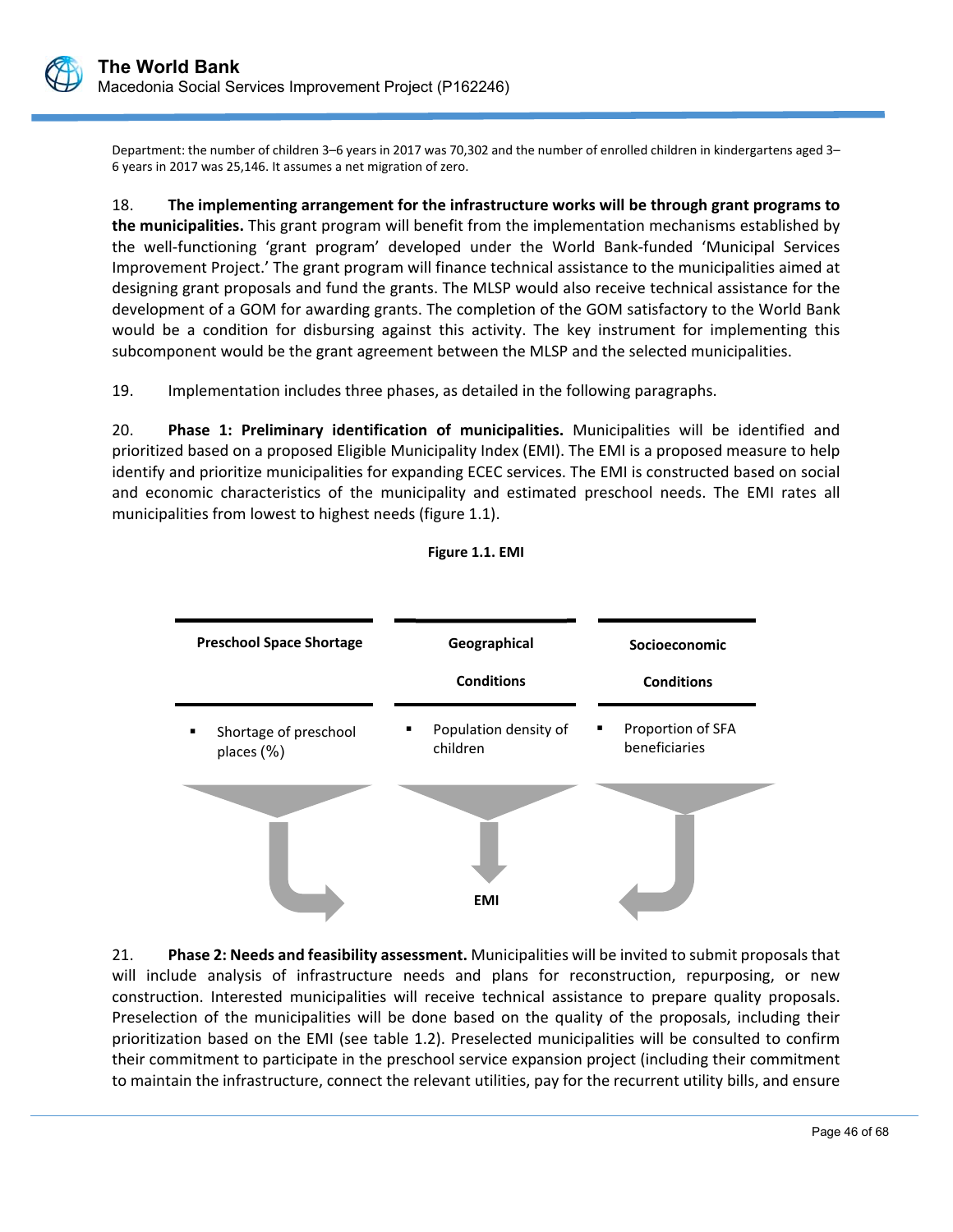

adequate staffing of all new preschool classrooms). Once the list of the selected municipalities is confirmed, an assessment will be carried out to validate municipalities' proposals for new versus renovated preschool facilities (and retrofitted primary schools) and a final list of the specific construction and renovation sites will be produced accordingly.

| <b>Name of Municipality</b> | Number of<br><b>Available</b><br>Kindergarten<br><b>Spaces</b> | <b>Score for</b><br>Preschool<br>Shortage of<br>Spaces,<br>Children 3-<br>5.5 | <b>Score for</b><br>Preschool<br>Shortage of<br>Spaces,<br>Children 0-<br>5.5 | <b>Score for</b><br>Population<br>Density,<br>Children 0-<br>5.5 | <b>Score for</b><br>Incidence<br>of Poverty | Ranking        |
|-----------------------------|----------------------------------------------------------------|-------------------------------------------------------------------------------|-------------------------------------------------------------------------------|------------------------------------------------------------------|---------------------------------------------|----------------|
| Suto Orizari                | 220                                                            | 0.124                                                                         | 0.131                                                                         | 0.247                                                            | 1.000                                       | $\mathbf{1}$   |
| Cair                        | 1,150                                                          | 0.053                                                                         | 0.058                                                                         | 1.000                                                            | 0.424                                       | $\overline{2}$ |
| Aracinovo                   | 0                                                              | 1.000                                                                         | 1.000                                                                         | 0.034                                                            | 0.556                                       | 3              |
| Lipkovo                     | 20                                                             | 1.000                                                                         | 1.000                                                                         | 0.005                                                            | 0.818                                       | 4              |
| Studenicani                 | 0                                                              | 1.000                                                                         | 1.000                                                                         | 0.007                                                            | 0.400                                       | 5              |
| Bogovinje                   | 25                                                             | 0.935                                                                         | 0.998                                                                         | 0.008                                                            | 0.316                                       | 6              |
| Tearce                      | 0                                                              | 1.000                                                                         | 1.000                                                                         | 0.007                                                            | 0.324                                       | $\overline{7}$ |
| Zelino                      | $\mathbf 0$                                                    | 1.000                                                                         | 1.000                                                                         | 0.007                                                            | 0.220                                       | 8              |
| Vrapciste                   | $\mathbf 0$                                                    | 1.000                                                                         | 1.000                                                                         | 0.005                                                            | 0.276                                       | 9              |
| Saraj                       | 90                                                             | 0.527                                                                         | 0.567                                                                         | 0.010                                                            | 0.235                                       | 10             |
| Cucer I Sandevo             | $\mathbf 0$                                                    | 1.000                                                                         | 1.000                                                                         | 0.002                                                            | 0.275                                       | 11             |
| Plasnica                    | $\mathbf 0$                                                    | 1.000                                                                         | 1.000                                                                         | 0.001                                                            | 0.850                                       | 12             |
| Centar                      | 1,678                                                          | 0.038                                                                         | 0.049                                                                         | 0.291                                                            | 0.033                                       | 13             |
| <b>Brvenica</b>             | 0                                                              | 1.000                                                                         | 1.000                                                                         | 0.004                                                            | 0.084                                       | 14             |
| Zrnovci                     | $\mathbf 0$                                                    | 1.000                                                                         | 1.000                                                                         | 0.002                                                            | 0.160                                       | 15             |
| Caska                       | $\mathbf 0$                                                    | 1.000                                                                         | 1.000                                                                         | 0.001                                                            | 0.497                                       | 16             |
| Sopiste                     | 0                                                              | 1.000                                                                         | 1.000                                                                         | 0.002                                                            | 0.158                                       | 17             |
| Dolneni                     | 20                                                             | 0.363                                                                         | 0.340                                                                         | 0.002                                                            | 0.286                                       | 18             |
| <b>Butel</b>                | 920                                                            | 0.028                                                                         | 0.032                                                                         | 0.032                                                            | 0.168                                       | 19             |
| <b>Staro Nagoricane</b>     | 0                                                              | 1.000                                                                         | 1.000                                                                         | 0.000                                                            | 0.280                                       | 20             |
| Kumanovo                    | 1,204                                                          | 0.045                                                                         | 0.047                                                                         | 0.009                                                            | 0.303                                       | 21             |
| Tetovo                      | 770                                                            | 0.090                                                                         | 0.097                                                                         | 0.004                                                            | 0.351                                       | 22             |
| Debar                       | 180                                                            | 0.049                                                                         | 0.049                                                                         | 0.006                                                            | 0.396                                       | 23             |
| Gostivar                    | 504                                                            | 0.079                                                                         | 0.084                                                                         | 0.005                                                            | 0.269                                       | 24             |
| Mavrovo I Rostuse           | 0                                                              | 1.000                                                                         | 1.000                                                                         | 0.000                                                            | 0.464                                       | 25             |
| Vasilevo                    | 50                                                             | 0.184                                                                         | 0.193                                                                         | 0.003                                                            | 0.214                                       | 26             |
| Krusevo                     | 90                                                             | 0.058                                                                         | 0.062                                                                         | 0.003                                                            | 0.499                                       | 27             |
| Gazi baba                   | 1,610                                                          | 0.023                                                                         | 0.025                                                                         | 0.035                                                            | 0.092                                       | 28             |
| Strumica                    | 590                                                            | 0.051                                                                         | 0.052                                                                         | 0.008                                                            | 0.148                                       | 29             |
| Kichevo                     | 240                                                            | 0.215                                                                         | 0.290                                                                         | 0.002                                                            | 0.162                                       | 30             |
| Struga                      | 310                                                            | 0.133                                                                         | 0.140                                                                         | 0.005                                                            | 0.060                                       | 31             |
| <b>Bosilevo</b>             | 40                                                             | 0.173                                                                         | 0.175                                                                         | 0.004                                                            | 0.062                                       | 32             |
| Jegunovce                   | 40                                                             | 0.124                                                                         | 0.125                                                                         | 0.003                                                            | 0.115                                       | 33             |
| Aerodrom                    | 1,965                                                          | 0.023                                                                         | 0.028                                                                         | 0.150                                                            | 0.010                                       | 34             |

L

# **Table 1.2. Prioritization of Municipalities**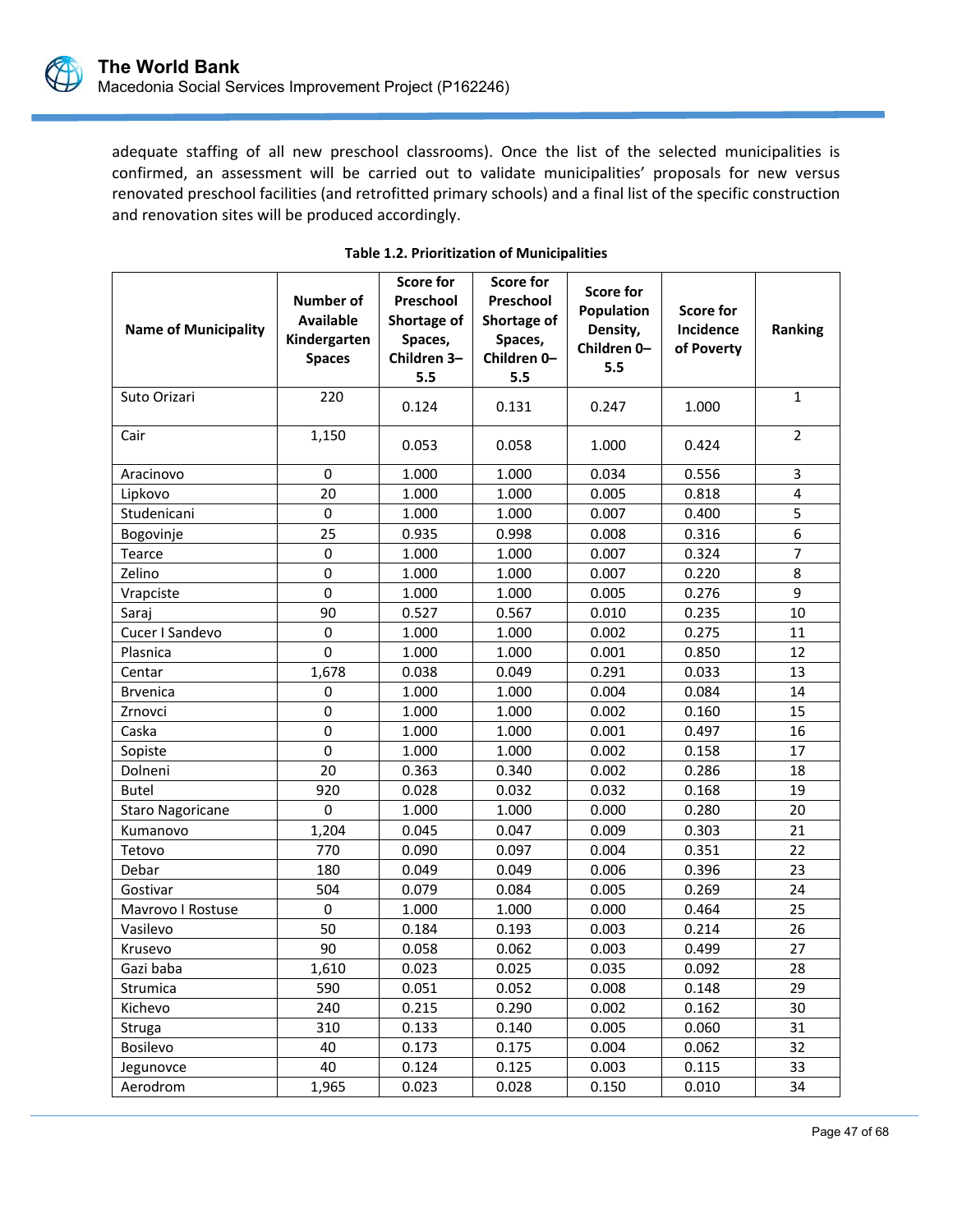

| <b>Name of Municipality</b> | <b>Number of</b><br><b>Available</b><br>Kindergarten<br><b>Spaces</b> | <b>Score for</b><br>Preschool<br>Shortage of<br>Spaces,<br>Children 3-<br>5.5 | <b>Score for</b><br>Preschool<br>Shortage of<br>Spaces,<br>Children 0-<br>5.5 | <b>Score for</b><br>Population<br>Density,<br>Children 0-<br>5.5 | Score for<br><b>Incidence</b><br>of Poverty | Ranking |
|-----------------------------|-----------------------------------------------------------------------|-------------------------------------------------------------------------------|-------------------------------------------------------------------------------|------------------------------------------------------------------|---------------------------------------------|---------|
| Zelenikovo                  | 50                                                                    | 0.174                                                                         | 0.211                                                                         | 0.002                                                            | 0.104                                       | 35      |
| Krivogastani                | 40                                                                    | 0.086                                                                         | 0.095                                                                         | 0.002                                                            | 0.146                                       | 36      |
| <b>Gorce Petrov</b>         | 730                                                                   | 0.035                                                                         | 0.040                                                                         | 0.026                                                            | 0.027                                       | 37      |
| Kisela voda                 | 1,505                                                                 | 0.015                                                                         | 0.018                                                                         | 0.049                                                            | 0.029                                       | 38      |
| Debarca                     | $\pmb{0}$                                                             | 1.000                                                                         | 1.000                                                                         | 0.000                                                            | 0.081                                       | 39      |
| Ohrid                       | 731                                                                   | 0.048                                                                         | 0.054                                                                         | 0.005                                                            | 0.085                                       | 40      |
| Prilep                      | 920                                                                   | 0.034                                                                         | 0.036                                                                         | 0.002                                                            | 0.268                                       | 41      |
| Veles                       | 917                                                                   | 0.020                                                                         | 0.020                                                                         | 0.004                                                            | 0.215                                       | 42      |
| Petrovec                    | 110                                                                   | 0.064                                                                         | 0.067                                                                         | 0.002                                                            | 0.128                                       | 43      |
| Centar Zupa                 | 70                                                                    | 0.025                                                                         | 0.024                                                                         | 0.002                                                            | 0.331                                       | 44      |
| Bitola                      | 1,480                                                                 | 0.029                                                                         | 0.032                                                                         | 0.004                                                            | 0.137                                       | 45      |
| Kocani                      | 650                                                                   | 0.021                                                                         | 0.023                                                                         | 0.003                                                            | 0.233                                       | 46      |
| Rankovce                    | 25                                                                    | 0.107                                                                         | 0.116                                                                         | 0.001                                                            | 0.254                                       | 47      |
| Negotino                    | 360                                                                   | 0.024                                                                         | 0.026                                                                         | 0.005                                                            | 0.121                                       | 48      |
| Rosoman                     | 80                                                                    | 0.057                                                                         | 0.080                                                                         | 0.001                                                            | 0.139                                       | 49      |
| Ilinden                     | 370                                                                   | 0.026                                                                         | 0.030                                                                         | 0.007                                                            | 0.029                                       | 50      |
| Radovis                     | 578                                                                   | 0.019                                                                         | 0.019                                                                         | 0.002                                                            | 0.143                                       | 51      |
| Stip                        | 1,200                                                                 | 0.014                                                                         | 0.016                                                                         | 0.003                                                            | 0.105                                       | 52      |
| Dojran                      | 50                                                                    | 0.040                                                                         | 0.044                                                                         | 0.001                                                            | 0.083                                       | 53      |
| Kavadarci                   | 560                                                                   | 0.036                                                                         | 0.039                                                                         | 0.001                                                            | 0.088                                       | 54      |
| Valandovo                   | 240                                                                   | 0.025                                                                         | 0.029                                                                         | 0.001                                                            | 0.119                                       | 55      |
| Kriva Palanka               | 355                                                                   | 0.015                                                                         | 0.016                                                                         | 0.001                                                            | 0.178                                       | 56      |
| Karbinci                    | 50                                                                    | 0.043                                                                         | 0.043                                                                         | 0.001                                                            | 0.080                                       | 57      |
| Gradsko                     | 25                                                                    | 0.041                                                                         | 0.039                                                                         | 0.000                                                            | 0.153                                       | 58      |
| Resen                       | 112                                                                   | 0.051                                                                         | 0.052                                                                         | 0.001                                                            | 0.098                                       | 59      |
| Cesinovo I Oblesevo         | 100                                                                   | 0.043                                                                         | 0.052                                                                         | 0.002                                                            | 0.035                                       | 60      |
| Sveti Nikole                | 330                                                                   | 0.014                                                                         | 0.015                                                                         | 0.001                                                            | 0.127                                       | 61      |
| Delcevo                     | 315                                                                   | 0.013                                                                         | 0.014                                                                         | 0.001                                                            | 0.142                                       | 62      |
| Makedonska Kamenica         | 160                                                                   | 0.015                                                                         | 0.018                                                                         | 0.001                                                            | 0.115                                       | 63      |
| Vinica                      | 380                                                                   | 0.010                                                                         | 0.009                                                                         | 0.001                                                            | 0.134                                       | 64      |
| Lozovo                      | 60                                                                    | 0.023                                                                         | 0.026                                                                         | 0.001                                                            | 0.112                                       | 65      |
| Pehcevo                     | 93                                                                    | 0.019                                                                         | 0.027                                                                         | 0.001                                                            | 0.166                                       | 66      |
| Mogila                      | 20                                                                    | 0.177                                                                         | 0.184                                                                         | 0.001                                                            | 0.010                                       | 67      |
| Berovo                      | 160                                                                   | 0.015                                                                         | 0.015                                                                         | 0.001                                                            | 0.133                                       | 68      |
| Demir Kapija                | 80                                                                    | 0.042                                                                         | 0.053                                                                         | 0.000                                                            | 0.096                                       | 69      |
| Gevgelija                   | 680                                                                   | 0.016                                                                         | 0.020                                                                         | 0.002                                                            | 0.036                                       | 70      |
| Konce                       | 20                                                                    | 0.048                                                                         | 0.043                                                                         | 0.001                                                            | 0.026                                       | 71      |
| Bogdanci                    | 220                                                                   | 0.008                                                                         | 0.009                                                                         | 0.003                                                            | 0.036                                       | 72      |
| Novo Selo                   | 100                                                                   | 0.013                                                                         | 0.011                                                                         | 0.001                                                            | 0.035                                       | 73      |
| Makedonski Brod             | 124                                                                   | 0.023                                                                         | 0.028                                                                         | 0.000                                                            | 0.437                                       | 74      |
| Demir Hisar                 | 155                                                                   | 0.007                                                                         | 0.008                                                                         | 0.000                                                            | 0.156                                       | 75      |
| Probistip                   | 422                                                                   | 0.001                                                                         | 0.001                                                                         | 0.001                                                            | 0.070                                       | 76      |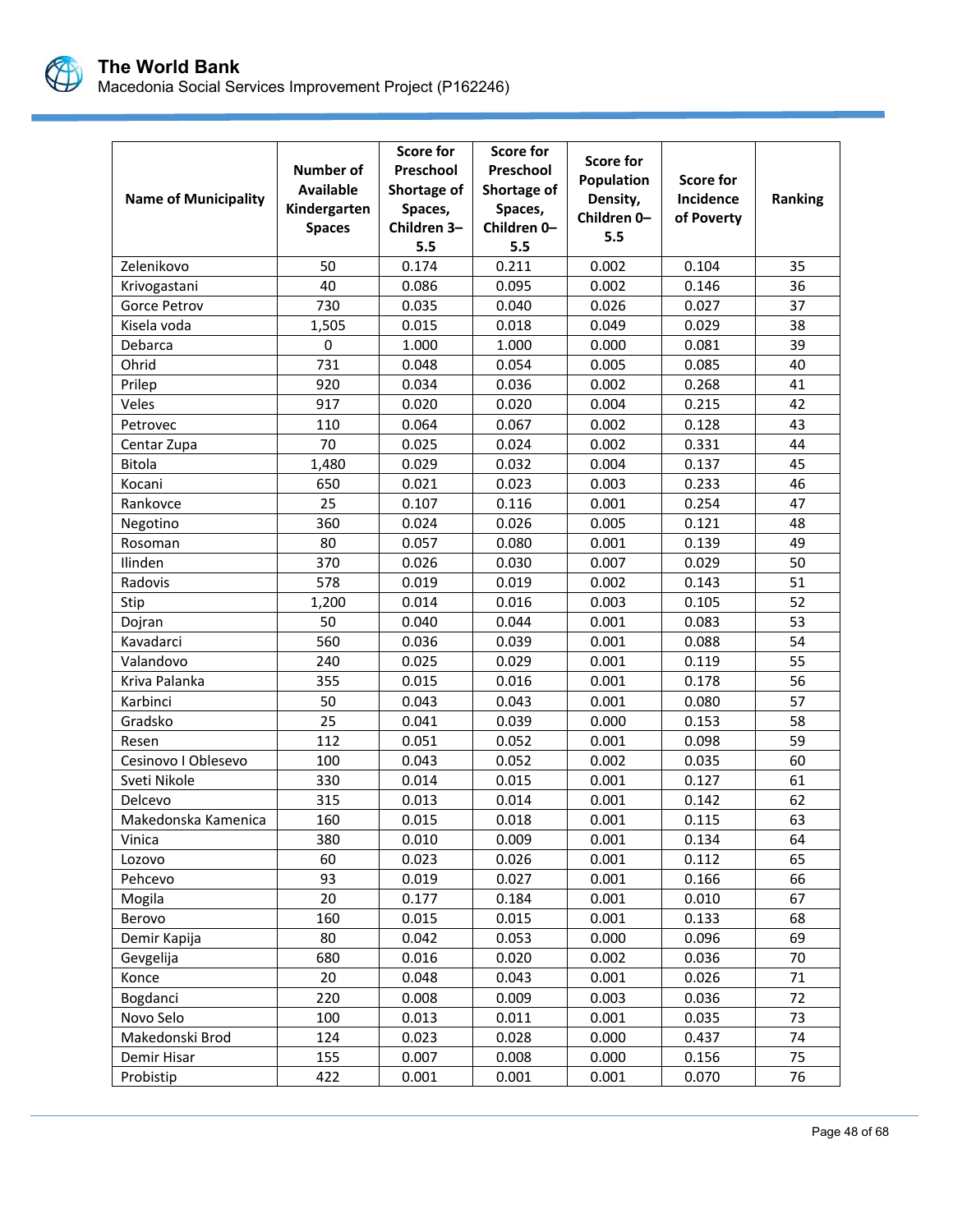

| <b>Name of Municipality</b> | Number of<br>Available<br>Kindergarten<br><b>Spaces</b> | Score for<br>Preschool<br>Shortage of<br>Spaces,<br>Children 3-<br>5.5 | Score for<br><b>Preschool</b><br>Shortage of<br>Spaces,<br>Children 0-<br>5.5 | Score for<br>Population<br>Density,<br>Children 0-<br>5.5 | Score for<br><b>Incidence</b><br>of Poverty | Ranking |
|-----------------------------|---------------------------------------------------------|------------------------------------------------------------------------|-------------------------------------------------------------------------------|-----------------------------------------------------------|---------------------------------------------|---------|
| Kratovo                     | 160                                                     | 0.001                                                                  | 0.000                                                                         | 0.001                                                     | 0.060                                       | 77      |
| Novaci                      | 0                                                       | 1.000                                                                  | 1.000                                                                         | 0.000                                                     | 0.006                                       | 78      |
| Karpos                      | 1,680                                                   | 0.012                                                                  | 0.014                                                                         | 0.065                                                     | 0.000                                       | 79      |
| Vevcani                     | 75                                                      | 0.000                                                                  | 0.000                                                                         | 0.005                                                     | 0.011                                       | 80      |

22. **Phase 3: Renovation and new construction.** The renovation (or repurposing or expansion) of existing buildings is expected to be the largest part of project activities under this component due to lower costs and the availability of unused or underused infrastructure, especially in small cities and rural areas. Reconstruction will be prioritized in municipalities and facilities where technical documentation and plans for construction are complete and available.

23. New construction will be delivered through development of locally adaptable model for preschool designs, including climate risk screening and opportunities for energy efficiency measures. Preschools constructed under this model would share similar design characteristics but would differ by their capacity. The core architectural design that would be used for these new preschool facilities would be developed ex ante as part of the project preparation and later customized by local architects.

24. In addition to all the new and upgraded preschools described above, the project would also finance five innovative preschool centers in cities that host preschool pedagogical university departments, to serve as model preschools for training purposes. These preschool centers could be either constructed new (in cities where such centers do not exist) or renovated in cases where the innovative institutions exist. They would be equipped as needed for the optimal delivery of preschool services and for teacher training. The new innovative preschool centers intended to serve as model preschools for training purposes would also serve as models in terms of highest building standard.

25. **Finally, this subcomponent will finance a nationwide communication campaign.** The campaign would be used to raise awareness about the importance of the early years and seek to empower parents (with children aged 0–6 years ) to play a key role in promoting their young children's development through (a) early stimulation, play, positive interactions, good health, and nutrition practices at home and (b) information about the range of services that are available in the community and that they may be eligible for, to support the overall development of their children (including in the health, nutrition, early screening of disabilities, social protection, and early learning areas) and the importance of preschool attendance.

26. **Subcomponent 2.2. Ensuring quality of ECEC services.** A growing body of research recognizes that ECEC brings a wide range of benefits, but all these benefits are conditioned by 'quality'. Expanding access to services without attention to quality will not deliver good outcomes for children or long-term productivity benefits for the society. This subcomponent would finance (a) strengthening pre‐service and in-service teacher capacity-building programs, development of new preschool teachers' required competencies, and implementation of preschool teachers' capacity‐building program; (b) carrying out capacity‐building activities for ECEC preschool administrators and other decision makers; (c) developing materials for age-appropriate teaching and learning; and (d) enhancing ECEC quality assurance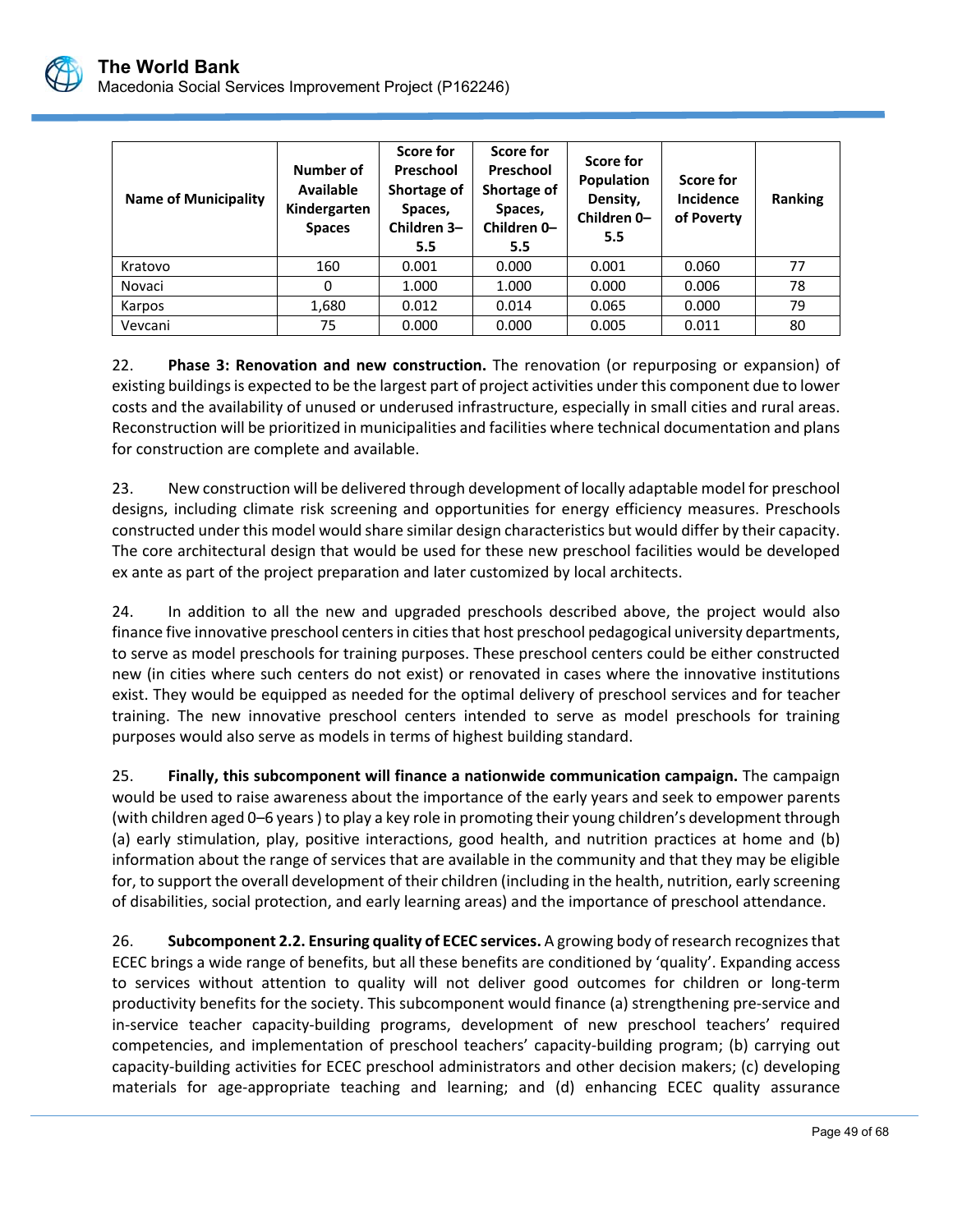

 $\overline{a}$ 

mechanisms. The subcomponent will also provide support for developing a per student funding formula that improves teaching quality.

27. **Strengthening preservice and in-service teacher training.** Recent research<sup>34</sup> provides evidence that better‐trained staff are more likely to provide high‐quality pedagogy and learning environment, which in turn, fosters children's development and better learning outcomes. This subcomponent would finance activities that contribute to strengthening preservice and in‐service preschool teacher training. Preservice training for preschool teachers is currently fragmented and of varying quality. There are high inconsistencies among the study programs with respect to their content as well as quality. This issue was recognized in the new Strategy for Development of Education (2018–2025) as one of the weaknesses of preschool. Therefore, this subcomponent will support measures to align these preservice programs and define competencies that the students need to acquire to become professional preschool teachers. Initial training of teachers will be modernized by introducing modern teaching techniques and more practical experience in its curriculum, so that future teachers could employ theoretical knowledge and acquire core professional teacher competences. Similarly, the system of in‐service training is not well developed and is mainly donor driven. To address this, the subcomponent will provide technical assistance to evaluate, reform, and harmonize in‐service preschool teacher training. Specifically, this will review the existing in‐ service training system and will support the improvement in the substance and relevance of the training, as well as assure the quality of teacher training providers. In addition, the subcomponent will finance the identification of training needs, development of training courses, and provision of this training to increase competences of teachers as well as leadership and competencies of managerial staff.

28. **Next, this subcomponent will finance activities to improve evaluation of quality in the preschool education system.** The prevailing role of the system would be 'quality building,' to cultivate the importance of continuous support and actions to improve preschool quality. Information gathered through different M&E instruments–capturing both structural and process quality<sup>35</sup>—would inform the changes in the curriculum, improvement in teacher training, and utilization of innovative approaches with children, parents, and communities. To this end, this subcomponent would support development of both dimensions for quality assurance, self‐evaluation, and external evaluation as well as establishing of the mechanisms for utilization of collected information for evidence‐based decision making. Technical assistance will be provided for quality evaluation tools. The tools could include classroom observation tools as well as surveys of teachers, parents, and children, among others. Once the instruments are developed, piloted, and adopted, the subcomponent would support training for external evaluators, preschool staff and administrators, and other decision makers on the use of the instruments for external and self‐evaluation of quality.

29. **In addition, this subcomponent will finance development and procurement of age‐appropriate learning materials and toys.** Young children learn best by experimenting with their environment through hands‐on activities and play, which is why appropriate learning materials and toys are such a vital part of

<sup>34</sup> Litjens, I., and M. Taguma. 2010. *Literature Overview for the 7th Meeting of the OECD Network on Early Childhood Education and Care.* OECD: Paris.

<sup>&</sup>lt;sup>35</sup> Process quality refers to the child's day-to-day experiences in ECEC settings and encompasses dynamic elements such as interactions with teachers, peers, and materials, the quality of daily routines, and the implementation of the curriculum. Structural elements, in contrast, include things such as center infrastructure and materials, health and safety aspects, and characteristics of the group of children and teachers (group size, student/teacher ratio), and caregiver characteristics (teachers' level of education, experience, salary, and so on).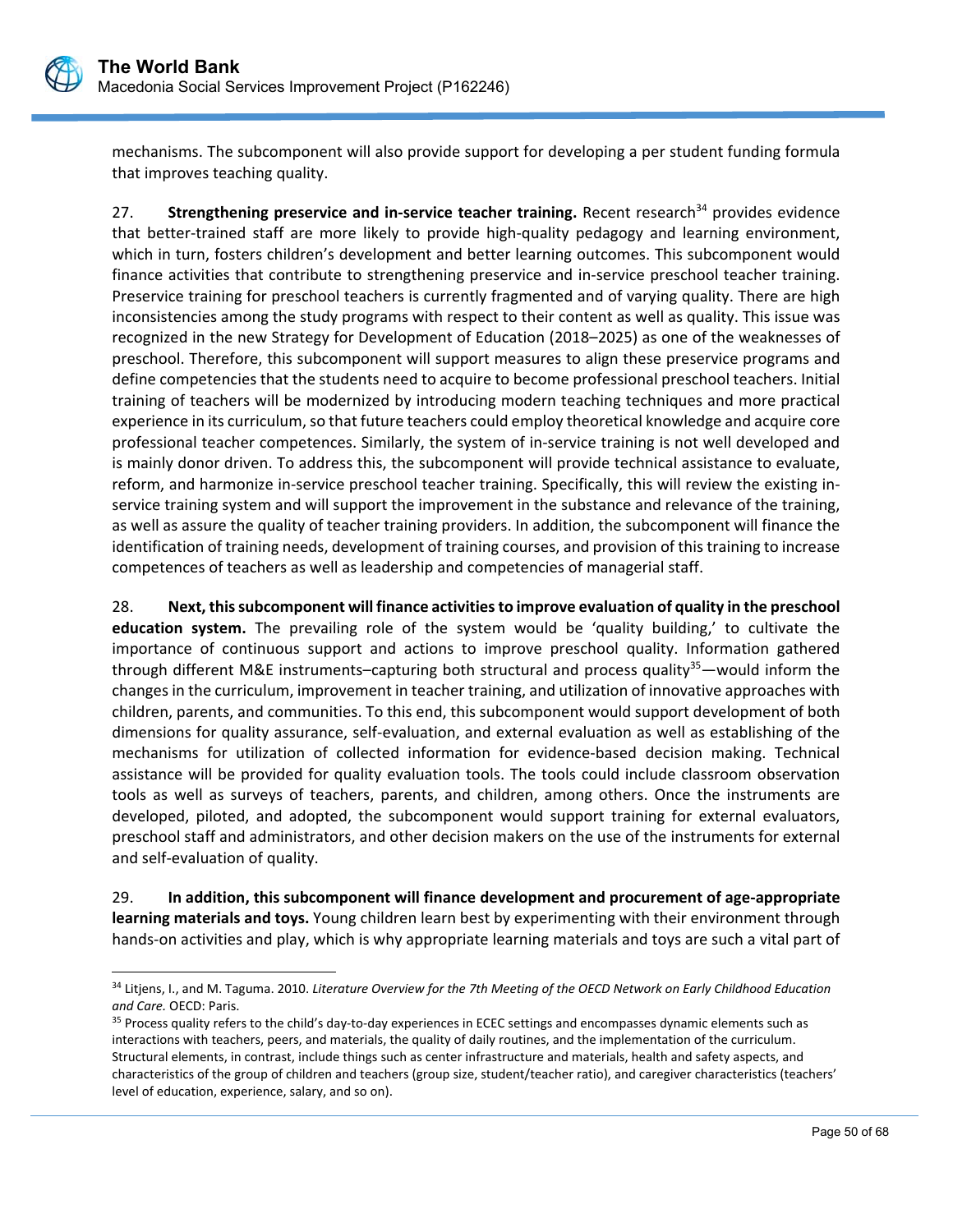

the preschool classroom. This subcomponent will finance (a) development of learning materials (books) for children and manuals for teachers and (b) procurement of the toys and learning materials from wellknown producers.

30. **Finally, this subcomponent would also provide technical assistance in developing a new funding formula as an important condition for the fiscally sustainable expansion of ECEC coverage.** This activity will be prioritized due to the need to ensure sustainable and efficient expansion of the preschool enrollment. The ultimate goal will be development of per student funding formula that would allow for transparent and more equitable way of distributing resources and would overcome issues of efficiency, but also of equity and quality. It would finance the (a) analysis of the current ECEC funding formula, (b) the analysis of the current planning and allocation of ECEC funding to municipalities and kindergartens, and (c) the development of a revised formula based on the analysis of the above. It is expected that the Government would adopt the new formula in the second year of project implementation.

## **Component 3: Project management, monitoring and evaluation (US\$2.1 million/1.9 million EURO equivalent)**

31. This component will support the day‐to‐day management of the project implementation and the M&E of its objectives and outcomes. This component will finance the activities that would ensure effective administration and implementation of the project by supporting (a) the establishment and operation of the PMU, including the provision of operating costs, (b) development and implementation of a M&E system for the project, and (c) development and carrying out of a public awareness campaign to inform vulnerable groups of available social assistance services, including the application process requirements. It will also fund incremental operating cost.

32. **Subcomponent 3.1. Project management.** This subcomponent will support the operation of a PMU which will report to the Project Director from the MLSP and which will be responsible for all day‐to‐ day project implementation activities, as well as procurement, disbursement, accounting, and safeguards functions. World Bank financing will be provided for consultants hired in the PMU, as well as for assistance and training to all project staff, project audits, office equipment, and incremental operating costs.

33. **Subcomponent 3.2. Monitoring and evaluation.** Strengthened analytical capacity and M&E activities will provide important feedback mechanisms for policy, effectiveness, and credibility of the activities supported under the project. The project will support the design and implementation of (a) tools to monitor the Results Framework for the project and (b) evaluations to review and assess implementation of the programs/activities supported under the project.

34. **Subcomponent 3.3. Dissemination, communications, and awareness activities**. This subcomponent will support technical assistance, goods, services, and training to design and implement an information and dissemination campaign to make sure that all prospective beneficiaries are informed of their eligibility for the social assistance benefits and services, including also the requirements of the application process. The project will also support preparation and dissemination to the public of information on the program, including dissemination of key policies, operational aspects, audits, and evaluations.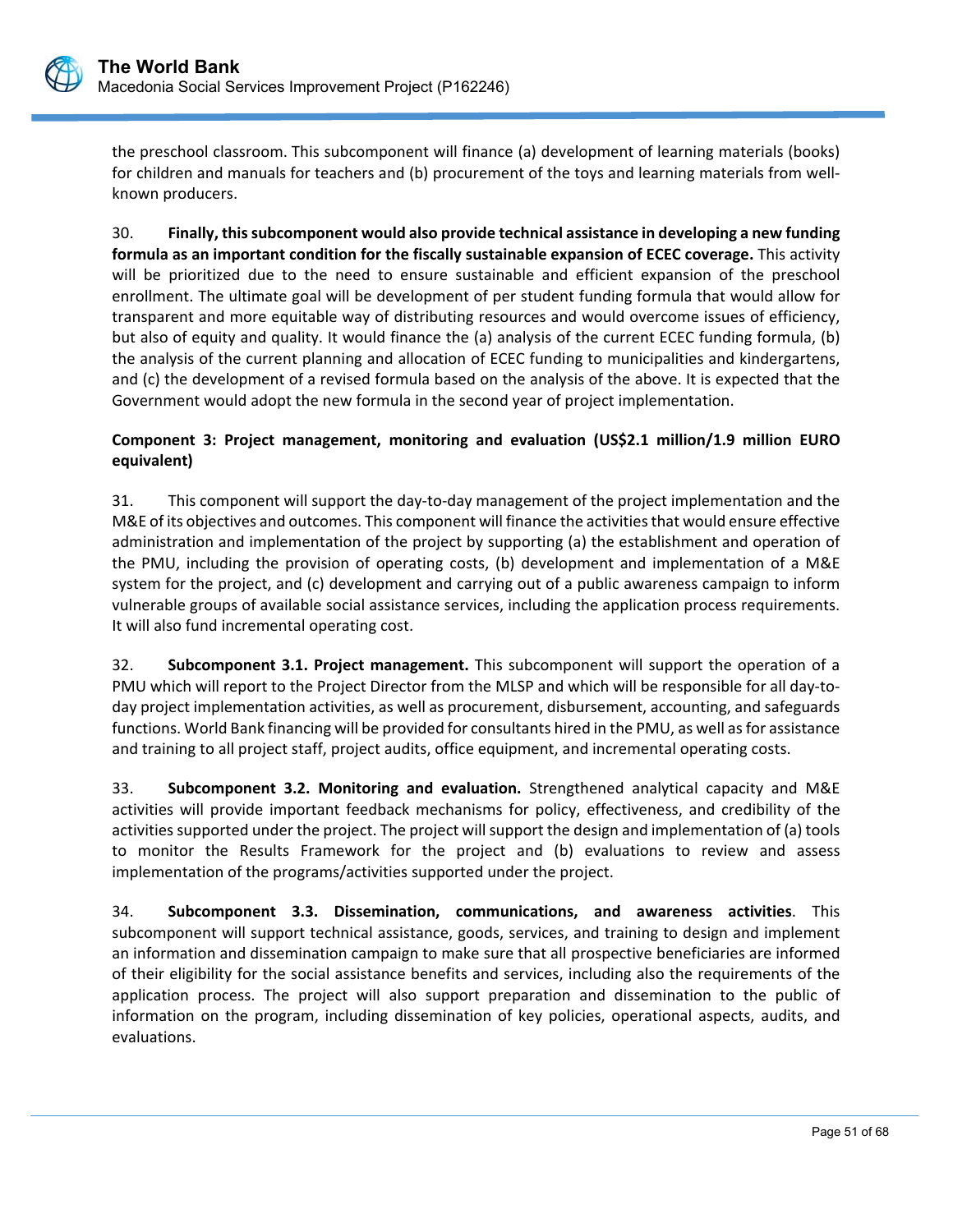

#### **ANNEX 2: IMPLEMENTATION ARRANGEMENTS**

**COUNTRY: FYR Macedonia Macedonia Social Services Improvement Project** 

#### **Project Institutional and Implementation Arrangements**

1. **The project will be implemented over a period of five years.** The key implementing agency of the project will be the MLSP but it would closely collaborate with the MOES as the lead for the quality dimension of the ECEC component, as well as with the Ministry of Finance. The MLSP would be accountable for execution of project activities and the project implementation would rely on its existing structures, with the additional support of the PMU that already exists. Decisions will be made by the MLSP in coordination with the MOES and Ministry of Finance. Implementation arrangements place an emphasis on continually strengthening the MLSP and SWC's capacities to promote long‐term sustainability of the system. The project implementation structure would consist of (a) the PMU, (b) the WG consisting of the MLSP and MOES staff and their agencies, (c) the CG led by the MLSP, (d) the GAC for preschool infrastructure led by the MLSP in coordination with the PMU and MOES, (e) the GAC for Social Services led by the MLSP in coordination with PMU, and (f) municipalities.

2. **PMU.** Day-to-day activities under the project would be managed by a PMU housed in the MLSP and headed by a project director. Additional key PMU functions include a project manager, coordinators for the first two components, a grant coordinator, a grant assistant, safeguards experts (environmental and social safeguards issues), fiduciary staff (procurement specialist, financial management specialist, and financial management assistant), an IT manager, an IT officer, an M&E specialist, a civil engineer, and an architect. Some of the existing CCTP PMU staff will assume the listed jobs. The PMU would report to the MLSP and would be responsible for day-to-day project implementation, overall project coordination, monitoring activities, safeguard and fiduciary functions, and reporting.

3. **SWCs.** The SWCs will play a significant role in implementation of the social services at the local level. The SWCs will be responsible for screening, orientation about the services, and referral of the beneficiaries to the providers of the services. They will work closely with the municipalities on M&E of the quality of services provided by the service providers.

4. **WG.** The WG was established at the beginning of project preparation and comprises technical experts from the MLSP, BDE, and ISA. The WG has been meeting regularly with the World Bank team to discuss ongoing policy development and preparation issues. The WG would be maintained throughout project implementation to provide technical expertise and support.

5. **CG.** This already existing group is headed by the MLSP and includes representatives from other relevant ministries, institutions, and partners (for example, members of academia, representatives of professional and civil society organizations, among others). The specific roles of the CG are the following: (a) to advise on inclusive ECEC policy issues more broadly and ensure close coordination and exchange of information across key sectors and stakeholders; (b) to be a source of advice, information, knowledge, insight, and experience on implementation of ECEC programs, and other actions at the local and national levels; and (c) to contribute to events and information dissemination**.**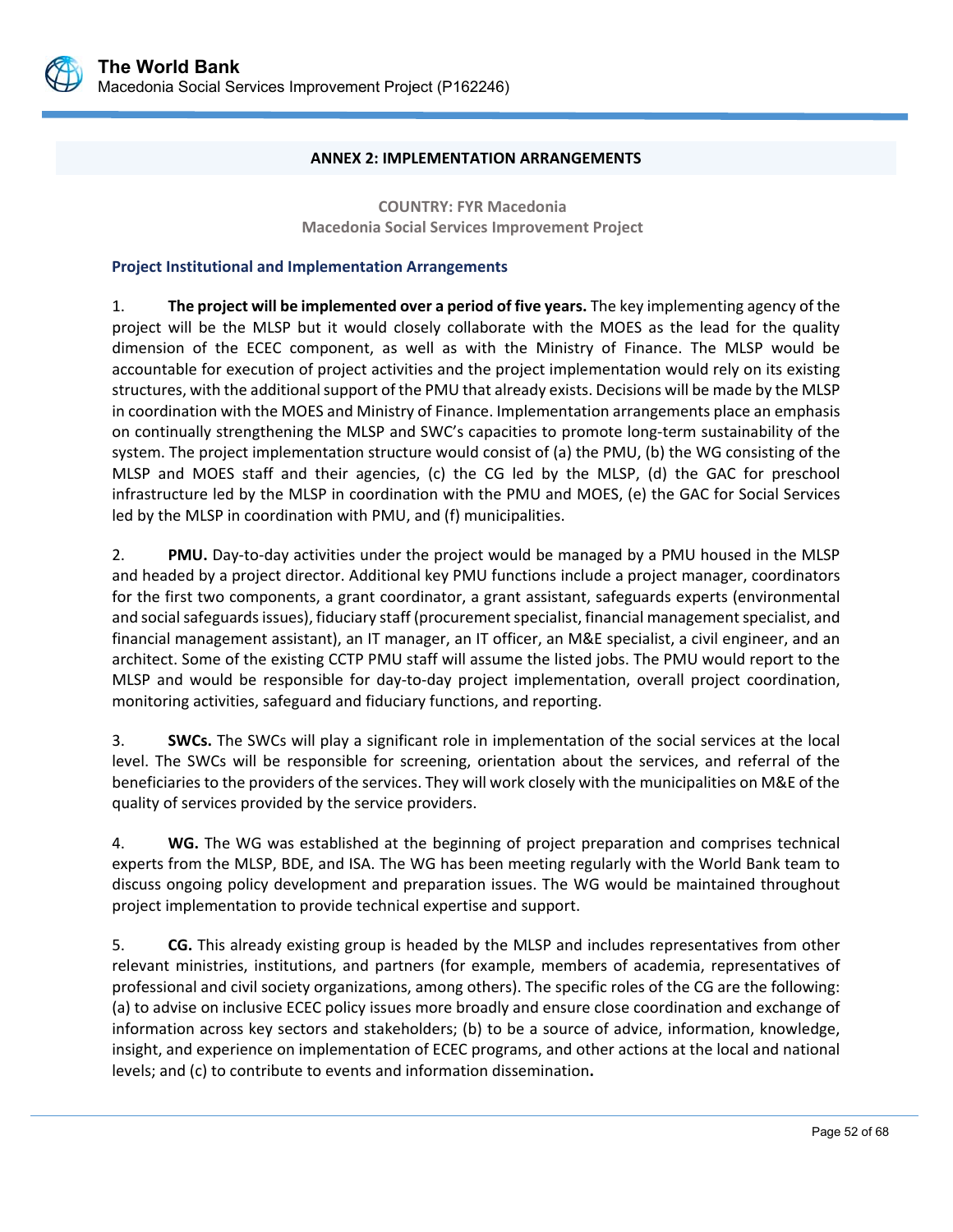6. **GACs consisting of representatives from the MLSP and MOES.** The GACs that will be established and headed by the MLSP and PMU will be responsible for evaluating and selecting grant proposals for the two grant schemes. The GAC for preschool infrastructure will be led by the MLSP in coordination with the PMU and MOES, and the GAC for Social Services will be led by the MLSP in coordination with the PMU. The GACs will be guided by criteria described in the GOMs, as approved by the World Bank.

7. **Participating municipalities.** Municipalities will be responsible for preparing applications for preschool infrastructure and social services as well as for supervision of the implementation of the activities with PMU and SWCs' support. Administrative contracts will be signed by authorized municipal representatives and the MLSP. Details of procurement procedures and related responsibilities will be elaborated in the POM. The PMU will ensure process quality control and will conduct periodic and random checks on participating municipalities. Training and support will be provided to participating local governments during application preparation and implementation.





## **Financial Management**

8. **Risk analysis**. The overall financial management risk for the project is Substantial before mitigation measures, and with adequate mitigation measures agreed, the financial management residual risk is rated Moderate.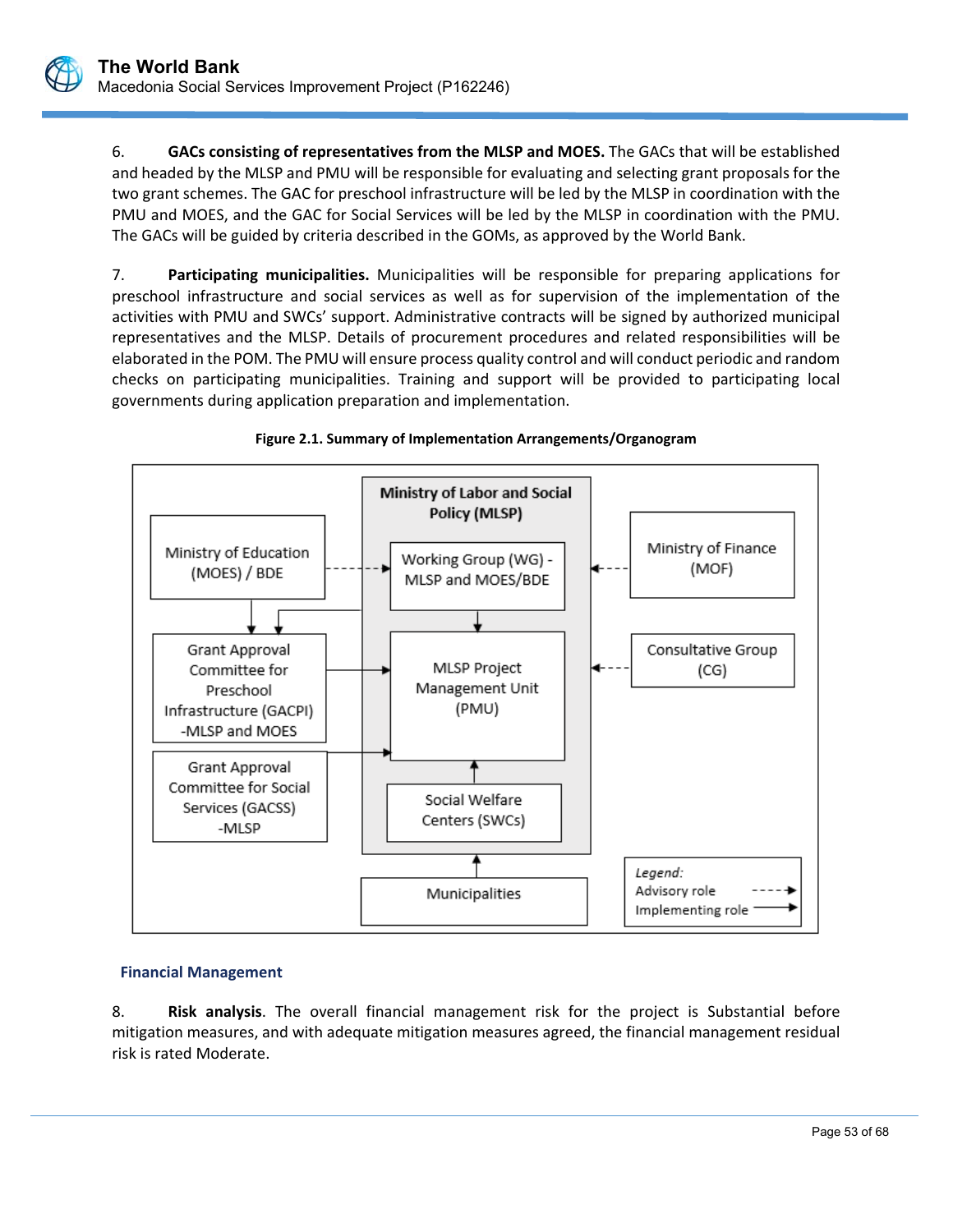9. **Financial management performance of the active project.** The financial management arrangements of the ongoing CCTP (P103974) implemented by the MLSP is Satisfactory. There are no outstanding IFRs or audit reports under the current project. The appointed auditor (Ernst and Young, Macedonia), acceptable to the World Bank, has carried out the audit in accordance with acceptable auditing standards, that is, International Standards on Auditing and has issued an unmodified (clean) opinion on the project financial statements as of December 31, 2017. The project Management Letter mentioned no accounting or internal controls deficiencies identified during the audit.

10. **Staffing.** The PMU has all core functions appropriately staffed and the capacity of the unit can be assessed as sufficient. The financial officer within the unit who will be assigned with financial management responsibilities for the project is a qualified specialist with prior experience in implementation of World Bank projects. The TOR for the financial management staff with detailed descriptions of duties are included in the financial part of the POM. The implementing entity is responsible for the project's financial management arrangements and its accountant will provide supplementary expertise and time as will be required for the specificity of World Bank procedures for accounting, reporting, and disbursement procedures. The PMU staff within the MLSP needs to have sufficient qualifications and experience to perform tasks in its scope. The MLSP is assessed to have sufficient capacity to ensure the appropriate staffing.

11. **Planning and budgeting.** The PMU has adequate capacity for planning and budgeting in terms of human resources, availability of quality information, and IT systems. Staff has experience in budget preparation. However, it should be observed whether variances of actual versus budgeted figures are monitored regularly and appropriately analyzed and followed up. The PMU will prepare a single budget for all project activities including grants. The MLSP is assessed to have sufficient capacity to perform the above tasks and prior experience.

12. **Information systems.** The MLSP uses the treasury system for its accounting and reporting. The treasury system was assessed by the World Bank's diagnostic work and found to be sound with reliable reporting and ex ante controls. However, locally developed software used for project accounting and reporting of the ongoing project will be upgraded, tailored, and used for the new project also because it is assessed to be beneficial for financial transparency and reliability of the project data given the complexity of the project and a need to consolidate all project information in one place.

13. **Accounting policies and procedures.** The accounting books and records will be maintained on cash basis with additional information on signed contracts. Project financial statements will be presented in euros. The entity implementing the project should apply in practice a set of acceptable accounting procedures and internal controls including authorization and segregation of duties for the project. To improve safeguard of assets, additional internal control procedures are instituted (for example, reconciliation between accounts and records and reconciliation of cash and bank balances) and described in the Financial Manual. The financial part of the POM will set out the financial management and internal control policies and procedures and is intended to guide staff and minimize the risk of errors and omissions, as well as delays in recording and reporting. These written standards also clarify responsibilities, including the level of authority, clear control over cash, and bank accounts, and it ensures timely and accurate financial reporting.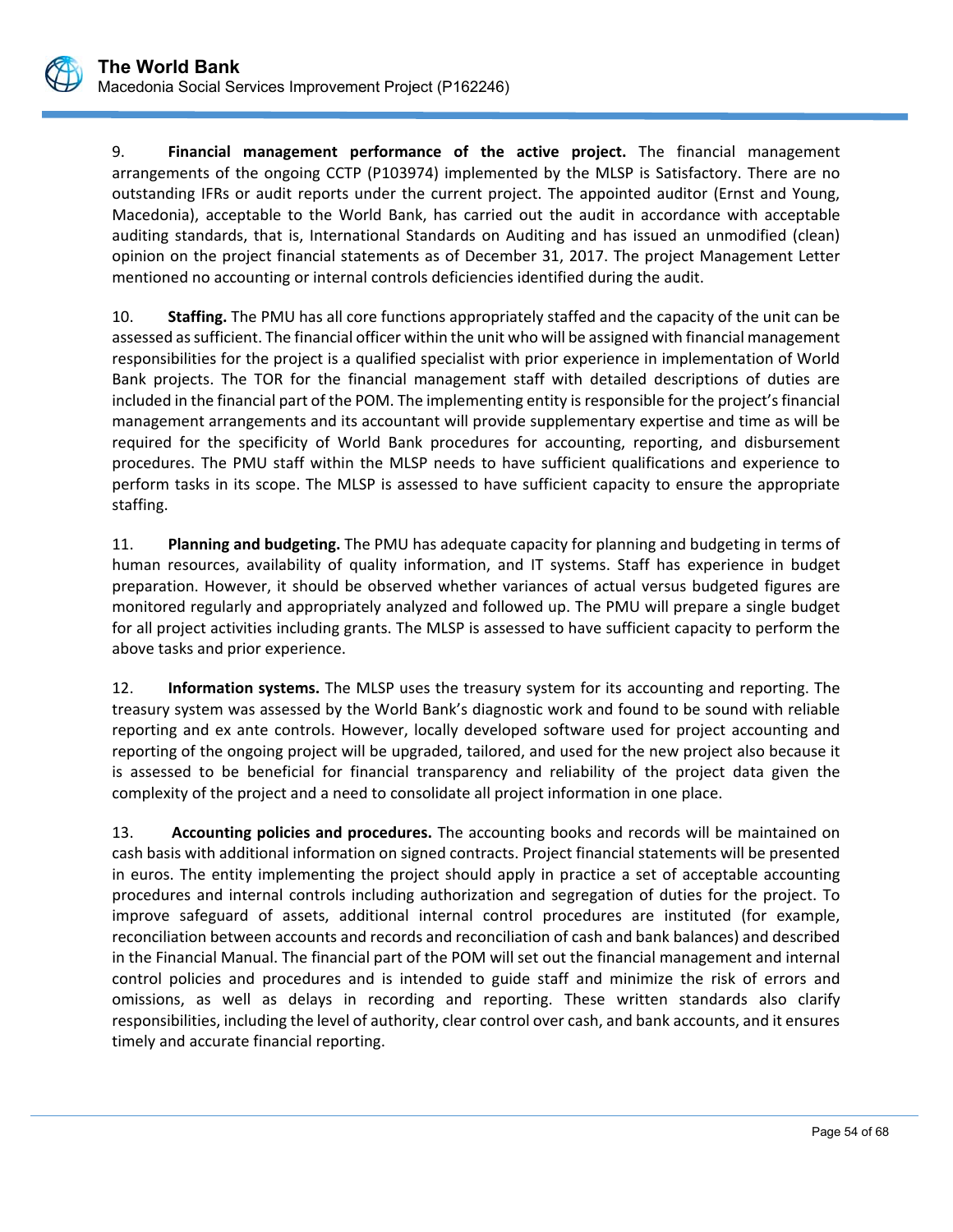14. **Financial reporting and monitoring.** Project management‐oriented unaudited IFRs will be used for project monitoring and supervision. The reports will include consolidated financial information on all project funds. The reports will also incorporate detailed information on amounts and grants transferred to the transit Treasury Account, amounts paid to beneficiaries through this account and any unused funds which were transferred from the Designated Account. The PMU will produce a full set of IFRs for each calendar quarter throughout the life of the project. They will be due 45 days after each quarter ends. The IFRs will comprise the following reports presented in the agreed format: (a) Statement of Sources and Uses of Funds, (b) Uses of Funds by Activity, (c) Designated Account Statement, (d) Unit of Output by Activity, (e) Detailed Breakdown of Transfers, and (f) narratives to the reports. The accounting for the project is cash basis with additional information provided for commitments on signed contracts.

15. **Internal controls.** An adequate system of internal controls and procedures was instituted as part of the ongoing project. Such a system is assessed as reliable and will continue to be applied to the new project as well. The current management control framework is described in the financial management section of the existing POM for the CCTP. The current financial management section will serve as the basis for the development of the respective chapter of the POM of the new project that will be prepared by loan effectiveness. Key internal controls to be applied for the project include (a) appropriate authorizations and approvals; (b) segregation of duties (with no single person having the responsibility for all phases of transaction); (c) regular reconciliations between records and actual balances, as well as with third parties; and (d) complete original documentation to support project transactions.

16. Additional controls are required to ensure that the funds flow to selected beneficiaries and that the funds are used for intended purposes and are detailed in the Operations Manual and in the Financial Manual as part of the Operations Manual. The controls include

- **Appropriate eligibility criteria.** (a) ex ante clear description of eligibility criteria for beneficiaries, projects, and activities to be financed by the project, documentation needed to support eligibility and (b) ex post ‐ control checks performed to verify eligibility of selected beneficiaries;
- **Appropriate procedures for selection of beneficiaries** (staff who perform evaluation, the procedure and criteria, and summary reports);
- **Procedures on determining funds needed.** Methods of calculating quarterly need for funds;
- **Transparency of flow of funds.** The need for information about the transferred funds, together with supporting documentation, including statements of accounts (MLSP account/project transit within the TSA, Designated Account) to be submitted to the PMU from the Treasury. The PMU will include detailed information in the quarterly IFRs; and
- **Reporting back to the PMU.** On the executed transfers from the MLSP/project transit account, Designated Account, and to beneficiaries (supporting documentation and accounts statements), as well as on the unused funds.

17. **External audit.** The implementing entity follows audit requirements of the existing World Bank‐ financed projects. The MLSP is audited by the Macedonian State Audit Office (SAO) as any other government entity. However, as the capacity of the SAO for conducting efficient financial audit is still quite limited, the project's financial statements will be audited in accordance with TORs acceptable to the World Bank by a private sector audit company acceptable to the World Bank, and the audit report will be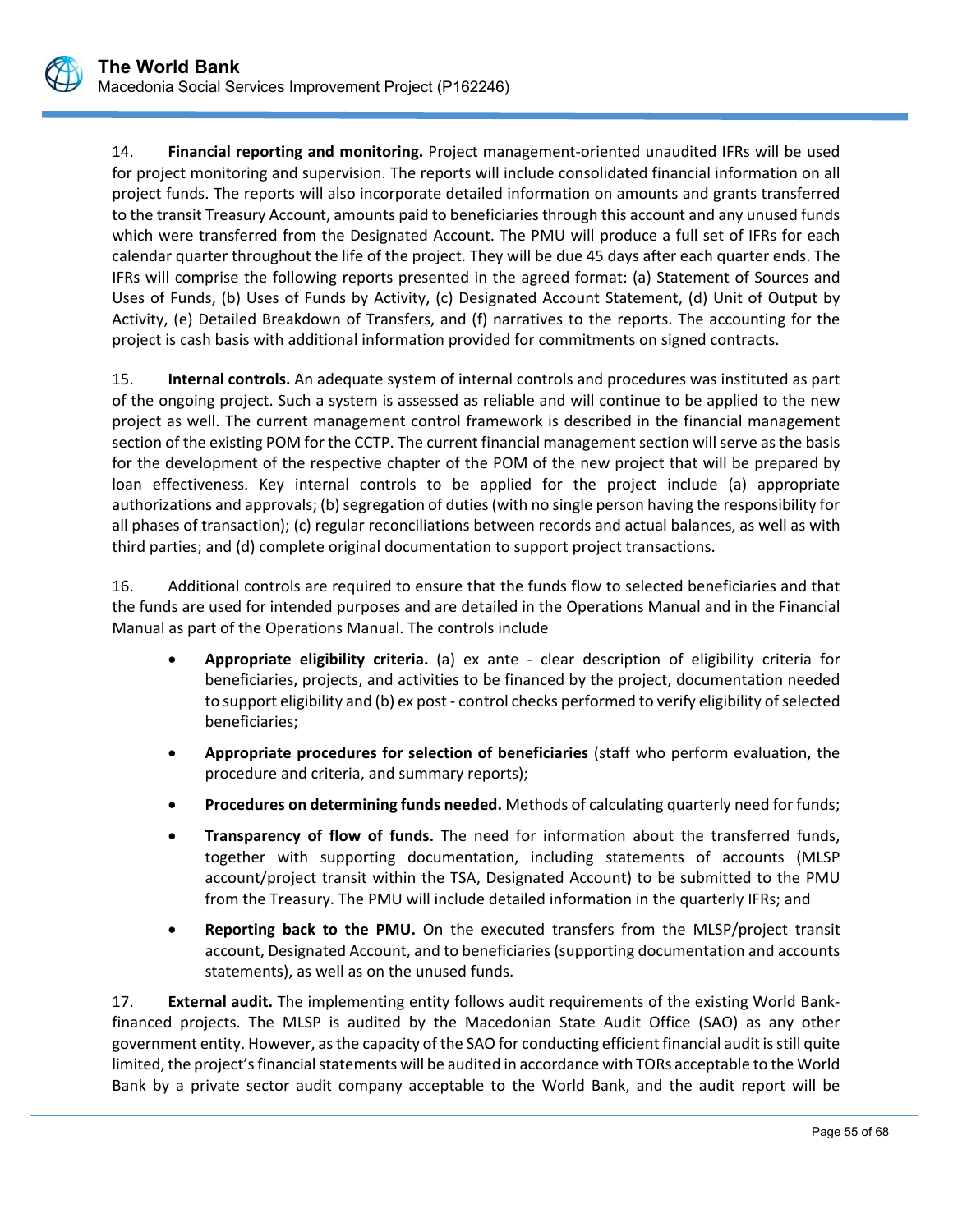submitted to the World Bank at least six months after the end of the period audited. The audit will be required to extend the scope from financial audit to include performance and operational audit in line with the agreed. The annual cost of the audits of the project will be covered by the project funds. It is important that the scope of audit includes review, at least, on sample basis of regularity of payments to the final beneficiaries and eligibility of the beneficiaries. Operational/performance audit, which will be conducted for the project in addition to the financial audit, will represent a separate task, and will be subject to separate TORs and procurement process.

18. **Financial management conditions and action plans.** To further strengthen the project financial management arrangements, there is one condition for effectiveness which should be implemented as indicated in table 2.1

| <b>Condition</b>                                                              | Due Date      |
|-------------------------------------------------------------------------------|---------------|
| Complete the financial management section of the POM, describing the specific | Effectiveness |
| financial and disbursement procedures instituted for the new project          |               |

#### **Disbursements**

19. The transaction-based disbursement method will be used for the project. Once the project becomes effective, a Designated Account will be opened in the NBRM, to which the funds will be transferred. A transit treasury denar account will be opened within the TSA to serve as an operating account for withdrawals from the foreign currency account. The Designated Account will be managed and operated by the PMU with the authorized signatories, which include a ministerial (MLSP) representative. All transfers will take place through it, with a corresponding transfer of the denar‐equivalent amount from the foreign exchange account.

20. The procedures relating to the flow of funds, including paths for authorization and approval of payments will be described in detail in the updated Financial Management section of the POM. The procedures should clearly describe all steps of the process, as well as authorized signatories for administering the account funds. Bank statements indicating turnover and balance on the transit treasury denar subaccount and the bank statements indicating balance on the Designated Account will be submitted daily. The PMU will include balances on all project-related accounts in the quarterly IFRs.

21. The ceiling for the Designated Account is indicated in the Disbursement and Financial Information Letter that was agreed on at negotiations. Applications for replenishment of the Designated Account will be submitted at least quarterly or when one-third of the amount has been withdrawn, whichever occurs earlier. Documentation requirements for replenishment would follow standard World Bank procedures as described in the Disbursement Handbook. Bank statements of the Designated Account, which have been reconciled, would accompany all replenishment requests.

22. **Supervision plan.** During project implementation, the World Bank will supervise the project's financial management arrangements in two main ways: (a) review the project's unaudited IFRs for each calendar quarter, as well as the project's annual audited financial statements and auditor's Management Letter, and (b) perform on-site supervisions and review the project's financial management and disbursement arrangements to ensure compliance with the World Bank's minimum requirements. The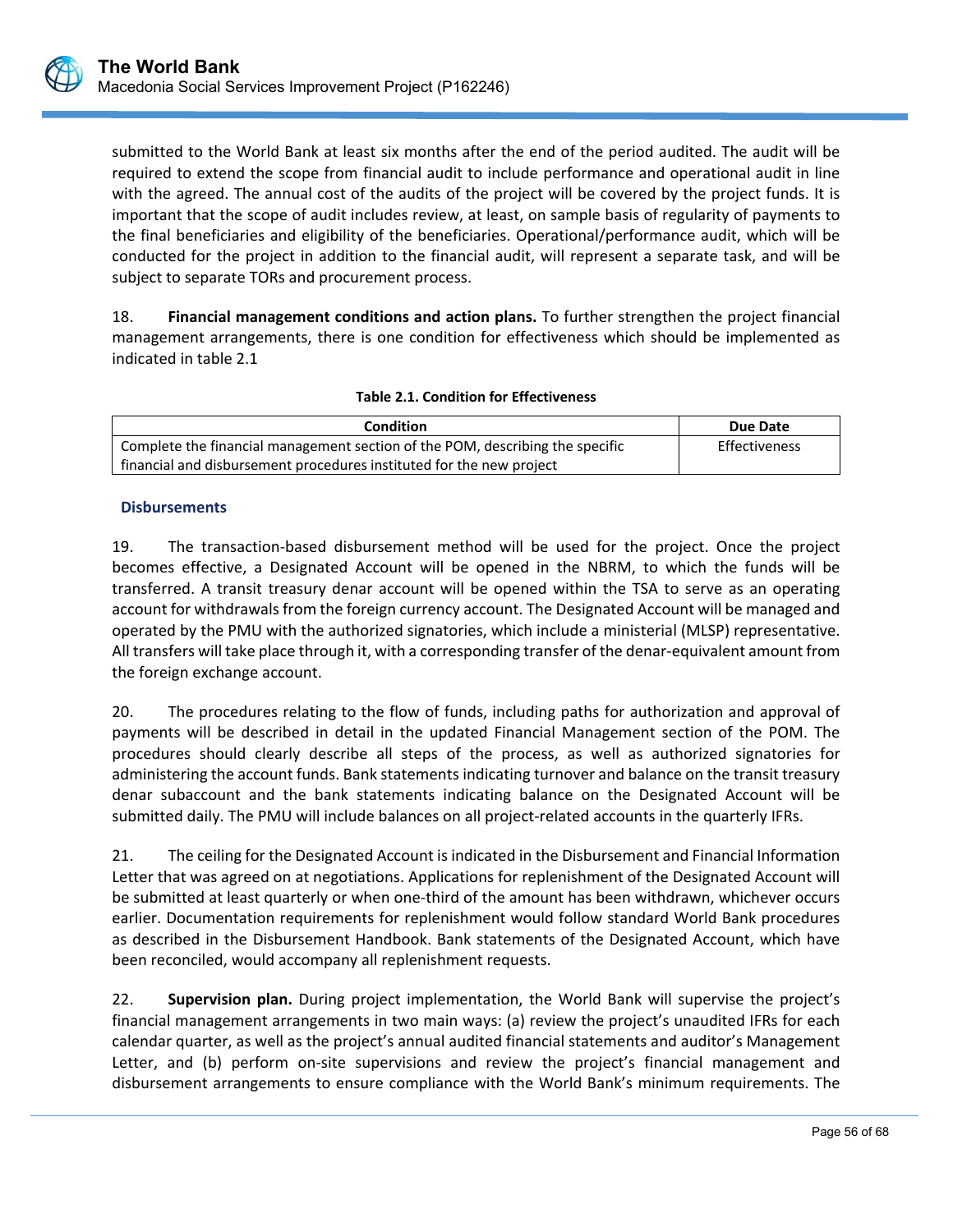

supervision may include the Project Implementation Unit within the MLSP and a random sample of final beneficiaries as deemed necessary. Supervisions will be performed by the World Bank's accredited financial management specialist.

#### **Procurement**

23. Procurement under the project will be carried out in accordance with the World Bank Procurement Regulations for Investment Project Financing (IPF) Borrowers – Procurement in IPF of Goods, Works, Non‐Consulting and Consulting Services, (Regulations) issued in July 2016, revised November 2017.

24. **PPSD***.* During the preparation of the project, the MLSP through the PMU, developed a PPSD which describes how the procurement approach will support the development objective of the project and deliver the best value for money. The market analysis revealed that the construction market in Macedonia is well‐developed having strong local companies which actively participate in tenders. It is also established that ICT sector in Macedonia is a promising area for future development. It benefits from a skilled and cost-effective workforce with excellent English language skills, solid telecommunication infrastructure, and low corporate tax. The proposed project will also finance significant number of consulting services contracts of relatively small value with a few small exceptions. The market analysis shows that there are many companies on the Macedonian market, delivering consulting services in various areas. Based on the nature, size, and complexity of procurement to be financed under the project, the strategy suggests the most appropriate methods to be applied to achieve value for money. Most of the civil works contracts planned under the project will be of a non‐complex nature. Overall, Open National competition will be adopted for these contracts with no application of the Best and Final Offer and Negotiations options. No packages of large value and complex nature that would require pre‐qualification are foreseen. The ICT contracts provide for the procurement of non-complex IT equipment and software development. These will be either purchased by applying Request for Bids or Request for Quotations methods. Given the strong supply market, the suggested approach for these type of contracts is Open International and Open National with single envelope without applying the Best and Final Offer and Negotiations options. Consulting services are of various size and nature. These will also follow the Open National and International market approach and selection methods which will be decided, taking into account fit‐for‐ purpose and value‐for‐money considerations. The World Bank's Standard Procurement Documents will be used, including for contracts for which national approach is foreseen. Overall the PPSD provides an adequate justification for the selection methods in the Procurement Plan. The strategy was reviewed and agreed with the World Bank.

25. **Capacity assessment**. As part of the assessment, the organization structure and staffing within the MLSP PMU were reviewed. The currently established PMU within the MLSP for implementation of the ongoing CCTP will be responsible for the day‐to‐day implementation of the activities under the new project. The implementation arrangements will rely on the existing MLSP's World Bank PMU because it has extensive experience with World Bank‐financed projects. This unit has adequate capacity to carry out the fiduciary project management activities, including procurement and financial management.

26. The procurement arrangements for the project would draw from the experience of the previous similar projects implemented by PMU, that is, CCTP, Social Protection Implementation Project (SPIL, P074358), and the Policy Human Resource Development (PHRD) Grant no. TF 57807. The PMU has a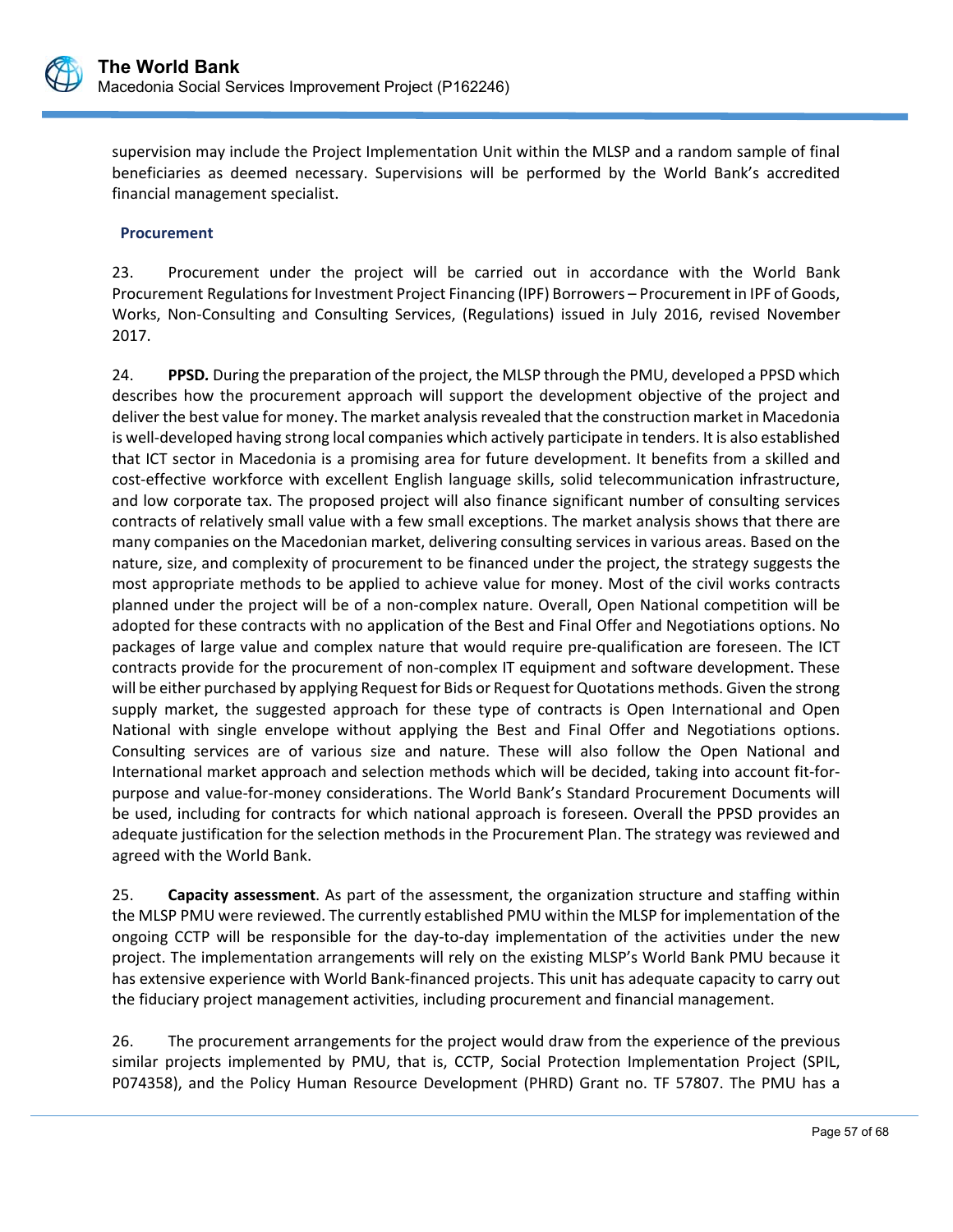history of implementing World‐Bank‐supported projects with a good track record. The PMU managed the

- (a) Reconstruction works under the ongoing CCTP, including design and site supervision;
- (b) Development of a complex IT system‐CBMIS for administration of social and child allowance. The new delivery system that shall be developed under the new project shall incorporate all the advantages and lessons learned of the CBMIS and shall be further upgraded and enhanced by including the social services as well; and
- (c) Preparation of TORs and implementation of many consultancy contracts, and so on.

27. The implementation of the project is based on the POM, developed by the PMU, agreed by the World Bank and approved by the MLSP. The roles and responsibilities of each PMU member within the PMU, are well‐established based on the tasks and responsibilities given in the POM and detailed individually in each contract. All the PMU staff have extensive experience in their respective area of expertise and possess good understanding of the World Bank procedures and processes.

28. The procurement specialist received a short introductory presentation on the new Procurement Framework STEP, which is an online procurement planning and tracking tool to prepare, clear, and update the project Procurement Plan. More in‐depth training on the regulations will be delivered to the borrower in early stages of project implementation. The PMU will also receive a hands‐on training on the use of STEP.

29. Given the risks identified, the existing capacity within the MLSP/PMU and the previous experience with World Bank-funded projects, the overall risk for procurement is Moderate.

30. **Procurement Plan**. The MLSP/PMU developed a Procurement Plan for the entire the project. The Procurement Plan provides information on procurement packages, selection methods, procurement approach, and evaluation methods to be adopted for each contract to be financed under the project. Any updates to the Procurement Plan will be submitted to the World Bank for review and approval. The detailed Procurement Plan will be prepared in STEP and will be also published on the World Bank's website.

31. **Record keeping**. All documentation with respect to each procurement will be retained by the MLSP/PMU according to the requirements of the Legal Agreement. The MLSP/PMU will furnish such documentation to the World Bank upon request for examination by the World Bank or by its consultants/auditors. Documents with respect to procurement subject to post review will be furnished to the World Bank upon request.

32. **Procurement prior review thresholds**. The procurement prior review thresholds were set by the World Bank based on the project procurement risk level. All contracts at or above the set thresholds are subject to international advertising and the use of the World Bank's Standard Procurement Documents. The thresholds will be specified in the Procurement Plan. While currently Best and Final Offer (BAFO), procurement processes involving contract negotiations, competitive dialogue, and sustainable procurement are not foreseen under the project, these will be subject to the World Bank's procurement prior review irrespective of the contract value, if the decision is taken to apply them during project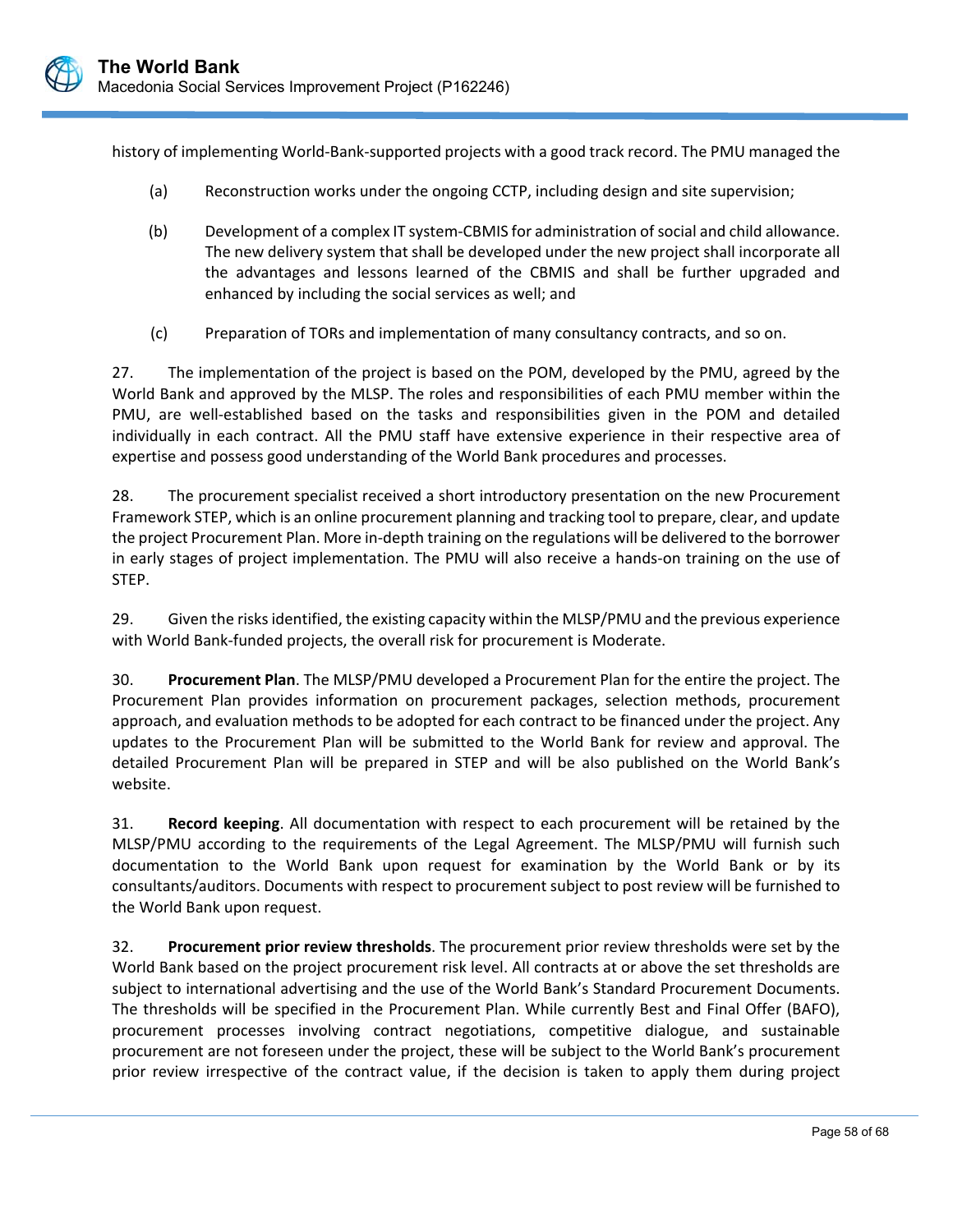

implementation.

33. **World Bank's procurement oversight**. The World Bank will exercise its procurement oversight through a risk‐based approach comprising prior and post review and independent procurement reviews, as appropriate. The post reviews will be conducted on the procurement processes undertaken by the MLSP/PMU to determine whether they comply with the requirements of the Legal Agreement. Procurement supervision visits will be carried out at least once in 12 months. These will include special procurement supervision for post‐review. At least 1 in 10 contracts will be subject to the World Bank's post review.

## **Environmental and Social (including safeguards)**

34. The anticipated environmental impacts are time-bound, limited in scope, and manageable if appropriate mitigation measures are applied; thus, the project has been assigned an Environmental Category 'B'. Those impacts are mainly associated with the implementation of grant funding to alternative social service providers and the implementation of civil works, such as repair and reconstruction of social service infrastructure and building new facilities, envisioned under project Components 1 and 2, respectively. The potential adverse impacts may include, but not be limited to, generation of construction and domestic wastes (both solid and liquid); damages to air, soil, and water; and generation of noise and vibration during the implementation of civil works. Because the activities which may trigger environmental concerns are now only generally indicated, without detailed identification of locations, specific types of activities, and stakeholders, the borrower prepared an ESMF which considered country context, legislative framework, and procedures for screening specific project activities (subprojects), assigning an environmental assessment category and defining suitable instrument for activity‐specific environmental and social assessment, identification of environmental impacts, and determination of adequate mitigation measures. The ESMF clearly states that activities (subprojects) assigned Category A as a result of the screening will be considered ineligible for project support. In fact, subprojects involving (a) acquisition of land, or (b) involuntary resettlement, or (c) acquisition of used or second‐hand equipment and furniture shall not be eligible for financing under the project, either by loan or borrower counterpart proceeds. The ESMF also identified institutional responsibilities and implementation arrangements for carrying out the assessment, implementing mitigation measures, and conducting due environmental monitoring of the project activities.

35. Social safeguards were initially triggered by Component 2. Improvement of the access to services will be financed either by the adaptation of the primary school facilities in the local governments (whereby primary school network has available space to be transferred from the primary school to kindergarten facilities) or through investment into new kindergarten facilities. In this situation, there will be no need for acquisition of extra land. The impacts of adaptation of the primary school to kindergarten facilities will be limited and, therefore, the social risks related to the safeguards are limited. A Resettlement Policy Framework (RPF) has been prepared to address the potential social impact of civil works and disclosed on the MLSP website (www.mtsp.gov.mk) on May 16, 2018. However, during the preparation of the project it was agreed that subprojects involving (a) acquisition of land, (b) involuntary resettlement, or (c) acquisition of used or second‐hand equipment and furniture shall not be eligible for financing under the project, either by loan or borrower counterpart proceeds. The PMU informed the public through the National Daily Newspaper for the consultation event for the draft RPF and the Environmental and Social Management Framework (ESMF). The event was organized in the premises of the MLSP on May 16, 2018.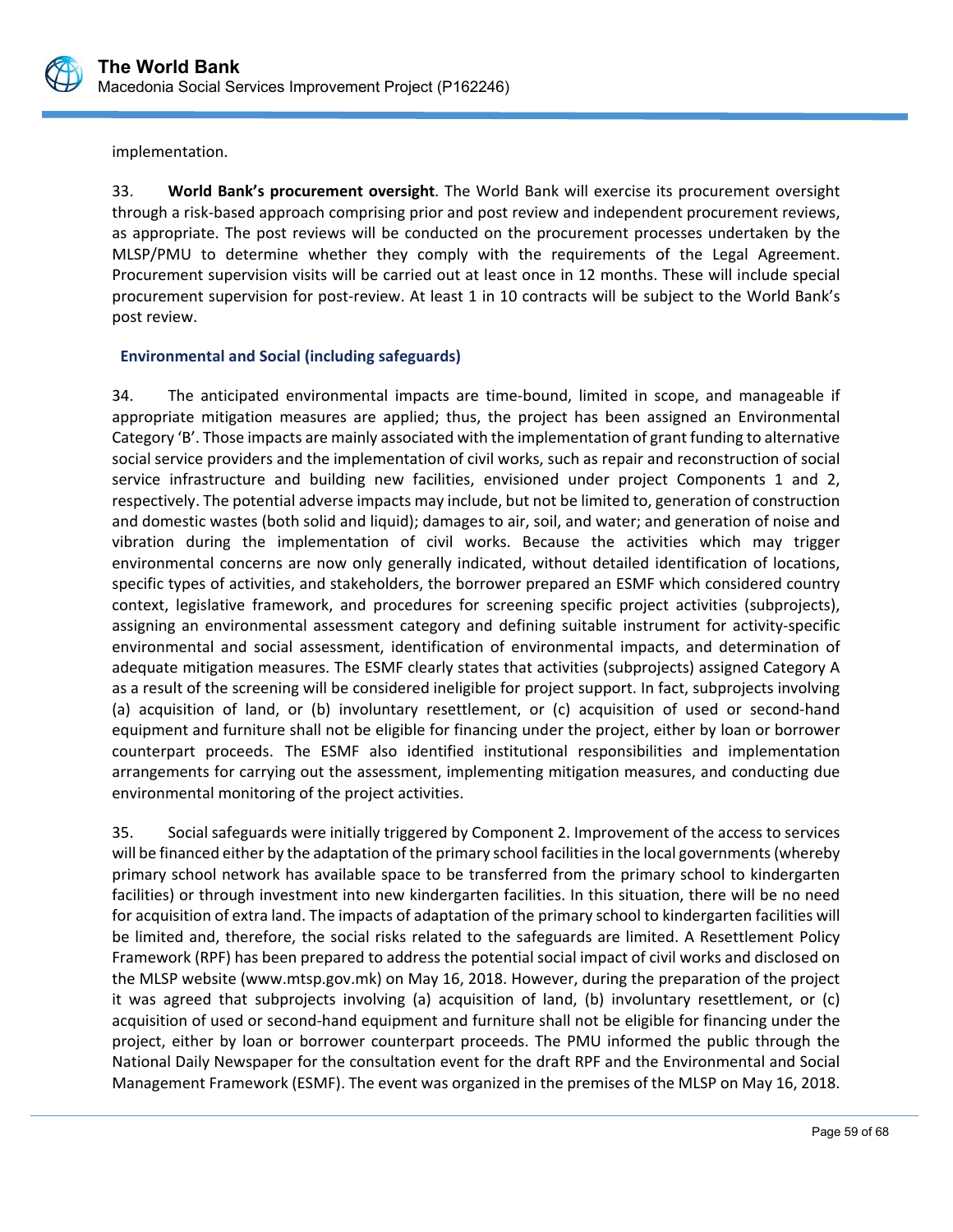$\overline{a}$ 

36. **Citizen engagement.** As part of the project preparation, approximately 2,600 parents<sup>36</sup> (mothers and fathers), all kindergartens, $37$  and 40 individuals $38$  from relevant constituencies across the country were consulted on a number of children enrollment policies and barriers. In addition, the MLSP has conducted various consultation meetings with representatives from the civil sector to discuss the need for introduction of services for the disabled, children, elderly, and so on. These extensive consultations were used to inform the project design and additional consultations are also envisioned during implementation. To proactively engage beneficiaries and ensure their contribution in decision making, several participatory approaches are envisioned during implementation. Under Component 2, the project will engage ECEC teachers and parents in two stages: (a) initial outreach and sensitization efforts on project goals, activities, and the role of ECEC teachers and parents and (b) identification of their needs regarding ECEC services and prioritization of planned investments during interviews and focus group discussions. The collected inputs will inform and prioritize current planning and allocation of ECEC funding to municipalities and kindergartens. An annual beneficiary feedback mechanism (such as a beneficiary scorecard) will measure teachers' and parents' perception of quality of ECEC services and collect their feedback on the improvement to ECEC services. This information will support the design of future reforms. The project will include a number of results that measure beneficiary feedback and the citizen engagement process in the Results Framework. Budgets are allocated for all citizen engagement activities.

37. Social audit meetings will be organized for all direct beneficiaries (that is, ECEC teachers, parents, social workers, and so on) to achieve transparency, disclosure and beneficiary oversight for supported subprojects. These meetings will ensure that (a) beneficiaries are aware of the activities strengthening the institutions of the social services system (including the grant scheme or social contracting), (b) information is disseminated, and (c) beneficiary feedback is generated on subprojects which will be supported. The PMU will be responsible for invitations for the social audit meetings, producing information, and posting on social services notice boards.

38. In addition, the project will establish and institutionalize a comprehensive Grievance Redress Mechanism (GRM), which will be developed to allow all ECEC stakeholders to submit questions, comments, suggestions, and/or complaints or provide any form of feedback on all project-funded activities (not just safeguards). The systems and requirements (including staffing) for the grievance redress chain of action—from uptake, sorting and processing, and acknowledgement and follow‐up to verification and action, M&E, and finally feedback—will be specified in the POM. To encourage proactive beneficiary engagement, the GRM will be communicated at project kick-off meetings and in all relevant ECEC service facilities. The use of the GRM for safeguards purposes will be elaborated in the RPF.

39. The PMU under the MLSP is experienced with the implementation of World Bank‐funded projects not having any environmental implications and not triggering respective safeguard policies. Therefore, the PMU does not have adequate capacity to handle safeguard policies and issues on the proposed project. To overcome this gap, the PMU will hire an environmental and social specialist(s) who would be responsible for day‐to‐day environmental management of the project, including advice and guidance to

<sup>&</sup>lt;sup>36</sup> Survey conducted by the MLSP-summarized in the report, Assessment of the Capacities and Needs for Preschool Facilities in Municipalities in Macedonia, 2018.

<sup>&</sup>lt;sup>37</sup> Visits organized by the MLSP—summarized in the report, Assessment of the Capacities and Needs for Preschool Facilities in Municipalities in Macedonia, 2018.

<sup>&</sup>lt;sup>38</sup> Workshop organized by the World Bank, UNICEF, MLSP, and BDE for piloting the UNICEF tool for assessment of the ECEC policies.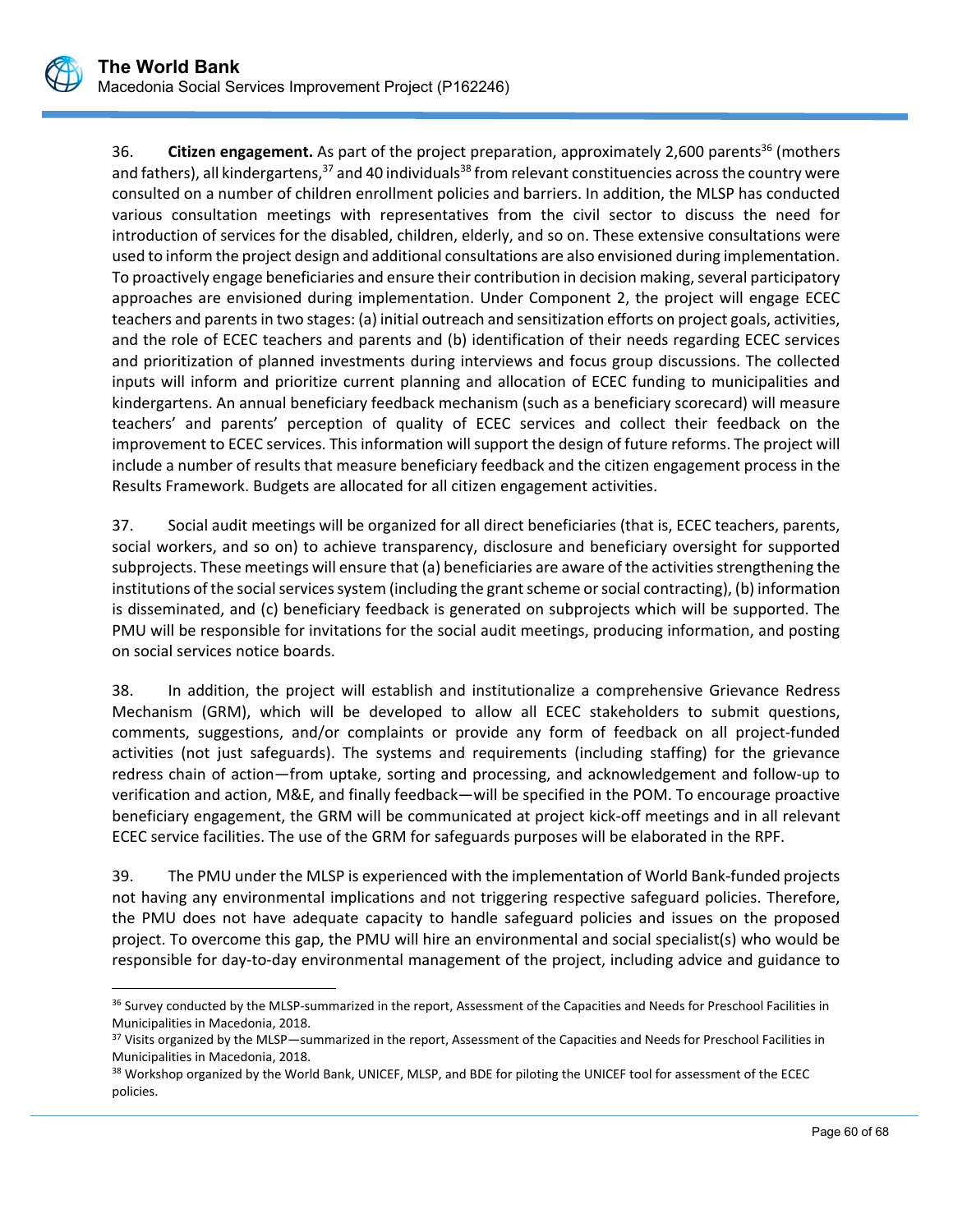

be provided to sub-project applicants, review of subproject application documentation (both overall and environmental/social), supervision of subproject implementation regularly, and proper reporting on environmental compliance both to the management of the implementing agency and to the World Bank. Additionally, the project will support customized training of MLSP staff, to build sustainable in-house capacity within the MLSP in the long run.

## **Monitoring and Evaluation**

40. The project would include a robust M&E framework to enable decision makers to track performance, adjust implementation as needed, and demonstrate the impact of policy interventions financed by the project. M&E under the project would be integrated into regular monitoring functions of the MLSP and PMU. The PDO‐level and intermediate results indicators would be monitored using the following sources and methodologies: (a) regular data collection process, including existing administrative data systems; (b) baseline and follow-up surveys; and (c) evaluation reports. In addition, an impact evaluation will be carefully designed and carried out to measure the effects of the interventions to overall development of the children aged 3–6. Likewise, a performance evaluation would be carried out before project completion to assess and review the implementation of the competitively awarded grants in municipalities for preschool infrastructure and grants for provision of noninstitutional social services at local level. Finally, the project would develop an integrated social welfare information system covering both social assistance benefits and services, as further described under Component 1, which would provide more timely data to monitor project implementation.

#### **Role of Partners**

41. The proposed project is leveraging and benefiting from the experience of other partners who play key roles in the social services and ECEC area in the country, including UNICEF, EUD, UNDP, GIZ, and ISSA. For example, UNICEF has provided financial and technical assistance for the creation of the ECEC stakeholders platform comprising different relevant actors and its work significantly underpinned the preparation of the ECEC component. UNICEF has supported the MLSP and BDE in assessing the implementation of the new ECEC curriculum and quality standards in selected preschool institutions; it has also been providing technical support to the revision of the policies and the law on child protection. The ISSA has supported early literacy and numeracy activities, the EUD has been providing assistance for deinstitutionalization of several social services, predominantly related to child and disability long-term care, while GIZ has piloted tailored community‐based social services in several municipalities. Throughout project preparation, the team consulted all these partners and participated in workshops financed by UNICEF and consulted with a range of other key stakeholders involved in the abovementioned CG. The team will continue to work collaboratively with these partners throughout project implementation.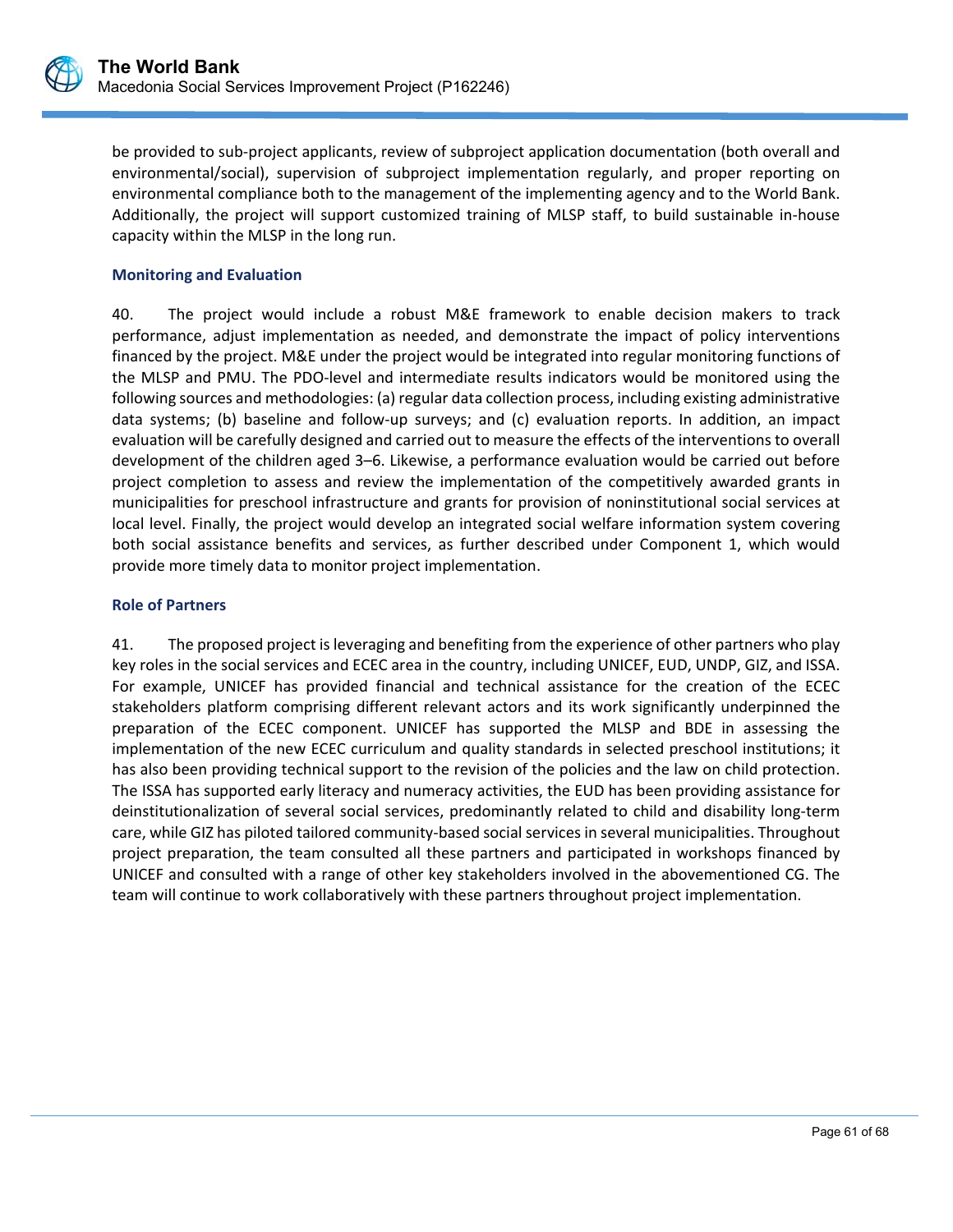#### **ANNEX 3: IMPLEMENTATION SUPPORT PLAN**

**COUNTRY: FYR Macedonia Macedonia Social Services Improvement** 

#### **Strategy and Approach for Implementation Support**

1. The Implementation Support Plan articulates the World Bank's approach to help the country achieve the expected results and objectives under the project based on its nature and risk profile. It identifies the inputs and actions required to facilitate better risk management, better results, and increased institutional development while ensuring compliance with the Legal Agreements to meet the World Bank's fiduciary obligations. The required resources have been identified considering the needs to (a) monitor and evaluate results on the ground, (b) facilitate timely implementation of the risk management measures, and (c) provide necessary technical advice to the borrower's implementing agencies for capacity strengthening.

2. The World Bank task team will comprise local and international technical experts assigned to the particular aspects of the project activities. The project is expected to have a task team leader based in headquarters and the core team members mostly based in the region. In particular, a senior education specialist, who will also be the team's focal point and co-TTL in FYR Macedonia, will be based in Skopje. An economist and senior social safeguard specialist are also based in Skopje. The environmental specialist and a financial management specialist are based in Baku, and a procurement specialist is based in Zagreb. This blend of staffing will ensure an appropriate balance between local knowledge and responsiveness and global expertise. Regular dialogue will facilitate early identification of problems and obstacles and enable the World Bank to provide closer and timely support to counterparts to address those problems. Formal implementation support visits will take place at least twice per year, aimed at reviewing implementation progress, identifying and agreeing on necessary adjustments, and updating the World Bank's supervision documentation.

| Time               | <b>Focus</b>                                                                                                                                                                                                                                               | <b>Skills Needed</b>                                                                                                                                                | <b>Resource</b><br><b>Estimate</b><br>(US\$) | Partner<br><b>Role</b> |
|--------------------|------------------------------------------------------------------------------------------------------------------------------------------------------------------------------------------------------------------------------------------------------------|---------------------------------------------------------------------------------------------------------------------------------------------------------------------|----------------------------------------------|------------------------|
| First 12<br>months | • Identification of the municipalities<br>and start of repurposing work in at<br>least 5 municipalities; launch of<br>the pilot grant mechanism for<br>development of social services at<br>local level<br>• Fiduciary oversight<br>• Safeguards oversight | • Senior social protection specialist<br>• Senior education specialist<br>• Procurement specialist<br>• Financial management specialist<br>• Safeguards specialists | 180,000                                      |                        |
| 12-48<br>months    | • Supervision of infrastructure<br>works, evaluation of the pilot<br>grant program at local level,                                                                                                                                                         | • Senior social protection specialist<br>• Senior education specialist<br>• Procurement specialist                                                                  | 180,000                                      |                        |

L

#### **Implementation Support Plan and Resource Requirements**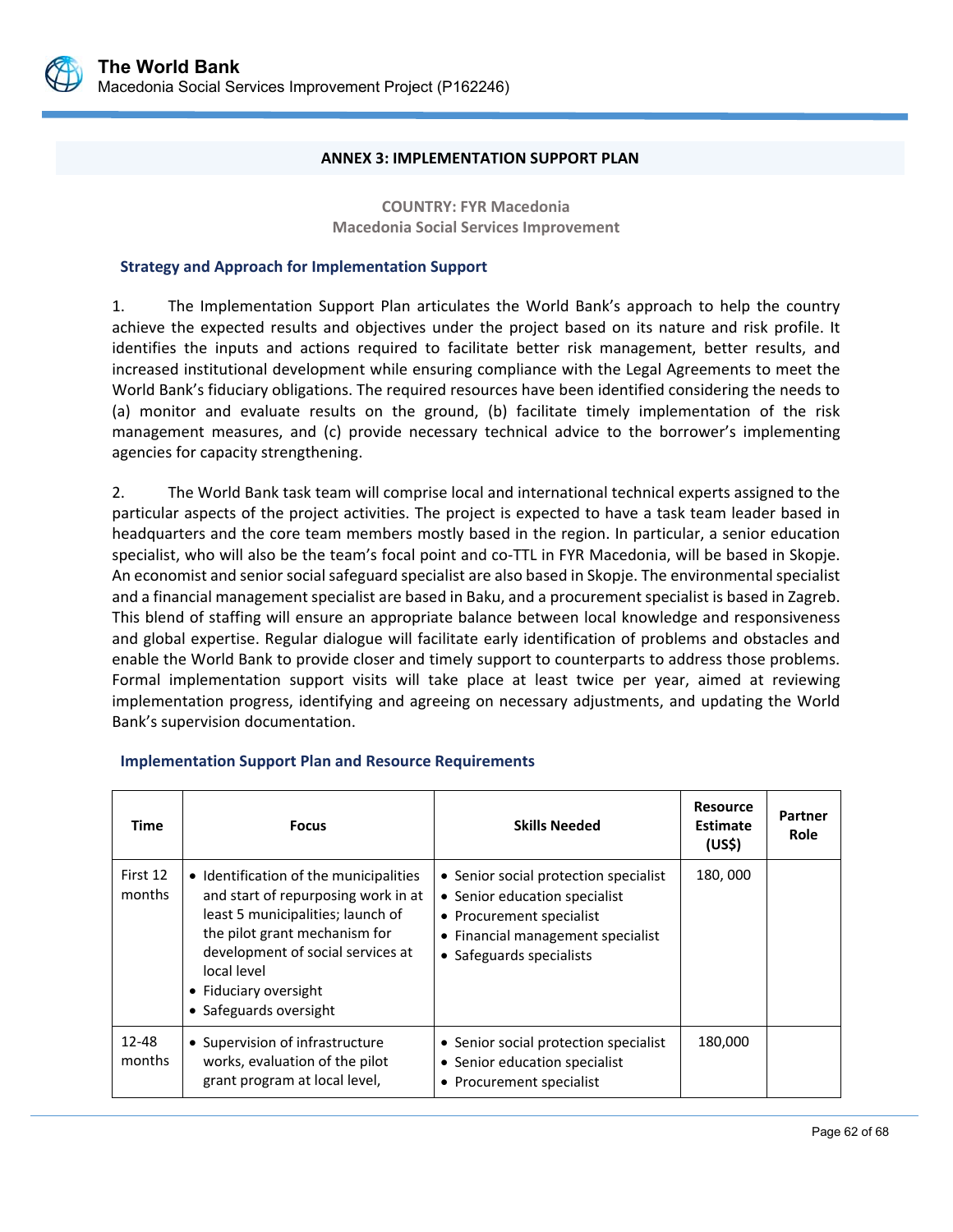

|       | initiating work on development of<br>the social delivery system, and<br>supervising the quality of the<br>teacher training                                                                 | • Financial management specialist<br>• Safeguards specialists<br>• IT specialist                                                                                                               |                       |  |
|-------|--------------------------------------------------------------------------------------------------------------------------------------------------------------------------------------------|------------------------------------------------------------------------------------------------------------------------------------------------------------------------------------------------|-----------------------|--|
| Other | • Regular supervision of all activities<br>planned in the PAD; early<br>identification of problems and<br>obstacles and provision of<br>technical support for resolving of<br>the problems | • Senior social protection specialist<br>• Senior education specialist<br>• Procurement specialist<br>• Financial management specialist<br>• Safeguards specialists<br>$\bullet$ IT specialist | 200,000<br>(annually) |  |

# **Skills Mix Required**

| <b>Skills Needed</b>                | Number of<br><b>Staff Weeks</b> | Number of<br><b>Trips</b> | <b>Comments</b> |
|-------------------------------------|---------------------------------|---------------------------|-----------------|
| Senior social protection specialist | 6                               | 2                         |                 |
| Senior education specialist         | 6                               | 0                         |                 |
| Procurement specialist              | 2                               | $\overline{2}$            |                 |
| Operations officer                  | 4                               | 1                         |                 |
| Financial management specialist     | $\overline{2}$                  | 2                         |                 |
| Economist                           | 1                               |                           |                 |
| Social safeguards specialist        | 2                               |                           |                 |
| Environment safeguards specialist   | $\overline{2}$                  | 2                         |                 |
| Architect                           | 4                               | 3                         |                 |
| Program assistant                   | 2                               |                           |                 |

| <b>Partners</b> |                            |      |  |  |
|-----------------|----------------------------|------|--|--|
| <b>Name</b>     | <b>Institution/Country</b> | Role |  |  |
| Vera Kondic     | <b>UNICEF</b>              |      |  |  |
| Nafi Sarakjini  | <b>EUD</b>                 |      |  |  |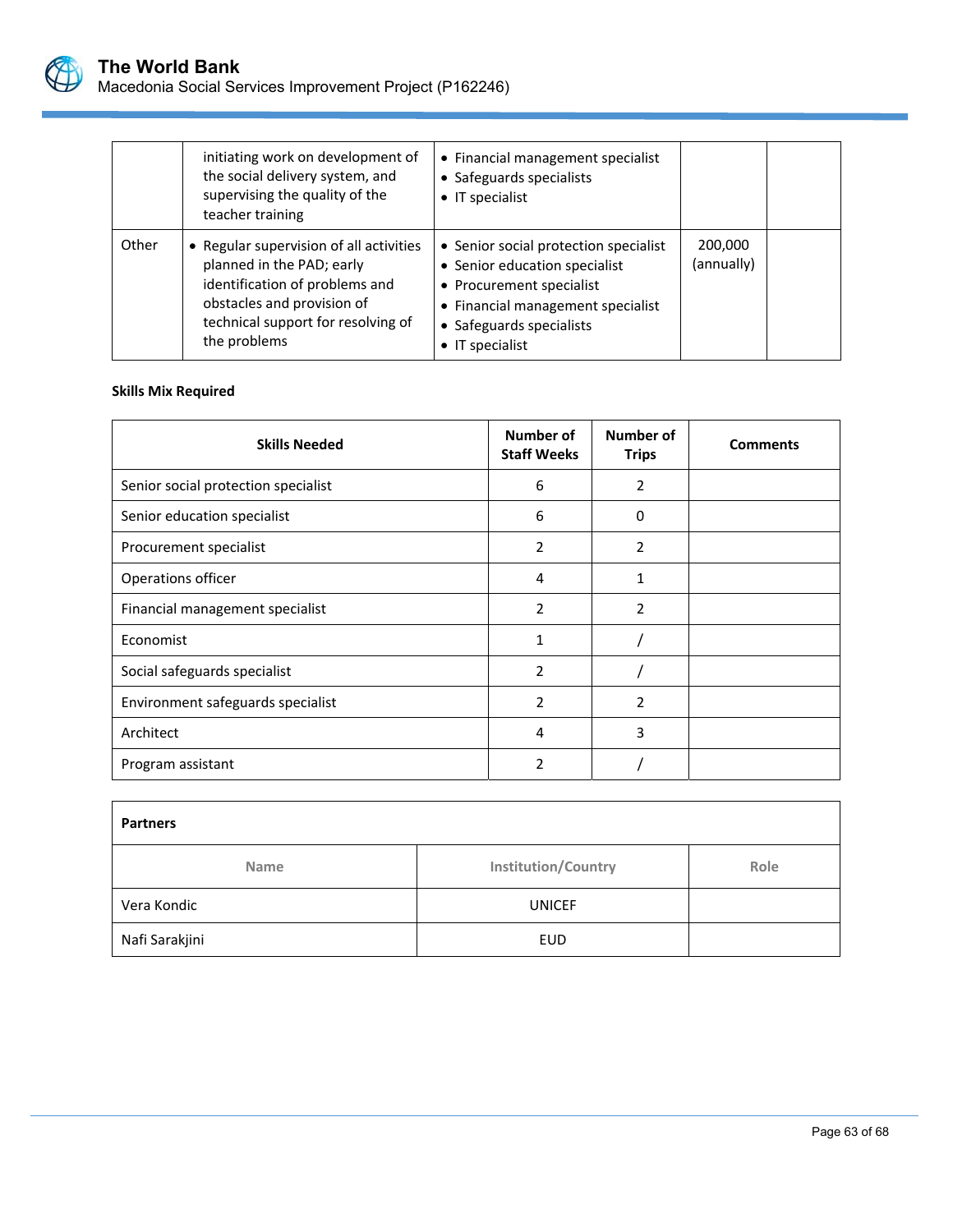

 $\overline{a}$ 

#### **ANNEX 4: ECONOMIC AND FINANCIAL ANALYSIS**

**COUNTRY: FYR Macedonia Macedonia Social Services Improvement Project** 

#### **Rationale for Investing in Social Services and ECEC in FYR Macedonia**

1. Investing in social and ECEC services can help promote equitable, inclusive societies, allowing more people to effectively participate in the labor market and overall economic development. Early interventions generate positive benefits that extend beyond childhood. Households from the bottom quintiles and vulnerable groups particularly benefit from public investments in social services. They enable older people to live better, longer, and healthier lives and help persons with disabilities to have full and active lives in society. Investments also ensure that children can have decent lives and education, providing them with opportunities for active participation in society.

2. There is a substantial scope for expanding public investment in social and ECEC services. Public financing of social services and ECEC is justified on equity grounds and to address existing market failures. Social services in FYR Macedonia are underdeveloped and investing in them will strengthen resilience, equity, and opportunity of the population. Only 925 people benefited from noninstitutional social services in 2016, which is less than 0.04 percent of the total population. The Government's expenditures on noninstitutional services amounted to MKD 113.6 million (0.02 percent GDP) in 2016. Public expenditure on preschool education totaled 0.3 percent of GDP (in 2016), compared to the OECD average of 0.8 percent of GDP (in 2011).

3. International evidence points to significant economic returns of investments in social services in the long run. The benefits of interventions like the ones financed under this project far outweigh the costs. For a half-day program for low-income children in the Chicago Child-Parent Center, benefits included increasing economic well‐being and tax revenues and reducing public expenditures for remedial education, criminal justice treatment, and crime victims. The benefits are estimated to be approximately US\$7.14 per dollar invested.<sup>39</sup> Similarly, a simulation on increasing preschool enrollment in 73 countries found benefits in terms of higher future wages of US\$6.4–US\$17.6 per dollar invested. The simulation indicated potential long-term benefits which range from US\$11 to US\$34 billion.<sup>40</sup> Furthermore, there is rich evidence showing that increased availability of formal childcare options results in improved labor

<sup>39</sup> Reynolds, A. J., J. A. Temple, D. L. Robertson, and E. A. Mann. 2002. "Age 21 Cost-benefit Analysis of the Title I Chicago Child-Parent Centers." *Educational Evaluation and Policy Analysis* 4 (24): 267–303.

<sup>40</sup> Engle, P.L., L. C. H. Fernald, H. Alderman, J. Behrman, C. O'Gara, A. Yousafzai, C. de Mello Meena, M. Hidrobo, N. Ulkuer, I. Ertem, S. Iltus, and the Global Child Development Steering Group. 2011. "Strategies for Reducing Inequalities and Improving Developmental Outcomes for Young Children in Low‐Income and Middle‐Income Countries." *The Lancet* 378 (9799): 1339–53.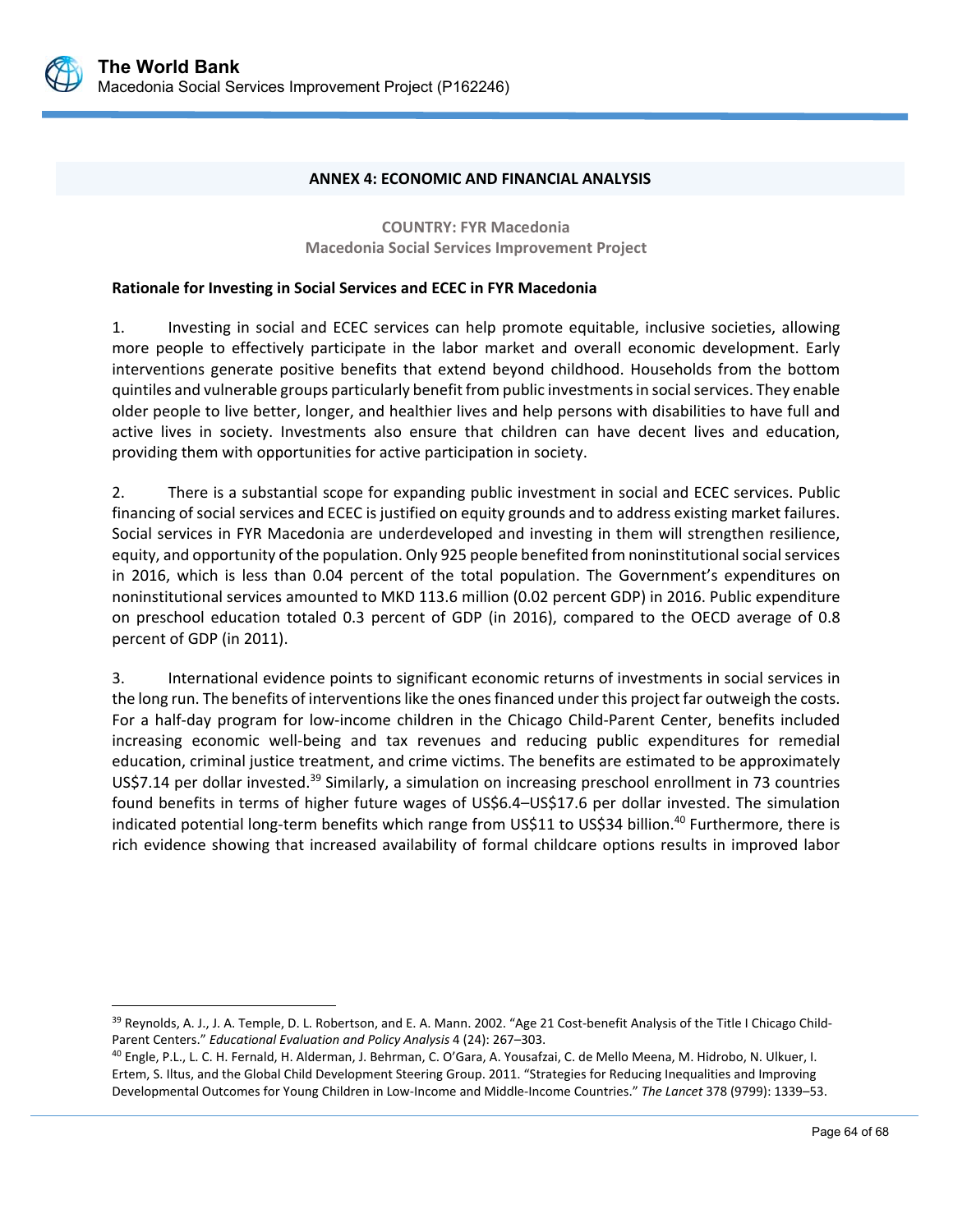$\overline{a}$ 

force participation of women in many different contexts—in Brazil, $41$  in rural Colombia, $42$  in urban Argentina,<sup>43</sup> in Japan,<sup>44</sup> and in Canada.<sup>45</sup> Closer to the region, Del Boca and Locatelli<sup>46</sup> used data from the European Community Household Panel to show that female labor force participation is affected by the availability and, even more importantly, affordability of childcare.

## **Cost‐Effectiveness Analysis**

4. This section presents a cost‐effectiveness analysis for interventions financed under the project.

## *Cost‐effectiveness of Social Assistance Benefits and Services*

5. For social services, the costs of institutional and noninstitutional care are compared. According to the available MLSP data, the costs of institutional care are high. A monthly expenditure per beneficiary in *Demir Kapija*<sup>47</sup> is three times higher than in assisted living facilities (MKD 54,508 and MKD 18,000 respectively)*.* The Government's plans for deinstitutionalization, decentralization, and development of alternative and preventive services are expected to yield savings in the long run. For overall social assistance spending, the impact of existing social assistance programs on poverty reduction based on household survey data (figure 4.1) is calculated. The results show that there is a big variation in the poverty‐reducing impact of different social assistance programs, indicating room for improvement in the effectiveness of social assistance.

<sup>41</sup> Deutsch, Ruthanne. 1998. "Does Child Care Pay? Labor Force Participation and Earnings Effects of Access to Child Care in the Favelas of Rio de Janeiro." Working Paper 384. Inter‐American Development Bank; Paes de Barros, Ricardo, Pedro Olinto, Trine Lunde, and Mirela Carvalho. 2011. "The Impact of Access to Free Childcare on Women's Labor Market Outcomes: Evidence from a Randomized Trial in Low‐Income Neighborhoods in Rio de Janeiro." Paper Prepared for the 2011 World Bank Economists.

<sup>42</sup> Attanasio, Orazio and Marcos Vera-Hernandez. 2004. "Medium and Long Run Effects of Nutrition and Child Care: Evaluation of a Community Nursery Programme in Rural Colombia." *Centre for the Evaluation of Development Policies*, Working Paper 04/06, The Institute for Fiscal Studies, London, UK.

<sup>43</sup> Berlinski Samuel, and Sebastian Galiani. 2007. "The Effect of a Large Expansion of Pre-Primary School Facilities on Preschool Attendance and Maternal Employment." *Labour Economics* 14:665–80.

<sup>44</sup> Asai, Yukiko, Ryo Kambayashi and Shintaro Yamaguchi. 2015. "Childcare Availability, Household Structure and Maternal Employment", SSRN Paper available at http://ssrn.com/abstract=2462366**.** 

<sup>&</sup>lt;sup>45</sup> Lefebvre, Pierre and Philip Merrigan. 2005. "Low-fee (\$5/day/child) Regulated Childcare Policy and the Labor Supply of Mothers with Young Children: A Natural Experiment from Canada". CIRANO.

<sup>46</sup> Del Boca, Daniela and Marilena Locatelli. 2006. "The Determinants of Motherhood and Work Status: A Survey", *IZA Discussion Papers* 2414, Institute for the Study of Labor (IZA).

<sup>47</sup> A long-term care institution with over 200 children and adults with different types of disabilities.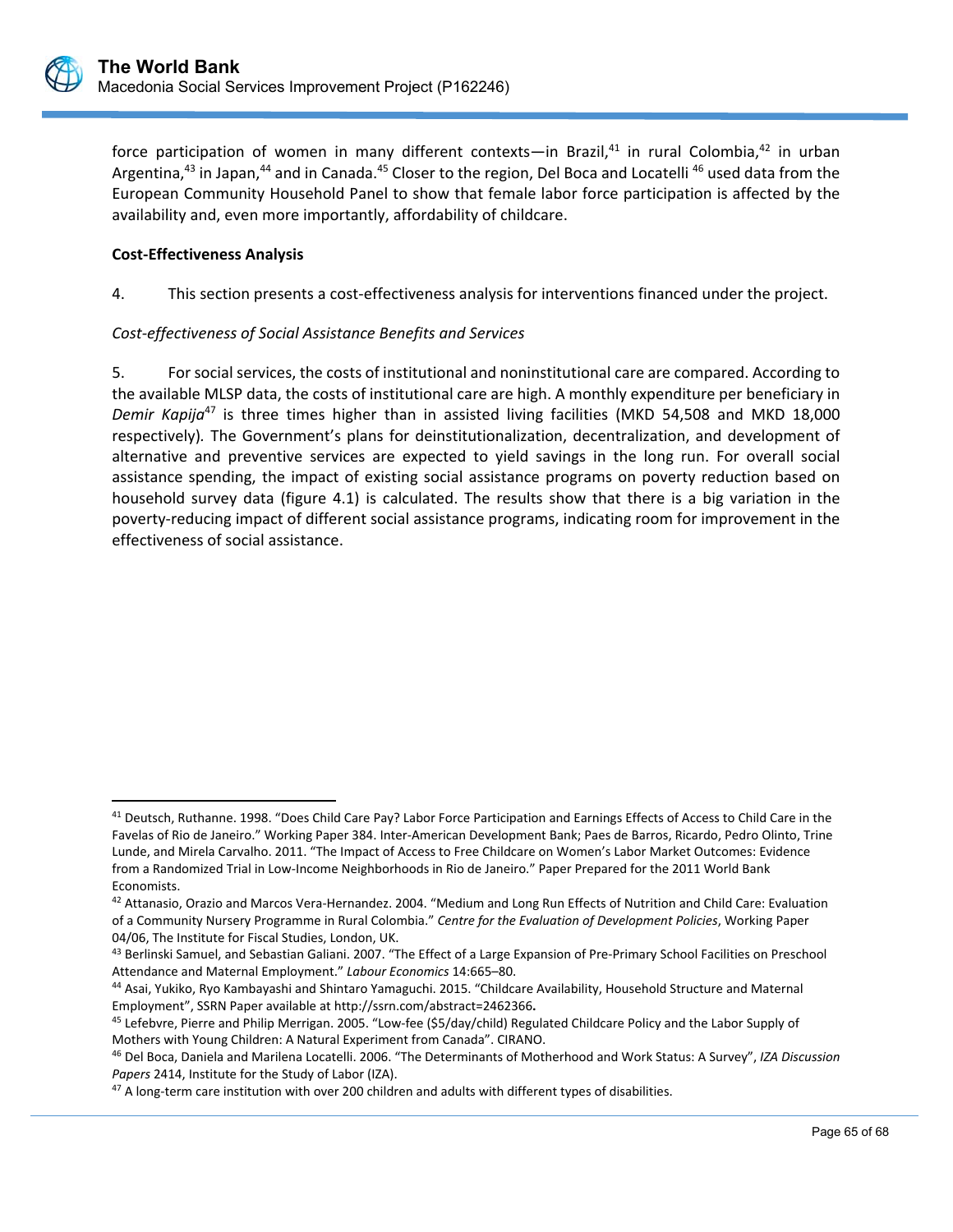

#### **Figure 4.1. Cost‐benefit Ratios for Different Social Assistance Programs**

*Source:* World Bank staff estimates based on Household Budget Survey data (2018 PFR, forthcoming).

6. Among the social transfers analyzed, the targeted Social Financial Assistance (SFA) program appears to be the most cost‐efficient. For each Macedonian dinar spent on SFA and related benefits and services, the poverty gap decreases by MKD 0.6. The child and family protection allowances (excluding disability allowances) follow, in cost‐efficiency. MKD 1 spent on these programs reduces the poverty gap by MKD 0.5.

7. Coordinated efforts between the project's components (that is, outreach, identification of potential beneficiaries, prioritization, referral, monitoring, and tracking of beneficiaries) and improved targeting (supported through integration of existing cash benefit and services information systems under the project) will increase the overall social assistance coverage and poverty-reducing impact of overall social assistance, thus enabling more efficient spending. The possibility of future savings in the administration of benefits and services gives the Government some discretion as to how to reallocate the freed resources. In principle, these resources should be reallocated to maximize the development impact of the project (for example, the actual face time with the clients could be increased).

## *Cost‐effectiveness of ECEC Services*

8. To measure the effectiveness of ECEC services, the scores in PISA 2015 mathematics serve as the measures of effectiveness. The effectiveness measures for the different alternatives were obtained by running regressions on student achievement, controlling for age, gender, index of socioeconomic conditions, (to control for peer‐effects), class size, student‐teacher ratio, teacher practices, school autonomy (both in curriculum and resources), and whether the student attended preschool education or not. Table 4.1 presents the cost-effectiveness ratios. These are calculated by dividing the effectiveness which is measured by PISA points in math and reading sections, respectively—by the cost per student measured in euros. From these results, preschool attendance is the most efficient intervention (and statistically significant).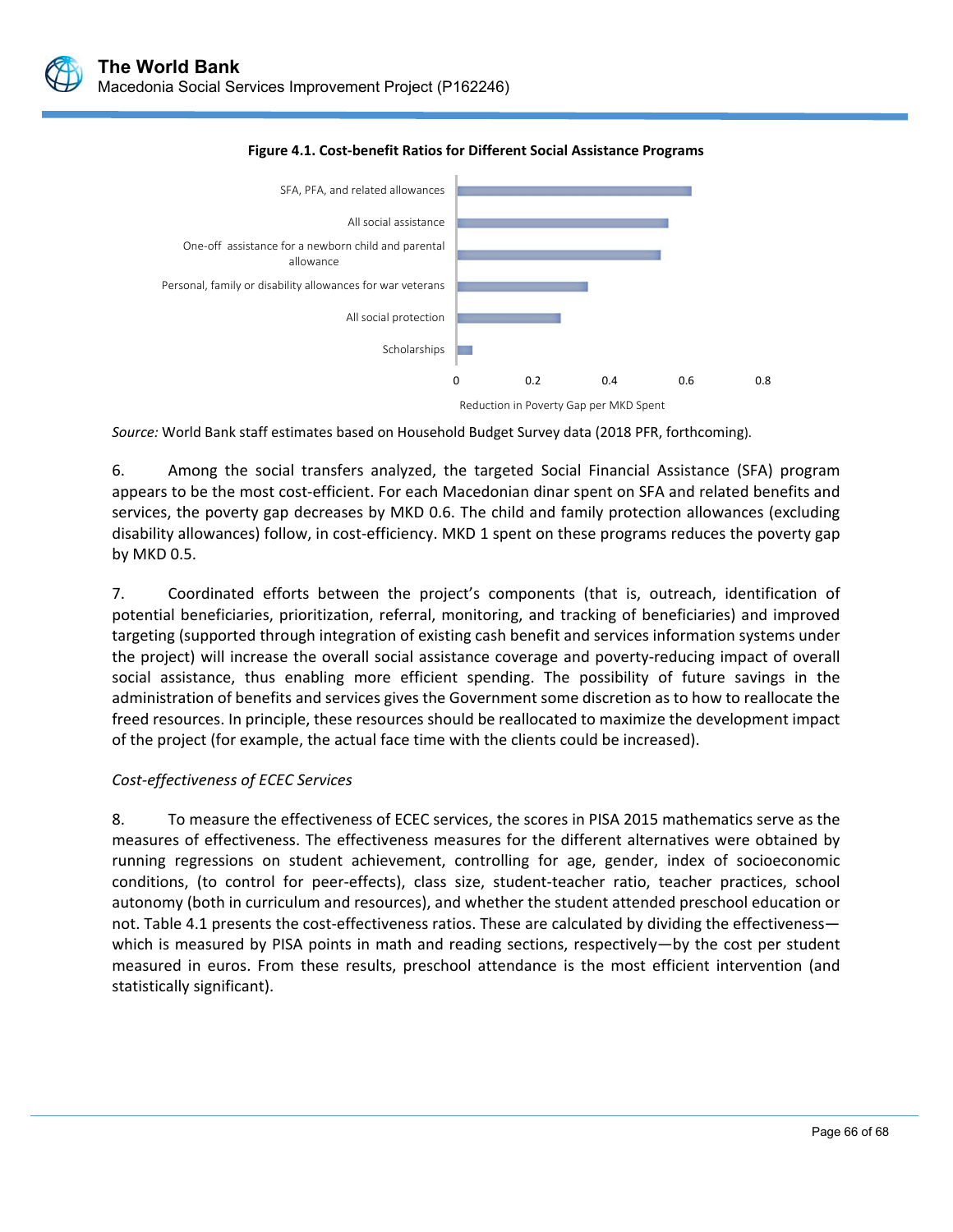

| Variable                           | <b>Effectiveness</b><br>(PISA points) | <b>Cost per Student</b><br>(Euro) | <b>Cost/Effectiveness</b><br>Ratio |
|------------------------------------|---------------------------------------|-----------------------------------|------------------------------------|
| Class size                         | Not significant                       | Not applicable                    | Not applicable                     |
| Preschool attendance               | 4.9                                   | 135                               | 27.7                               |
| Autonomy (curriculum or resources) | Not significant                       |                                   | Not applicable                     |

**Table 4.1. Cost‐effectiveness Ratios using PISA Math Scores** 

9. The estimated benefit-to-cost ratio of the proposed ECEC activities is 2.24.<sup>48</sup> The project is expected to improve academic achievement and student retention for those students who benefit from attending the new preschools. Improved academic achievement leads to higher expected labor income for those students receiving additional access to preschool education. Also, all children will benefit from enhanced quality programs and improved parenting practices. The analysis only considers the private benefits of education and thus presents a lower boundary estimate as there are likely positive externalities from education. It relies on assumptions (table 4.2) that are basis for measuring improved academic achievement and an increase in student retention in the later stages of the education life cycle.

| <b>Benefits</b>                                                                   |              |
|-----------------------------------------------------------------------------------|--------------|
| 1. Earnings                                                                       |              |
| Net average salaries and wages/month (2018)                                       | MKD 24,025   |
|                                                                                   |              |
| Net average salaries and wages/month (2018)                                       | US\$480.5    |
|                                                                                   |              |
| 2. Labor market                                                                   |              |
| Number of years to labor market entry (cohort starts preschool at 3 years of age) | 17           |
| Years of labor market participation                                               | 25           |
| Return of one additional year of schooling                                        | 6.35 percent |
| Costs                                                                             |              |
| Cost of project development                                                       |              |
| Cost of new spaces per student (2018)                                             | US\$4,638    |
| Cost of retrofitted spaces per student (2018)                                     | US\$1,228    |
|                                                                                   |              |
| Operational cost                                                                  |              |
| Cost of new spaces per student per month (2018)                                   | US\$83       |
| Exchange rate - MKD to US\$                                                       | US\$0.02     |
|                                                                                   |              |

**Table 4.2. Assumptions for FYR Macedonia ECEC Component Cost‐benefit Analysis** 

10. Table 4.3 summarizes the net present value (NPV) of total quantifiable benefits and costs associated with the project.<sup>49</sup> The costs in table 4.3 include maintenance and miscellaneous expenses in the operational cost estimate. The proposed project aims to provide 7,500 combined spaces for children aged 3–6‐yeas. It is estimated that the beneficiaries would experience an increase in earnings later in life

L

 $\overline{a}$ 

<sup>&</sup>lt;sup>48</sup> The total project financing amounts to US\$18.60 million. Discounting the cost stream at a rate of 5.0 percent yields a discounted present value of US\$100.5 million. This cost stream includes the cost of project development (new spaces for students and retrofitted spaces for students) and recurrent costs (teacher salaries and nonsalary recurrent cost) of ECEC programs.

<sup>&</sup>lt;sup>49</sup> The analysis is conducted using economic prices and does not include taxes.